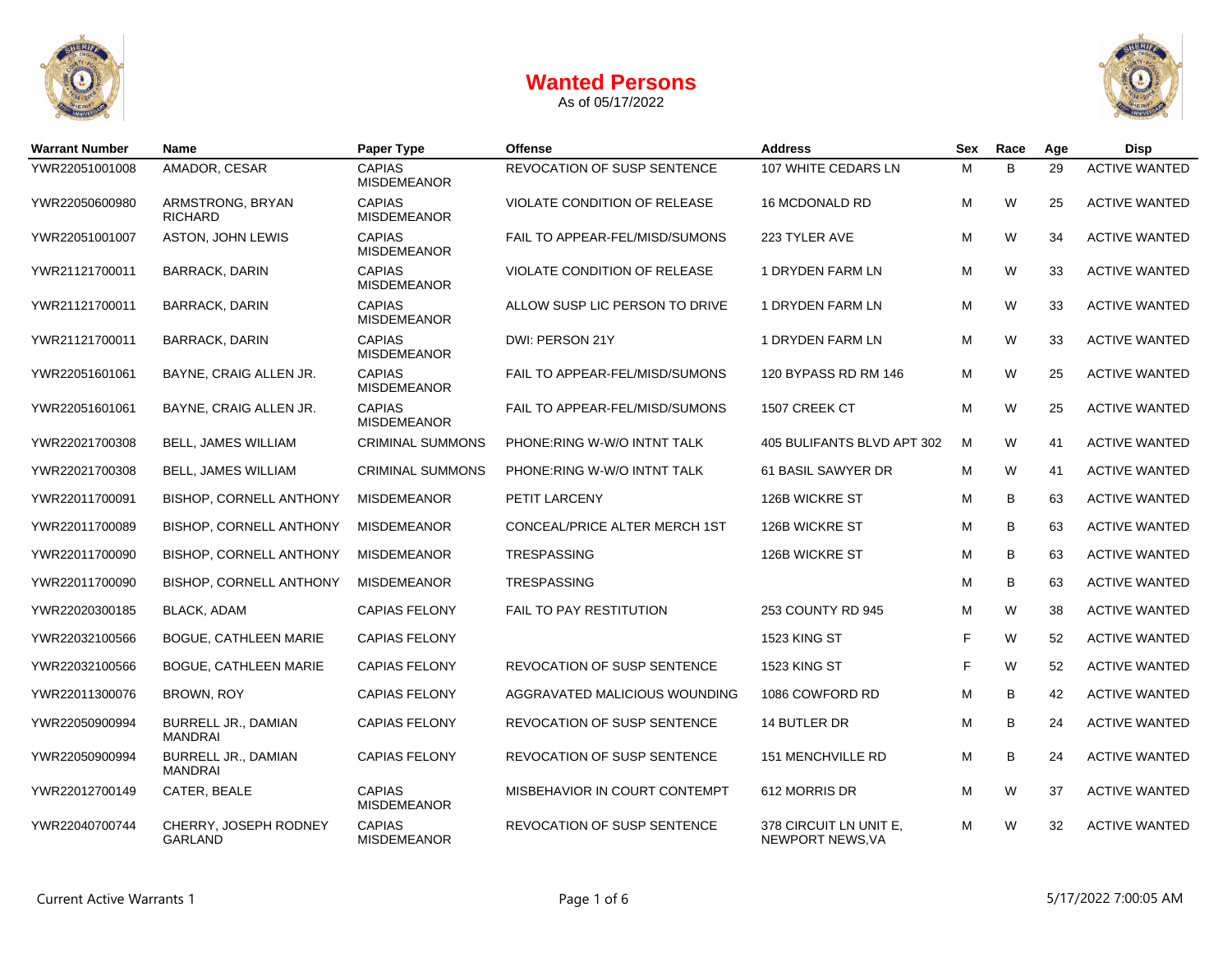| <b>Warrant Number</b> | <b>Name</b>                               | Paper Type                          | <b>Offense</b>                     | <b>Address</b>                           | Sex | Race    | Age | <b>Disp</b>          |
|-----------------------|-------------------------------------------|-------------------------------------|------------------------------------|------------------------------------------|-----|---------|-----|----------------------|
| YWR22042200870        | CHRISTIAN, STEVE SPENCER                  | <b>CAPIAS</b><br><b>MISDEMEANOR</b> | <b>REVOCATION OF SUSP SENTENCE</b> | 3605 KECOUGHTAN RD., #7C                 | M   | B       | 54  | <b>ACTIVE WANTED</b> |
| YWR22032200580        | COOKE, LAKEISHA                           | <b>CAPIAS</b><br><b>MISDEMEANOR</b> | MISBEHAVIOR IN COURT CONTEMPT      | 1508 DANDRIDGE DR                        | F   | B       | 41  | <b>ACTIVE WANTED</b> |
| YWR22040700749        | <b>CREMEANS, SEBASTIAN</b>                | <b>CAPIAS</b><br><b>MISDEMEANOR</b> | FAIL TO APPEAR, MISD OFFENSE       |                                          | M   | W       | 19  | <b>ACTIVE WANTED</b> |
| YWR22041400796        | CREMEANS, SEBASTIAN                       | <b>CAPIAS</b><br><b>MISDEMEANOR</b> | MISBEHAVIOR IN COURT CONTEMPT      | 4651 BUCKLEY HALL RD                     | м   | W       | 19  | <b>ACTIVE WANTED</b> |
| YWR21121700009        | CRISTOBAL, LUZCRECIA                      | <b>CAPIAS</b><br><b>MISDEMEANOR</b> | CONCEAL/PRICE ALTER MERCH 1ST      | 210 LYTTLE DR                            | F   |         | 23  | <b>ACTIVE WANTED</b> |
| YWR22021800318        | DASH, MELANIE VERONICA                    | <b>CRIMINAL SUMMONS</b>             | ANNOYING PHONE CALLS               | 5312 HITCHING POST CT APT<br>102         | F   | B       | 30  | <b>ACTIVE WANTED</b> |
| YWR22021400288        | DAVIS, DAQUAN                             | <b>CAPIAS FELONY</b>                | <b>REVOCATION OF SUSP SENTENCE</b> | 494 CROSSING CT., #15                    | м   | B       | 31  | <b>ACTIVE WANTED</b> |
| YWR22021500292        | DAVIS, JAMES                              | <b>CAPIAS FELONY</b>                | POSSESSION OF STOLEN VEHICLE       | 106 ROBERT RD                            | M   | W       | 35  | <b>ACTIVE WANTED</b> |
| YWR22040100693        | DEFALCON, EDWARD A                        | <b>FELONY</b>                       | BAILEE FAIL TO RETURN PROPERTY     | 11 FORSHEE CIR                           | м   | W       | 50  | <b>ACTIVE WANTED</b> |
| YWR22020900226        | DIXON, JEREMY ALLEN                       | <b>CAPIAS</b><br><b>MISDEMEANOR</b> | MISBEHAVIOR IN COURT CONTEMPT      | 139 COLONY RD                            | M   | B       | 34  | <b>ACTIVE WANTED</b> |
| YWR22031400495        | DOVE, BRYANT                              | <b>CAPIAS FELONY</b>                | <b>REVOCATION OF SUSP SENTENCE</b> | 2523 MERLE ST                            | M   | В       | 51  | <b>ACTIVE WANTED</b> |
| YWR22011100054        | DUPREE, VERLON                            | <b>CAPIAS FELONY</b>                | FORGING, UTTERING                  | 700 LAKESIDE DR., #D                     | M   | B       | 57  | <b>ACTIVE WANTED</b> |
| YWR22032900671        | <b>ENGSTROM, DUSTIN</b>                   | <b>CAPIAS</b><br><b>MISDEMEANOR</b> | <b>REVOCATION OF SUSP SENTENCE</b> | 108 JETHRO LN                            | M   | W       | 33  | <b>ACTIVE WANTED</b> |
| YWR22032900668        | EULALIA, JESSICA                          | <b>CAPIAS</b><br><b>MISDEMEANOR</b> | MISBEHAVIOR IN COURT CONTEMPT      | 210 LYTTLE DR                            | F   | W       | 29  | <b>ACTIVE WANTED</b> |
| YWR22042600895        | FERGUSON, JAMES                           | <b>CAPIAS</b><br><b>MISDEMEANOR</b> | MISBEHAVIOR IN COURT CONTEMPT      | 2225 RICHMOND RD., #132                  | M   | B       | 52  | <b>ACTIVE WANTED</b> |
| YWR22032400598        | FLEMING, CANAAN LAMONT                    | <b>FELONY</b>                       | SALE DISTRIB MARIJUANA 5 LB        | 7430 GEORGE WASHINGTON<br><b>MEM HWY</b> | M   | В       | 22  | <b>ACTIVE WANTED</b> |
| YWR22031600527        | GANGLOFF, PAUL                            | <b>CAPIAS</b><br><b>MISDEMEANOR</b> | MISBEHAVIOR IN COURT CONTEMPT      | 2225 RICHMOND RD., #156                  | M   | W       | 43  | <b>ACTIVE WANTED</b> |
| YWR22050200947        | GRAY, BRANDON KYLE                        | <b>CAPIAS</b><br><b>MISDEMEANOR</b> | MISBEHAVIOR IN COURT CONTEMPT      |                                          | M   | B       | 52  | <b>ACTIVE WANTED</b> |
| YWR21121900039        | <b>GWYNN, ANTHONY</b><br><b>DEMETRICE</b> | <b>MISDEMEANOR</b>                  | DESTRUCT PROP/MONUMENT             | 202 BARHAM BLVD                          | М   | Ζ       | 28  | <b>ACTIVE WANTED</b> |
| YWR21121900040        | <b>GWYNN, ANTHONY</b><br><b>DEMETRICE</b> | <b>MISDEMEANOR</b>                  | ASSAULT AND BATTERY-FAM MEMBER     | 202 BARHAM BLVD APT 7H                   | м   | Z       | 28  | <b>ACTIVE WANTED</b> |
| YWR22011300075        | HAINES, JESSICA ROSEMARIE CAPIAS FELONY   |                                     | <b>REVOCATION OF SUSP SENTENCE</b> | 649 48TH ST                              | F   | W       | 39  | <b>ACTIVE WANTED</b> |
| YWR22012600145        | HARGROVE, TUKORY                          | <b>CAPIAS</b><br><b>MISDEMEANOR</b> | MISBEHAVIOR IN COURT CONTEMPT      | 5608 SURRY AVE                           | M   | В       | 22  | <b>ACTIVE WANTED</b> |
| YWR22011200066        | HARRIS, DEONTA                            | <b>CAPIAS</b><br><b>MISDEMEANOR</b> | <b>CREDIT CARD THEFT</b>           | 58 HAMILTON ST                           | М   | В<br>34 |     | <b>ACTIVE WANTED</b> |
| YWR22011200066        | HARRIS, DEONTA                            | <b>CAPIAS</b><br><b>MISDEMEANOR</b> | CONSP. TO COMMIT LARCENY \$1000    | 58 HAMILTON ST                           | м   | В       | 34  | <b>ACTIVE WANTED</b> |
| YWR21122300074        | HARRIS, DON LENARD JR.                    | <b>CAPIAS</b><br><b>MISDEMEANOR</b> | RECEIVE/BUY STOLEN GOODS           | 1204 75TH ST                             | М   | В       | 22  | <b>ACTIVE WANTED</b> |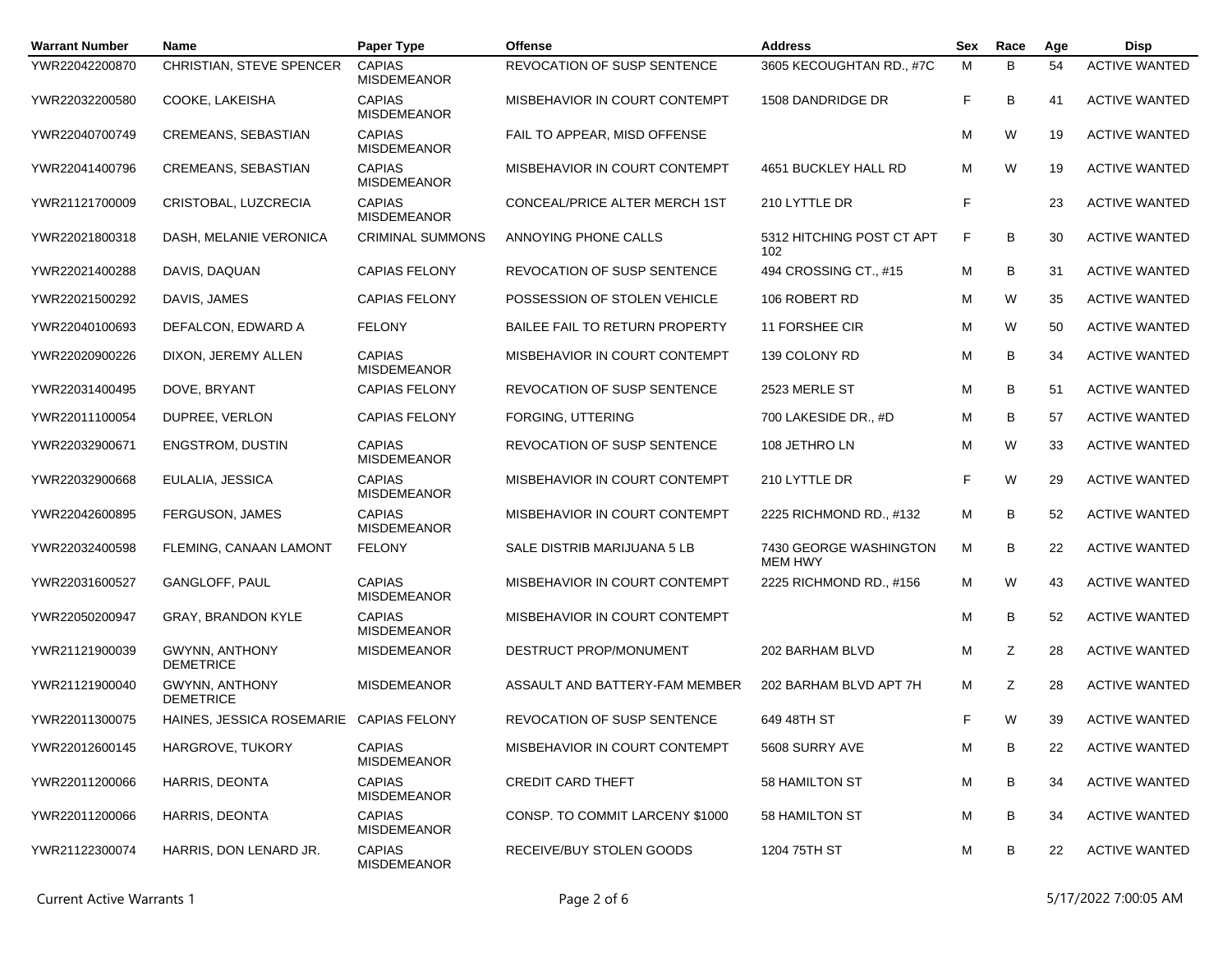| <b>Warrant Number</b> | Name                                           | Paper Type                          | <b>Offense</b>                       | <b>Address</b>             |   | Race    | Age | Disp                 |
|-----------------------|------------------------------------------------|-------------------------------------|--------------------------------------|----------------------------|---|---------|-----|----------------------|
| YWR22030200406        | HENRY, JAMAL MONTA                             | <b>CAPIAS FELONY</b>                | <b>REVOCATION OF SUSP SENTENCE</b>   | 1205 WASHINGTON ST         | M | B       | 40  | <b>ACTIVE WANTED</b> |
| YWR22032500633        | <b>HERNDON, AMATI</b>                          | <b>CAPIAS FELONY</b>                | REVOCATION OF SUSP SENTENCE          | 718 BELLOWS WAY, #201      | M | В       |     | <b>ACTIVE WANTED</b> |
| YWR22012700148        | HILL, NICOLE                                   | <b>CAPIAS</b><br><b>MISDEMEANOR</b> | MISBEHAVIOR IN COURT CONTEMPT        | 1309 LINKHORN CIRCLE, #202 | F | B<br>31 |     | <b>ACTIVE WANTED</b> |
| YWR21121900045        | HUGHES, CARL LAWAYNE JR.                       | <b>FELONY</b>                       | STRANGLE: WOUND/INJURY RESULTS       | 379 LEELAND AVE            | M | B<br>28 |     | <b>ACTIVE WANTED</b> |
| YWR21121900049        | HUGHES, CARL LAWAYNE JR.                       | <b>MISDEMEANOR</b>                  | ASSAULT AND BATTERY                  | 379 LEELAND AVE            | M | B       | 28  | <b>ACTIVE WANTED</b> |
| YWR21121900044        | HUGHES, CARL LAWAYNE JR.                       | <b>MISDEMEANOR</b>                  | <b>DESTRUCT PROP W/INTENT \$1000</b> | 379 LEELAND AVE            | M | B       | 28  | <b>ACTIVE WANTED</b> |
| YWR21121900043        | HUGHES, CARL LAWAYNE JR.                       | <b>MISDEMEANOR</b>                  | DAMAG PHONE LINE, PREVENT 911        | 379 LEELAND AVE            | M | B       | 28  | <b>ACTIVE WANTED</b> |
| YWR21121900046        | HUGHES, CARL LAWAYNE JR.                       | <b>FELONY</b>                       | ENTER BLDG ARMED COMMIT FELONY       | 379 LEELAND AVE            | M | B       | 28  | <b>ACTIVE WANTED</b> |
| YWR22042700904        | HUNDLEY, DAVITA HUNDLEY                        | <b>CAPIAS FELONY</b>                | <b>REVOCATION OF SUSP SENTENCE</b>   | 313 73RD ST., #B           | F | B       | 36  | <b>ACTIVE WANTED</b> |
| YWR22032500610        | <b>JENKINS, KEITH RAMON</b>                    | <b>MISDEMEANOR</b>                  | PETIT LARCENY                        | 4804 BLUE BILL RUN         | M | B       | 30  | <b>ACTIVE WANTED</b> |
| YWR22032500615        | <b>JENKINS, KEITH RAMON</b>                    | <b>MISDEMEANOR</b>                  | PETIT LARCENY                        | 4804 BLUE BILL RUN         | M | B       | 30  | <b>ACTIVE WANTED</b> |
| YWR22032500609        | <b>JENKINS, KEITH RAMON</b>                    | <b>MISDEMEANOR</b>                  | OBTAIN MONEY BY FALSE PRETENSE       | 4804 BLUE BILL RUN         | м | B       | 30  | <b>ACTIVE WANTED</b> |
| YWR22032500616        | <b>JENKINS, KEITH RAMON</b>                    | <b>MISDEMEANOR</b>                  | OBTAIN MONEY BY FALSE PRETENSE       | 4804 BLUE BILL RUN         | M | B       | 30  | <b>ACTIVE WANTED</b> |
| YWR22042100859        | KEY, LAKESHA                                   | <b>CAPIAS</b><br><b>MISDEMEANOR</b> | <b>VIOLATE CONDITION OF RELEASE</b>  | 40 WESTBROOK DR            | F | B       | 41  | <b>ACTIVE WANTED</b> |
| YWR22050400969        | KING, SHAKIRA BRENAE                           | <b>CAPIAS</b><br><b>MISDEMEANOR</b> | MISBEHAVIOR IN COURT CONTEMPT        | 410 BRITNIE CT             | F | B       | 25  | <b>ACTIVE WANTED</b> |
| YWR22032800661        | LANE, DA QUON MONTREAL                         | <b>CRIMINAL SUMMONS</b>             | HWY/PRIVATE PROPRTY: DUMP TRASH      | 154 DELMAR LN APT H        | M | B       | 27  | <b>ACTIVE WANTED</b> |
| YWR22031000474        | LEAONARD, ATTIA                                | <b>MISDEMEANOR</b>                  | ASSAULT AND BATTERY                  | 2136 MAPES AVE., #2        | F | B       |     | <b>ACTIVE WANTED</b> |
| YWR22040700751        | LEONARD, CASSI LAYK                            | <b>CAPIAS</b><br><b>MISDEMEANOR</b> | MISBEHAVIOR IN COURT CONTEMPT        | 401 PINE GROVE AVE         | F | W       | 32  | <b>ACTIVE WANTED</b> |
| YWR22030900458        | LOPEZ-FIGUEROA, DOUGLAS                        | <b>CAPIAS</b><br><b>MISDEMEANOR</b> | <b>REVOCATION OF SUSP SENTENCE</b>   | 191 MERRIMAC TRL., #7      | M | W       | 44  | <b>ACTIVE WANTED</b> |
| YWR22042800913        | LOPEZ-FIGUEROA, DOUGLAS<br>ALEXANDER           | <b>CAPIAS</b><br><b>MISDEMEANOR</b> | COMMUNITY BASED PROGRM VIOL          | <b>191 MERRIMAC TRL</b>    | M | W       | 45  | <b>ACTIVE WANTED</b> |
| YWR22013100171        | LYON, LAPHONSO CORDARRO CAPIAS                 | <b>MISDEMEANOR</b>                  | MISBEHAVIOR IN COURT CONTEMPT        | 132 WALNUT DR              | M | B       | 34  | <b>ACTIVE WANTED</b> |
| YWR21122300075        | LYON, LAPHONSO CORDARRO                        | CAPIAS<br><b>MISDEMEANOR</b>        | POSSESS CONTROLLED SUBSTANCES        | 132 WALNUT DR              | M | B       | 34  | <b>ACTIVE WANTED</b> |
| YWR22051601058        | MALACHI, CARLENA RENEE                         | <b>CRIMINAL SUMMONS</b>             | ASSAULT AND BATTERY                  | 179 MERRIMAC TRL APT 11    | F | B       | 29  | <b>ACTIVE WANTED</b> |
| YWR22031400504        | MANN-HOWERTON, CRYSTAL FELONY<br>DOREEN        |                                     | FAIL TO RETURN RENTAL PROPERTY       | 3313 TRENTON ST            | F | В       | 47  | <b>ACTIVE WANTED</b> |
| YWR22031400504        | MANN-HOWERTON, CRYSTAL FELONY<br><b>DOREEN</b> |                                     | FAIL TO RETURN RENTAL PROPERTY       | 100A CAROUSEL CT           |   | В       | 47  | <b>ACTIVE WANTED</b> |
| YWR22031400504        | MANN-HOWERTON, CRYSTAL FELONY<br><b>DOREEN</b> |                                     | FAIL TO RETURN RENTAL PROPERTY       | 5020 BERKSHIRE DR          | F | B       | 47  | <b>ACTIVE WANTED</b> |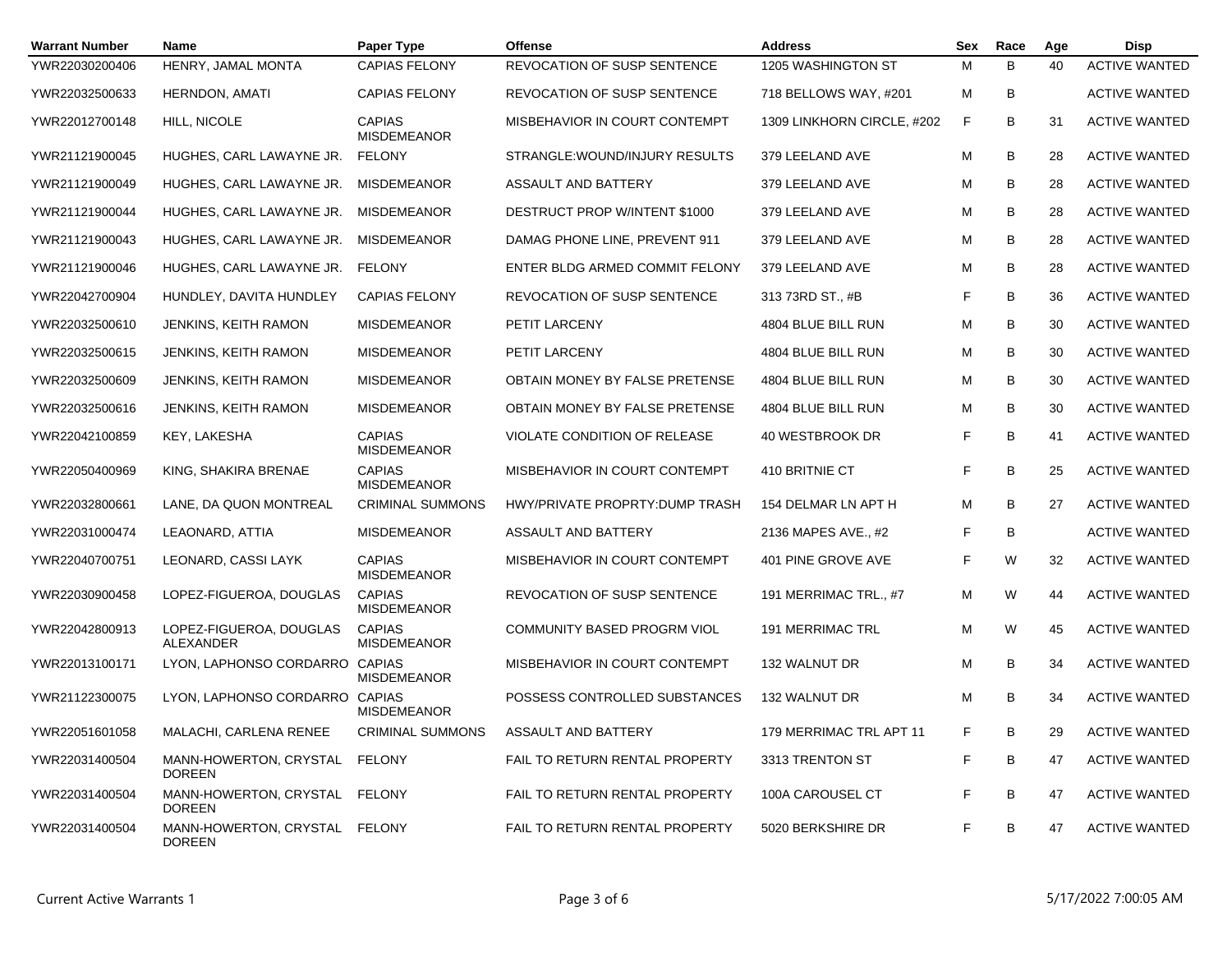| <b>Warrant Number</b> | <b>Name</b>                               | Paper Type                          | Offense                            | <b>Address</b>                | Sex | Race | Age                        | <b>Disp</b>          |
|-----------------------|-------------------------------------------|-------------------------------------|------------------------------------|-------------------------------|-----|------|----------------------------|----------------------|
| YWR22032100570        | MARGAITIS, JENNIFER                       | <b>CAPIAS</b><br><b>MISDEMEANOR</b> | REVOCATION OF SUSP SENTENCE        | 31 W WAINWRIGHT DR            | F   | W    | 47                         | <b>ACTIVE WANTED</b> |
| YWR22040600734        | MAZZARIELLO, MICHAEL                      | <b>CAPIAS</b><br><b>MISDEMEANOR</b> | REVOCATION OF SUSP SENTENCE        | 214 WYTHE CRK RD., LOT 44     | м   | W    | 34                         | <b>ACTIVE WANTED</b> |
| YWR22011300073        | MCCLOUD, ZAKARY KALIN                     | <b>CAPIAS FELONY</b>                | SALE, DISTRIBUTE MARIJUANA         | 2826 ARGONNE AVE              | М   | W    | 23                         | <b>ACTIVE WANTED</b> |
| YWR22051701068        | MELLEN, DARLENE MARY                      | <b>MISDEMEANOR</b>                  | DWI: PERSON 21Y                    | 118 KELLY ST                  | F   | W    | 50                         | <b>ACTIVE WANTED</b> |
| YWR22051701067        | MELLEN, DARLENE MARY                      | <b>MISDEMEANOR</b>                  | RECKLESS DRIVING - GENERAL         | 118 KELLY ST                  |     | W    | 50                         | <b>ACTIVE WANTED</b> |
| YWR22051701069        | MELLEN, DARLENE MARY                      | <b>MISDEMEANOR</b>                  | RECKLESS DRIVING - BAD BRAKES      | 118 KELLY ST                  | F   | W    | 50                         | <b>ACTIVE WANTED</b> |
| YWR22041000770        | MENSAH, DEVIN J                           | <b>MISDEMEANOR</b>                  | CONCEAL/PRICE ALTER MERCH 1ST      | 1464 DOUBLETREE LN            | М   | B    | 18                         | <b>ACTIVE WANTED</b> |
| YWR22021100267        | MONROE, KAITLYND<br><b>ELIZABETH</b>      | <b>CAPIAS</b><br><b>MISDEMEANOR</b> | MISBEHAVIOR IN COURT CONTEMPT      |                               | F   | W    | 19                         | <b>ACTIVE WANTED</b> |
| YWR22042500888        | MOORE, JUSTIN CLIFTON<br><b>DOMONIQUE</b> | <b>MISDEMEANOR</b>                  | CONCEALED WEAPON: CARRY            | 7101 MUMFORD VIEW DR          | М   | В    | 35                         | <b>ACTIVE WANTED</b> |
| YWR22042500887        | MOORE, JUSTIN CLIFTON<br><b>DOMONIQUE</b> | <b>MISDEMEANOR</b>                  | <b>ELUDING POLICE</b>              | 7101 MUMFORD VIEW DR          | м   | B    | 35                         | <b>ACTIVE WANTED</b> |
| YWR22042700901        | MOORE, TYRIKA QUANITA                     | <b>CAPIAS</b><br><b>MISDEMEANOR</b> | COMMUNITY BASED PROGRM VIOL        | 412 TURLINGTON RD., #10       | F.  | B    | 26                         | <b>ACTIVE WANTED</b> |
| YWR22051101014        | MORGAN, KIRSTIE ANN                       | <b>CAPIAS FELONY</b>                | POSSESS CONTROLLED SUBSTANCES      | 117 CANDLEWOOD WAY APT<br>A   | F.  | W    | 30                         | <b>ACTIVE WANTED</b> |
| YWR22050400970        | MORSE, BETH ANN                           | <b>CAPIAS FELONY</b>                | POSSESS OF SCH I.II CTRL SUBST     | 613 SCOTLAND ST., #102        | F.  | W    | 37                         | <b>ACTIVE WANTED</b> |
| YWR22012400124        | NAYLOR, AMARI                             | <b>CAPIAS</b><br><b>MISDEMEANOR</b> | MISBEHAVIOR IN COURT CONTEMPT      | 1801 BOWER ST                 | F   | B    | 23                         | <b>ACTIVE WANTED</b> |
| YWR22012400124        | NAYLOR, AMARI                             | <b>CAPIAS</b><br><b>MISDEMEANOR</b> |                                    | 1801 BOWER ST                 | F.  | B    | 23                         | <b>ACTIVE WANTED</b> |
| YWR22032900669        | NEWCOMB, RYAN                             | <b>CAPIAS</b><br><b>MISDEMEANOR</b> | <b>COMMUNITY BASED PROGRM VIOL</b> | 187 BRET HART DR              | М   | W    | 32                         | <b>ACTIVE WANTED</b> |
| YWR22032900670        | NEWCOMB, RYAN                             | <b>CAPIAS</b><br><b>MISDEMEANOR</b> | COMMUNITY BASED PROGRM VIOL        | 187 BRET HART DR              | М   | W    | 32                         | <b>ACTIVE WANTED</b> |
| YWR22031800539        | NORRIS, CLINTON                           | <b>CAPIAS</b><br><b>MISDEMEANOR</b> | MISBEHAVIOR IN COURT CONTEMPT      | 22 DWIGHT RD                  | М   | W    | 39                         | <b>ACTIVE WANTED</b> |
| YWR22031000468        | PARROTT, BRADFORD ONEIL                   | <b>MISDEMEANOR</b>                  | ASSAULT AND BATTERY-FAM MEMBER     | 112 BETHUNE DR                | М   | В    | 52                         | <b>ACTIVE WANTED</b> |
| YWR22042700906        | PATTERSON JR., RICKY ALLEN CAPIAS FELONY  |                                     | REVOCATION OF SUSP SENTENCE        | <b>800 CAPITAL LANDING RD</b> | м   | W    | 33                         | <b>ACTIVE WANTED</b> |
| YWR22032200581        | PATTERSON, FLOYD                          | <b>CAPIAS</b><br><b>MISDEMEANOR</b> | MISBEHAVIOR IN COURT CONTEMPT      | 405 SAVAGE DR #A              | м   | B    | 40                         | <b>ACTIVE WANTED</b> |
| YWR22051201030        | PEREZ, NYLIA MARIA                        | <b>CAPIAS</b><br><b>MISDEMEANOR</b> | MISBEHAVIOR IN COURT CONTEMPT      | 201 NELSON DISTRICT RD        | F.  | Z    | 19                         | <b>ACTIVE WANTED</b> |
| YWR22041300782        | PROULX, RAYMOND JOSEPH                    | <b>CAPIAS</b><br><b>MISDEMEANOR</b> | FAIL TO APPEAR-FEL/MISD/SUMONS     | 138 COLONY CIR                | М   | W    | <b>ACTIVE WANTED</b><br>37 |                      |
| YWR22041300782        | PROULX, RAYMOND JOSEPH                    | <b>CAPIAS</b><br><b>MISDEMEANOR</b> | FAIL TO APPEAR-FEL/MISD/SUMONS     | 216 PARKWAY DR APT 210        | M   | W    | 37                         | <b>ACTIVE WANTED</b> |
| YWR22041300782        | PROULX, RAYMOND JOSEPH                    | <b>CAPIAS</b><br><b>MISDEMEANOR</b> | FAIL TO APPEAR-FEL/MISD/SUMONS     |                               | м   | W    | 37                         | <b>ACTIVE WANTED</b> |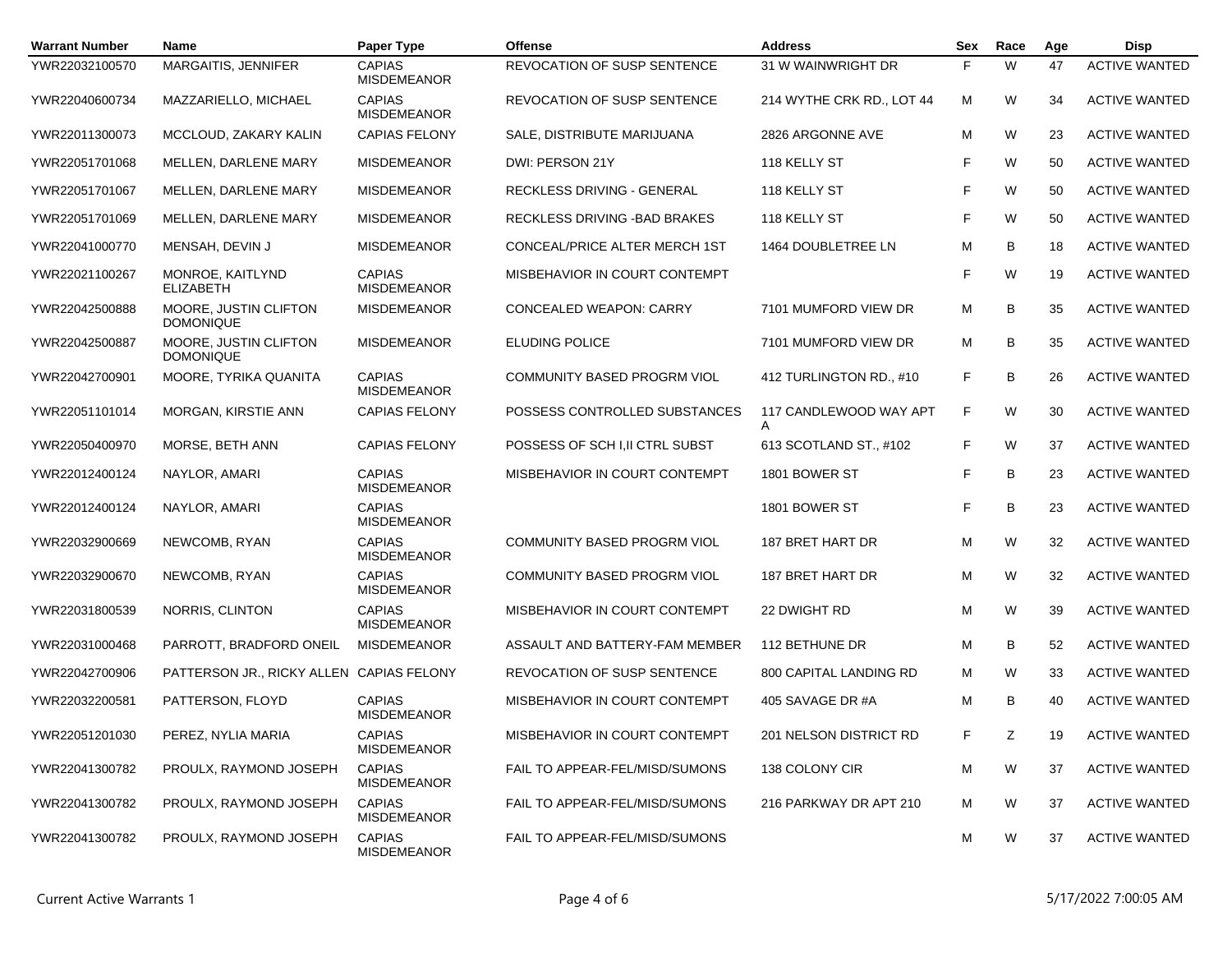| <b>Warrant Number</b> | <b>Name</b>                           | Paper Type                          | <b>Offense</b>                        | <b>Address</b>                            | <b>Sex</b> | Race    | Age | <b>Disp</b>          |
|-----------------------|---------------------------------------|-------------------------------------|---------------------------------------|-------------------------------------------|------------|---------|-----|----------------------|
| YWR22032400604        | QUESENBERRY, DOUGLAS                  | <b>CAPIAS FELONY</b>                | <b>REVOCATION OF SUSP SENTENCE</b>    | 1401 DEEP CRK BLVD., #150                 | M          | W       | 34  | <b>ACTIVE WANTED</b> |
| YWR22051601062        | ROBINSON, MICHAEL JAMES               | <b>FELONY</b>                       | <b>RAPE</b>                           | 3516 HAMPTON HWY TRLR 22                  | M          | W       | 36  | <b>ACTIVE WANTED</b> |
| YWR22051601066        | ROBINSON, MICHAEL JAMES               | <b>FELONY</b>                       | CARNAL KNOW: OF CHILD 13-14Y          | 3516 HAMPTON HWY TRLR 22                  | M          | В<br>36 |     | <b>ACTIVE WANTED</b> |
| YWR22051601065        | ROBINSON, MICHAEL JAMES               | <b>FELONY</b>                       | AGGRAVATED SEXUAL BATTERY             | 3516 HAMPTON HWY TRLR 22                  | M          | W       | 36  | <b>ACTIVE WANTED</b> |
| YWR22051601063        | ROBINSON, MICHAEL JAMES               | <b>FELONY</b>                       | ADULTRY, FORNIC, INCEST: CHILD        | 3516 HAMPTON HWY TRLR 22                  | M          | W       | 36  | <b>ACTIVE WANTED</b> |
| YWR22051601064        | ROBINSON, MICHAEL JAMES               | <b>FELONY</b>                       | <b>INDECENT ACT W/CHILD BY PARENT</b> | 3516 HAMPTON HWY TRLR 22                  | M          | W       | 36  | <b>ACTIVE WANTED</b> |
| YWR22021400289        | ROBY, ROXANA ADELE                    | <b>CAPIAS FELONY</b>                | <b>REVOCATION OF SUSP SENTENCE</b>    | 509 CAROLINA AVE                          | F          | W       | 37  | <b>ACTIVE WANTED</b> |
| YWR22031000469        | SARALEGI, AZBEL                       | <b>MISDEMEANOR</b>                  | CONCEAL/PRICE ALTER MERCH 3RD         | 1269 N KING ST                            | M          | W       | 33  | <b>ACTIVE WANTED</b> |
| YWR22031000469        | SARALEGI, AZBEL                       | <b>MISDEMEANOR</b>                  | CONCEAL/PRICE ALTER MERCH 3RD         | 111 RIVERMONT DR., #9                     | M          | W       | 33  | <b>ACTIVE WANTED</b> |
| YWR22032500613        | SCOTT, DALTON LEE                     | <b>MISDEMEANOR</b>                  | PETIT LARCENY                         | <b>101 CALUMET TURN</b>                   | M          | W       | 31  | <b>ACTIVE WANTED</b> |
| YWR22032500620        | SCOTT, DALTON LEE                     | <b>FELONY</b>                       | FORGING, UTTERING                     | 101 CALUMET TURN                          | M          | W       | 31  | <b>ACTIVE WANTED</b> |
| YWR22032500618        | SCOTT, DALTON LEE                     | <b>FELONY</b>                       | FORGING, UTTERING                     | <b>101 CALUMET TURN</b>                   | M          | W       | 31  | <b>ACTIVE WANTED</b> |
| YWR22032500621        | SCOTT, DALTON LEE                     | <b>FELONY</b>                       | FORGING, UTTERING                     | 101 CALUMET TURN                          | M          | W       | 31  | <b>ACTIVE WANTED</b> |
| YWR22032500619        | SCOTT, DALTON LEE                     | <b>FELONY</b>                       | FORGING, UTTERING                     | <b>101 CALUMET TURN</b>                   | M          | W       | 31  | <b>ACTIVE WANTED</b> |
| YWR22032500614        | SCOTT, DALTON LEE                     | <b>MISDEMEANOR</b>                  | EXPLOIT MENTAL PERS MON\$1000         | 101 CALUMET TURN                          | M          | W       | 31  | <b>ACTIVE WANTED</b> |
| YWR22032500617        | SCOTT, DALTON LEE                     | <b>MISDEMEANOR</b>                  | <b>IDENTY THEFT: ID TO DEFRAUD</b>    | 101 CALUMET TURN                          | M          | W       | 31  | <b>ACTIVE WANTED</b> |
| YWR22031700531        | SMITH, XAVIER                         | <b>CAPIAS</b><br><b>MISDEMEANOR</b> | MISBEHAVIOR IN COURT CONTEMPT         | 504 CATINA WAY, #45                       | M          | B       | 30  | <b>ACTIVE WANTED</b> |
| YWR22032100565        | SMITH, XAVIER                         | <b>CAPIAS</b><br><b>MISDEMEANOR</b> | <b>TRESPASSING</b>                    | 504 CATINA WAY, #45                       | M          | B       | 30  | <b>ACTIVE WANTED</b> |
| YWR22042600898        | <b>SPAIN, ERIC LLOYD</b>              | <b>MISDEMEANOR</b>                  | CONCEAL/PRICE ALTER MERCH 1ST         | 15615 BURNLEY RD                          | M          | W       | 52  | <b>ACTIVE WANTED</b> |
| YWR22051001009        | THOMAS, ANTOINETTE D'NITA             | <b>CAPIAS</b><br><b>MISDEMEANOR</b> | FAIL TO APPEAR-FEL/MISD/SUMONS        | 2300 AZALEA GARDN RD<br>NORFOLK, VA 23513 | F          | B       | 29  | <b>ACTIVE WANTED</b> |
| YWR22042700907        | TILGHAM, TYLER REESE                  | <b>CAPIAS</b><br><b>MISDEMEANOR</b> | MISBEHAVIOR IN COURT CONTEMPT         | 201 ASPEN RD                              | M          | W       | 26  | <b>ACTIVE WANTED</b> |
| YWR22042700908        | TILGHMAN, TYLER REESE                 | <b>CAPIAS</b><br><b>MISDEMEANOR</b> | MISBEHAVIOR IN COURT CONTEMPT         | 201 ASPEN RD                              | M          | W       | 26  | <b>ACTIVE WANTED</b> |
| YWR22051401044        | TURNER, JUSTIN LYN                    | <b>MISDEMEANOR</b>                  | RECEIVE/BUY STOLEN GOODS              | 596 DELLWOOD DR                           | M          | W       | 28  | <b>ACTIVE WANTED</b> |
| YWR22030200405        | WADDELL, DAVON                        | <b>CAPIAS</b><br><b>MISDEMEANOR</b> | MISBEHAVIOR IN COURT CONTEMPT         | 728 HINSDALE ST                           | M          | В       | 29  | <b>ACTIVE WANTED</b> |
| YWR22030700450        | WASHINGTON, ANTHONY<br><b>DESHAWN</b> | <b>CAPIAS</b><br><b>MISDEMEANOR</b> | MISBEHAVIOR IN COURT CONTEMPT         | 1210 COLONIAL AVE, APT 112                | М          | В       | 30  | <b>ACTIVE WANTED</b> |
| YWR22051001010        | WILLIAMS, ANDREA LYNNETTE CAPIAS      | <b>MISDEMEANOR</b>                  | FAIL TO APPEAR-FEL/MISD/SUMONS        | 1807 WAYNE ST<br>FAYETTEVILLE, NC 28301   | F          | W       | 41  | <b>ACTIVE WANTED</b> |
| YWR22042500885        | WILLIAMS-HOUSE, SARAH                 | <b>CAPIAS</b><br>MISDEMEANOR        | COMMUNITY BASED PROGRM VIOL           | 197 MERRIMAC TRL., #3                     | F          | W       | 32  | <b>ACTIVE WANTED</b> |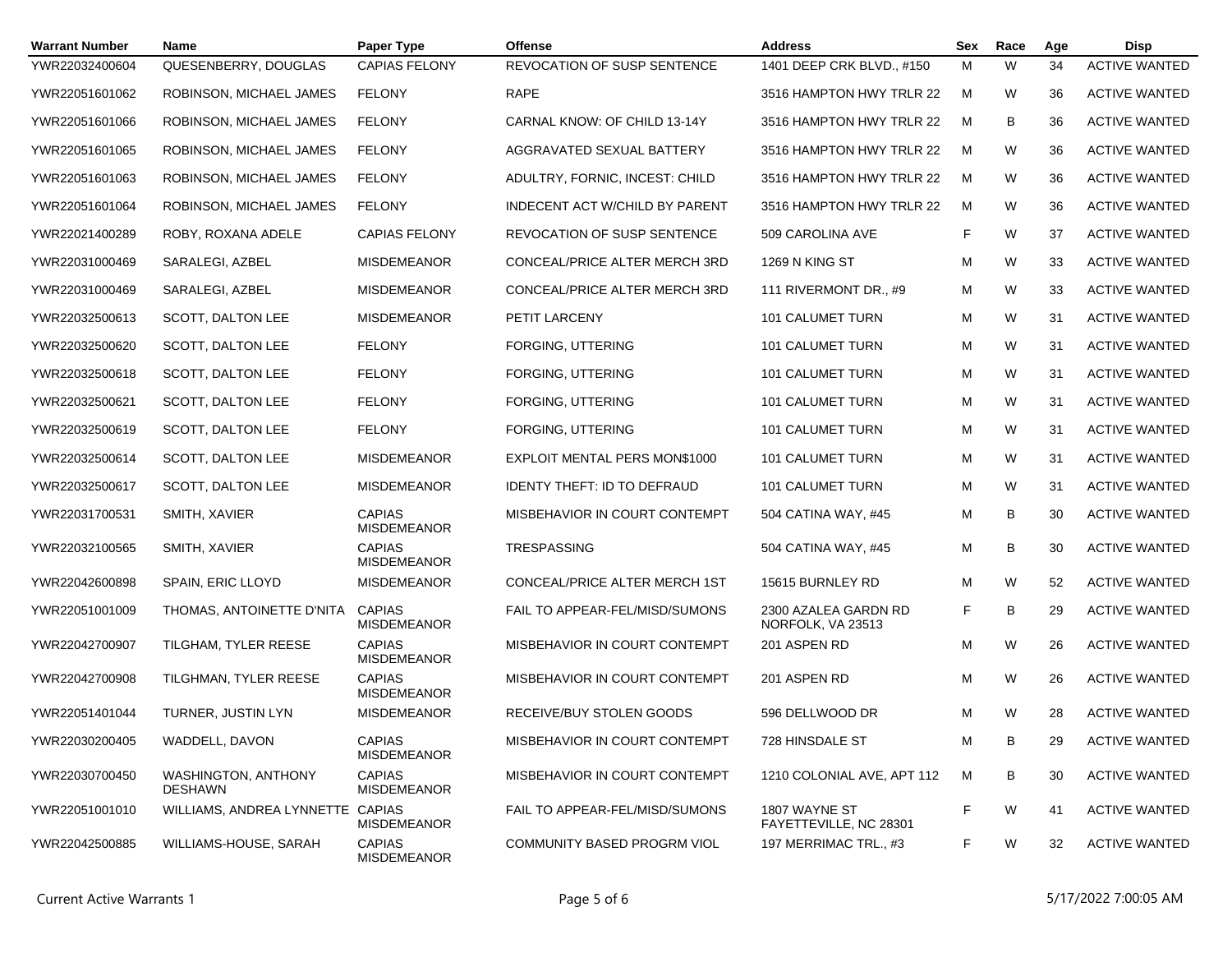| <b>Warrant Number</b> | Name                    | Paper Type           | Offense                     | <b>Address</b>      | Sex | Race | Aqe | Disp          |
|-----------------------|-------------------------|----------------------|-----------------------------|---------------------|-----|------|-----|---------------|
| YWR22032100569        | WYATT, ANTHONY GREGORY  | CAPIAS FELONY        | REVOCATION OF SUSP SENTENCE | 611 HARPERSVILLE RD | м   |      |     | ACTIVE WANTED |
| YWR22032100568        | YOUNG. JULIUS DEMETRIUS | <b>CAPIAS FELONY</b> | REVOCATION OF SUSP SENTENCE | 34 GREEN ST         | м   |      | 42  | ACTIVE WANTED |
| YWR22010500019        | YOUNG. PAIGE E          | CRIMINAL SUMMONS     | PROTECTIVE ORDER: VIOLATION |                     |     | W    |     | ACTIVE WANTED |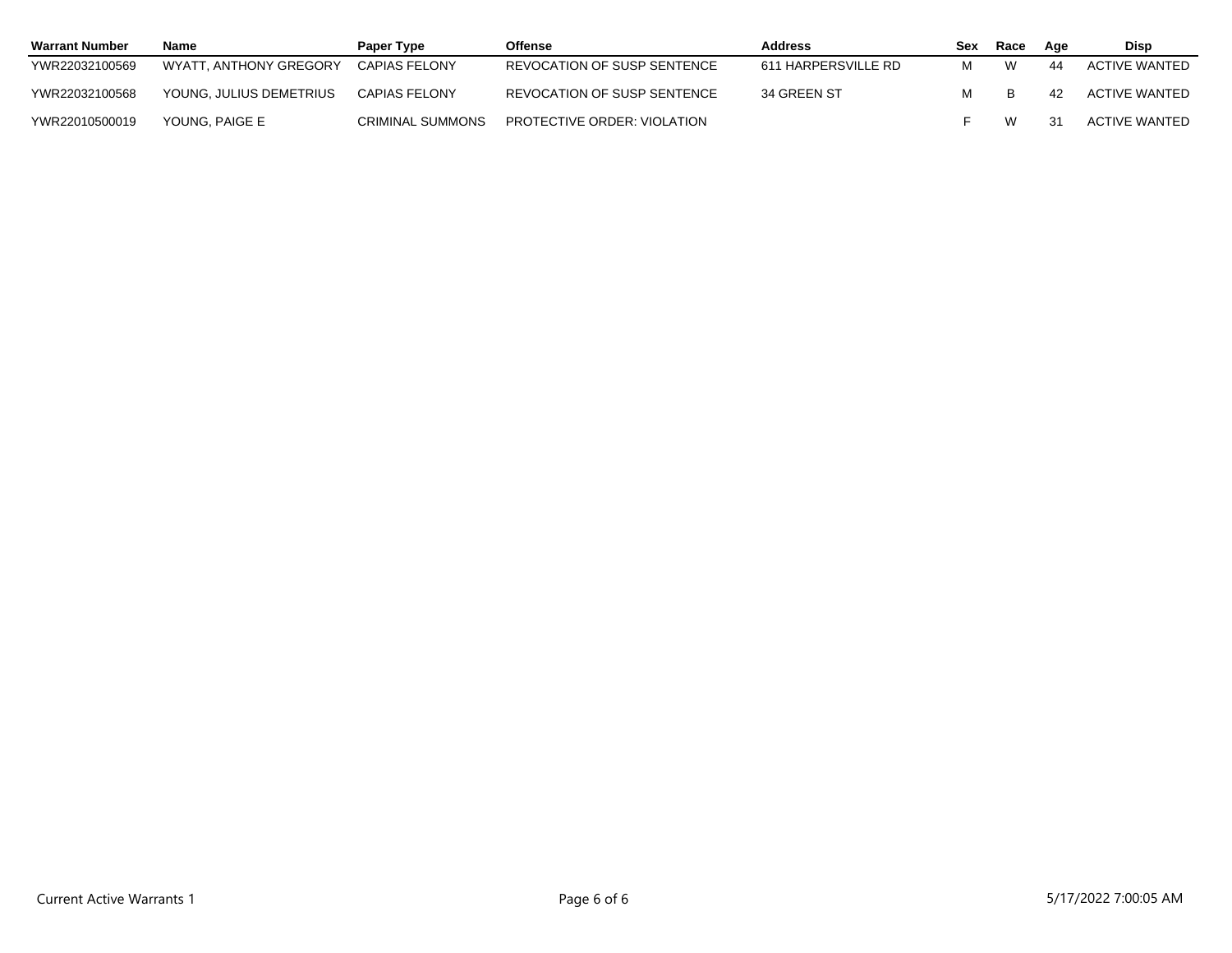





| want id Name |                            | Paper Type  | Charge                                                | streetnbr | Location               |   | Sex Race                |    | Age Disp    |
|--------------|----------------------------|-------------|-------------------------------------------------------|-----------|------------------------|---|-------------------------|----|-------------|
| 61189        | ADAMS, LAWRENCE DAVID      | <b>CIRS</b> | <b>SHOPLIFTING</b>                                    | 4714      | MASER CT               | M | $\ensuremath{\text{W}}$ | 51 | <b>ACTV</b> |
| 60002        | ALEXANDER, MIGUEL          | <b>CAPI</b> | <b>CONTEMPT OF COURT</b>                              | 507       | $N$ 8TH $ST$           | M | $\ensuremath{\text{W}}$ | 22 | <b>ACT</b>  |
| 64204        | ALIBRAHIM, JEHAD ABDULLAH  | CAPI        | <b>CONTEMPT OF COURT</b>                              | 6747      | DARTMOUTH AVE          | M | T                       | 30 | <b>ACTV</b> |
| 75458        | ALLEN, MICHAEL             | <b>CIRS</b> | POSSESSING FORGED COIN OR<br><b>BANK NOTES &lt;10</b> | 2667      | <b>EDMONSON AVE</b>    | M | B                       | 45 | <b>ACTV</b> |
| 75457        | ALLEN, MICHAEL             | AWF         | FORGING COIN AND BANK NOTES                           | 2667      | <b>EDMONSON AVE</b>    | M | B                       | 45 | <b>ACTV</b> |
| 50286        | ALSMADI, OSAMAH            | CAPI        | FAIL TO APPEAR ON MISDEMEANOR<br><b>CHARGE</b>        | 900       | CAPITOL LANDING RD     | M |                         | 22 | <b>ACT</b>  |
| 52264        | AMBROSE, DAVID R           | CAPI        | FAIL TO APPEAR ON MISDEMEANOR<br><b>CHARGE</b>        | 7833      | GEORGE WASHINGTON ME M |   | W                       | 49 | <b>ACTV</b> |
| 70966        | ANAYA-PEREZ, EDUARDO NERI  | CAPI        | <b>CONTEMPT OF COURT</b>                              | 109       | <b>RANCH DR</b>        | M | W                       | 35 | <b>ACTV</b> |
| 75691        | ANDERSON, CORDARRELL CHRIS | <b>AWF</b>  | <b>GRAND LARCENY</b>                                  | 16120     | <b>JONES LOOP</b>      | M | W                       | 34 | <b>ACTV</b> |
| 75690        | ANDERSON, CORDARRELL CHRIS | <b>AWF</b>  | <b>BURGLARY</b>                                       | 16120     | <b>JONES LOOP</b>      | М | W                       | 34 | <b>ACTV</b> |
| 74852        | ANTONIO, BRUNO DOMINIC     | CAPI        | REVOCATION OF SUSPENDED<br>SENTENCE AND PROBATION     | 17180     | RAVEN ST.              | М | W                       | 23 | <b>ACTV</b> |
| 55441        | ARAIZA, JOSE ALBERTO       | <b>CAPI</b> | <b>CONTEMPT OF COURT</b>                              | 455       | S. TRELLIS CT          | M | W                       | 38 | <b>ACT</b>  |
| 60644        | ARRINGTON, RICKY DEANGELO  | <b>CAPI</b> | <b>CONTEMPT OF COURT</b>                              | 202       | <b>CRANE CIR</b>       | M | B                       | 54 | <b>ACTV</b> |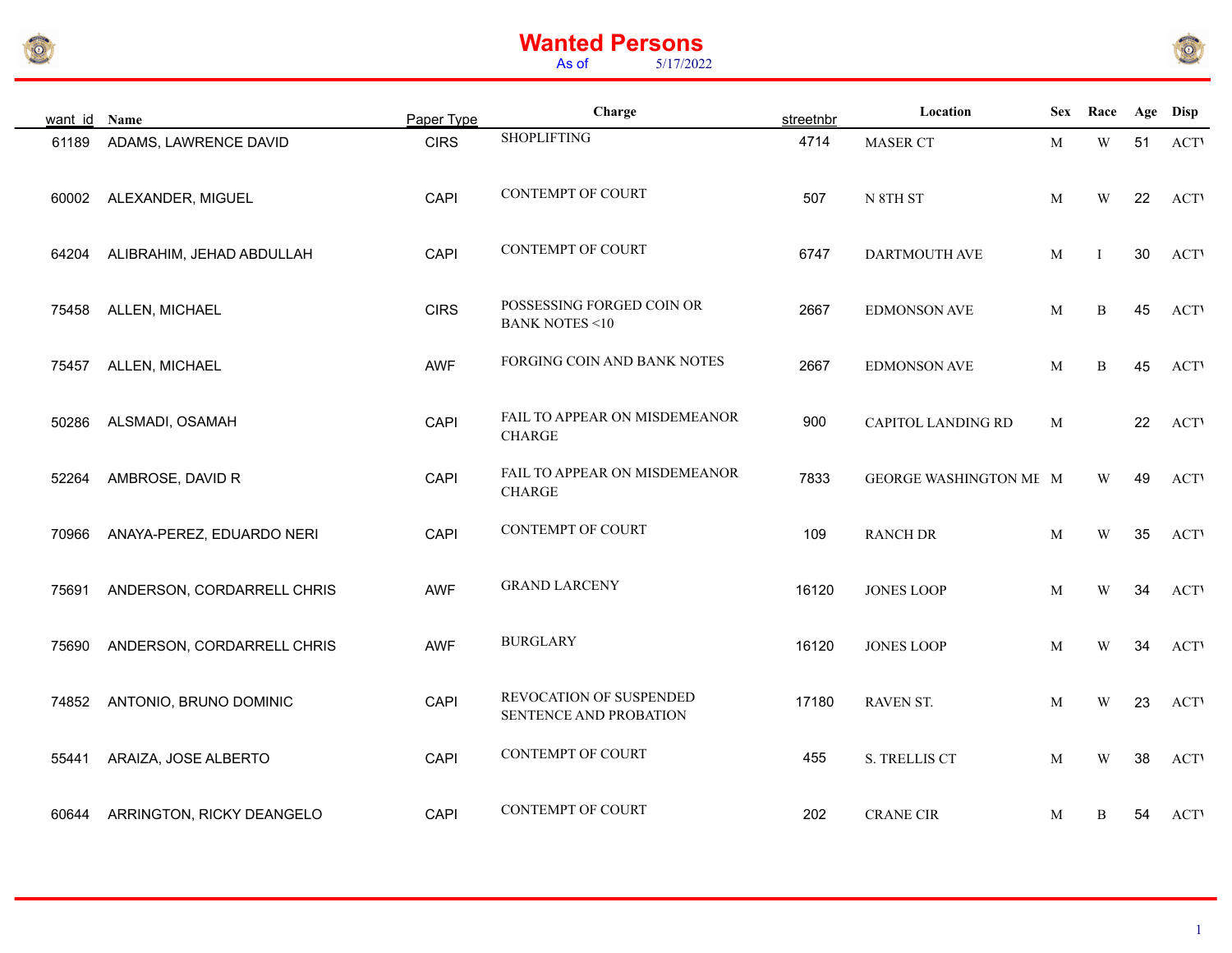



| want id | Name                              | Paper Type  | Charge                                                | streetnbr    | Location              | <b>Sex</b>   | Race        |    | Age Disp    |
|---------|-----------------------------------|-------------|-------------------------------------------------------|--------------|-----------------------|--------------|-------------|----|-------------|
| 71826   | AVALOS, JESSE FRANCO              | CAPI        | PROBATION VIOLATION FOR FIRST<br>OFFENSE PO           | 103          | <b>SCHENCK DR</b>     | M            | W           | 38 | <b>ACT</b>  |
| 75261   | <b>BAKER, CECIL WILLIAM</b>       | CAPI        | REVOCATION OF SUSPENDED<br>SENTENCE AND PROBATION     | $\mathbf{1}$ | DULCY CT.             | M            | W           | 49 | <b>ACT</b>  |
| 63576   | <b>BAKER, TRAVIS HUNTER</b>       | AWM         | FAIL TO APPEAR ON MISDEMEANOR<br><b>CHARGE</b>        | 418          | <b>BELMONT CIR</b>    | M            | W           | 21 | <b>ACT</b>  |
| 51204   | BALDWIN, SHAINA DANNETTE          | CAPI        | PROBATION VIOLATION                                   | 606          | J. CLYDE MORRIS BLVD  | $\mathbf{F}$ | W           | 41 | <b>ACT</b>  |
| 61253   | <b>BANKS, JAMES GLEN</b>          | CAPI        | REVOCATION OF SUSPENDED<br>SENTENCE AND PROBATION     | 521          | YORK RIVER LANE       | M            | B           | 58 | <b>ACT</b>  |
| 63122   | <b>BANKS, PAUL NATHANIEL</b>      | AWM         | <b>ASSAULT &amp; BATTERY -FAMILY</b><br><b>MEMBER</b> |              | <b>HARROD LN</b>      | M            | B           | 39 | <b>ACT</b>  |
| 68396   | <b>BARBER, NATALIE SHANTAE</b>    | CAPI        | REVOCATION OF SUSPENDED<br>SENTENCE AND PROBATION     | 419          | COTTONWOOD STREET     | $\mathbf{F}$ | $\mathbf B$ | 36 | <b>ACT</b>  |
| 53708   | BARILLA, JOSEPH JAMES             | CAPI        | <b>CONTEMPT OF COURT</b>                              | 11           | ROBERTS LANDING DR    | M            | W           | 22 | <b>ACT</b>  |
| 54232   | BARILLA, JOSEPH JAMES             | CAPI        | <b>CONTEMPT OF COURT</b>                              | 11           | ROBERTS LANDING DR    | M            | W           | 22 | <b>ACT</b>  |
| 61664   | <b>BARKER, TERRY CECIL</b>        | CAPI        | <b>CONTEMPT OF COURT</b>                              | 2801         | OLD WILLIAMSBURG RD   | M            | W           | 41 | <b>ACT</b>  |
| 61420   | BARNETT-MONTGOMERY, SHUNTAYE AUND | CAPI        | <b>CONTEMPT OF COURT</b>                              | 301          | REPUBLIC LOOP         | $_{\rm F}$   | B           | 30 | <b>ACT</b>  |
| 76000   | <b>BARRACK, DARIN JAMES</b>       | AWF         | ASSAULT & BATTERY -POLICE OFCR<br>OR FIREFIGHTER      | $\mathbf{1}$ | <b>DRYDEN FARM LN</b> | M            | W           | 33 | <b>ACT</b>  |
| 75715   | <b>BARRACK, DARIN JAMES</b>       | <b>CAPI</b> | VIOLATE CONDITION OF RELEASE                          | $\mathbf{1}$ | DRYDEN FARM LN        | M            | W           | 33 | <b>ACTV</b> |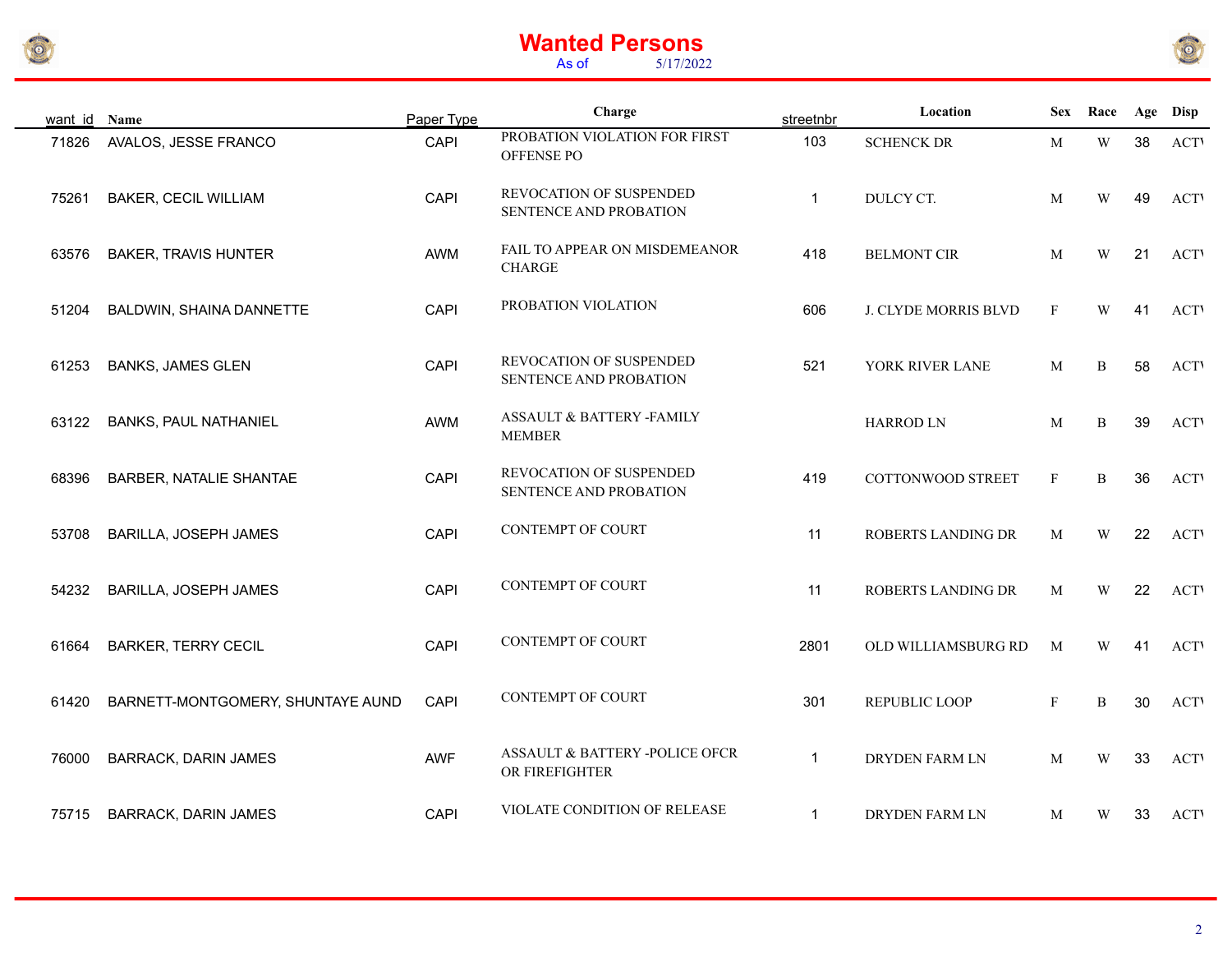



| want id Name |                             | Paper Type  | Charge                                                   | streetnbr    | Location             |   | Sex Race                |    | Age Disp    |
|--------------|-----------------------------|-------------|----------------------------------------------------------|--------------|----------------------|---|-------------------------|----|-------------|
| 76001        | <b>BARRACK, DARIN JAMES</b> | AWM         | OBSTRUCTING JUSTICE                                      | $\mathbf{1}$ | DRYDEN FARM LN       | M | W                       | 33 | <b>ACTV</b> |
| 75999        | <b>BARRACK, DARIN JAMES</b> | CAPI        | REVOCATION OF SUSPENDED<br>SENTENCE AND PROBATION        | $\mathbf{1}$ | DRYDEN FARM LN       | M | W                       | 33 | <b>ACTV</b> |
| 76002        | <b>BARRACK, DARIN JAMES</b> | AWM         | OBSTRUCTING JUSTICE/RESISTING<br>ARREST/FLEEING          | $\mathbf{1}$ | DRYDEN FARM LN       | M | W                       | 33 | <b>ACTV</b> |
| 60922        | BARTLETT, QUINN CARLOS      | CAPI        | REVOCATION OF SUSPENDED<br>SENTENCE AND PROBATION        | 120          | <b>INDIGO DAM RD</b> | M | B                       | 37 | <b>ACTV</b> |
| 51519        | BECNEL, JOSEPH              | <b>CAPI</b> | FAIL TO COMPLY WITH SUPPORT<br><b>OBLIGATIONS</b>        | 959          | WILLBROOK RD         | M | B                       | 44 | <b>ACTV</b> |
| 50646        | BEMBRY, ANTHONY LAMONT      | CAPI        | <b>REVOCATION OF SUSPENDED</b><br>SENTENCE AND PROBATION | 819          | <b>FORREST DRIVE</b> | M | B                       | 32 | <b>ACT</b>  |
| 42997        | BENTON, CHRISTOPHER VAUGHN  | AWF         | MURDER -FIRST DEGREE                                     | 912          | <b>FLORIDA ST</b>    | M | B                       | 34 | <b>ACTV</b> |
| 42998        | BENTON, CHRISTOPHER VAUGHN  | AWF         | <b>BURGLARY -ARMED</b>                                   | 912          | <b>FLORIDA ST</b>    | M | B                       | 34 | <b>ACTV</b> |
| 43000        | BENTON, CHRISTOPHER VAUGHN  | <b>AWF</b>  | USE OR DISPLAY FIREARM IN<br><b>COMMISSION OF FELONY</b> | 912          | <b>FLORIDA ST</b>    | M | B                       | 34 | <b>ACTV</b> |
| 64205        | BENTON, JUSTIN MICHAEL      | <b>CAPI</b> | <b>CONTEMPT OF COURT</b>                                 | 168          | PUDDING HILL         | M | W                       | 24 | <b>ACTV</b> |
| 43001        | BENTON, CHRISTOPHER VAUGHN  | AWF         | DISCHARGE FIREARM OR MISSILE<br>IN/AT OCCUPIED BLDG      | 912          | <b>FLORIDA ST</b>    | M | B                       | 34 | <b>ACT</b>  |
| 75804        | BERRY, AUSTIN MACKENZIE     | CAPI        | REVOCATION OF SUSPENDED<br>SENTENCE AND PROBATION        | 1229         | MERRIMAC TRL         | M | $\ensuremath{\text{W}}$ | 27 | <b>ACT</b>  |
| 70965        | BERTRAM, KEVIN CHARLES      | <b>CAPI</b> | FAIL TO COMPLY WITH SUPPORT OR<br><b>JDR COURT</b>       | 325          | JOHN KNOX RD         | M | W                       | 61 | <b>ACTV</b> |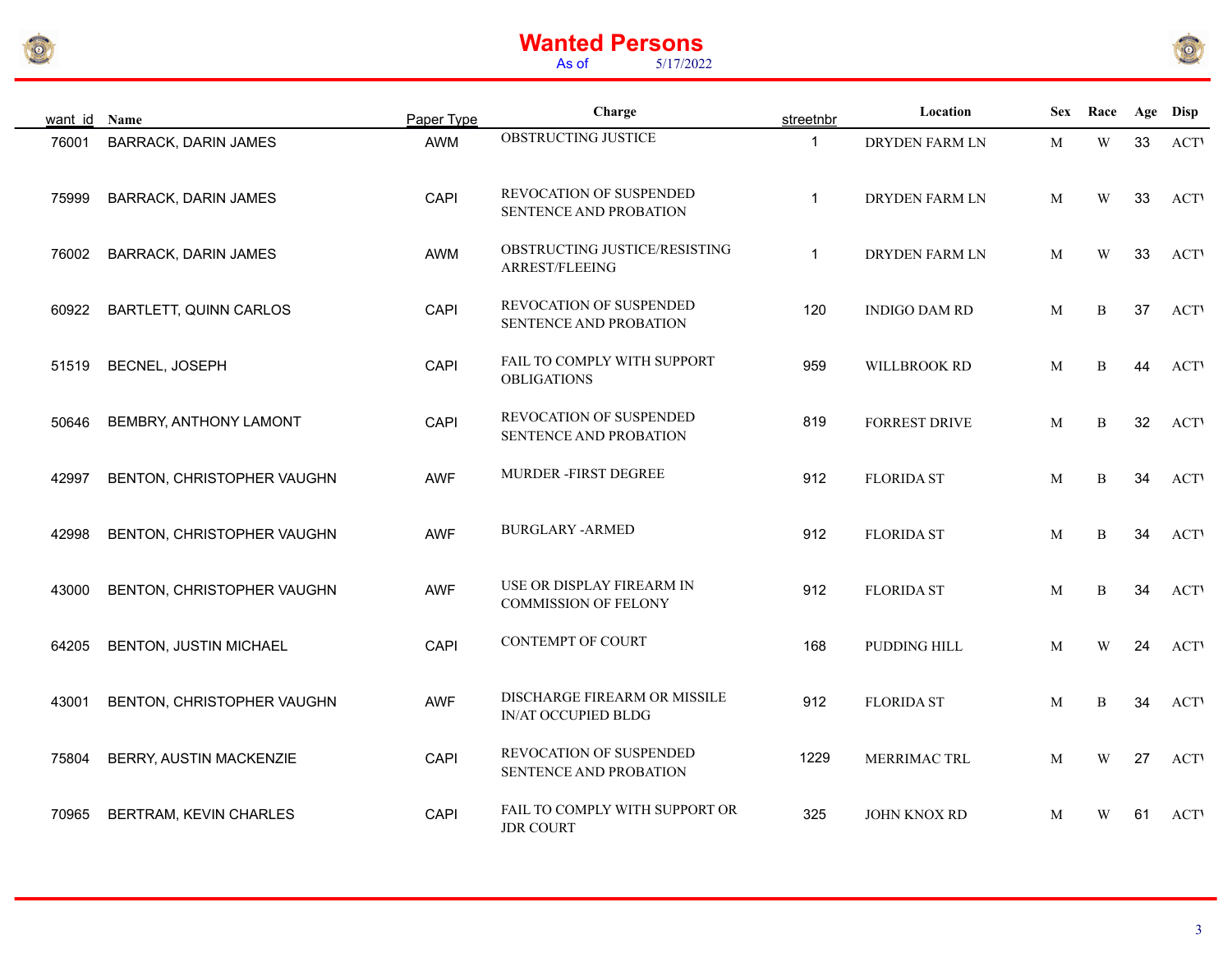



| want id Name |                              | Paper Type  | Charge                                                      | streetnbr | Location            |              | Sex Race                |    | Age Disp    |
|--------------|------------------------------|-------------|-------------------------------------------------------------|-----------|---------------------|--------------|-------------------------|----|-------------|
| 54782        | BETHEA, DONQUELL COLIN       | <b>CIRS</b> | PROFANE, THREATENING<br>LANGUAGE OVER PUBLIC AIRWAY         | 520       | <b>LOGAN PL</b>     | M            | B                       | 36 | <b>ACTV</b> |
| 64442        | BETHEA, KALAYAH NAJEE`       | CAPI        | ABSCOND FROM PROBATION<br><b>SUPERVISION</b>                | 615       | COLLINWOOD PLACE    | F            | B                       | 24 | <b>ACTV</b> |
| 65547        | BETHEA, BRENDAN SCOTT        | CAPI        | PROBATION VIOLATION FOR FIRST<br>OFFENSE POSS OF MARIIJUANA | 250       | <b>CENTER DRIVE</b> | M            | W                       | 21 | <b>ACTV</b> |
| 69865        | BILAL, IBN                   | CAPI        | REVOCATION OF SUSPENDED<br>SENTENCE AND PROBATION           | 1209      | SOUTH EDGEWOOD ST   | M            | B                       | 36 | <b>ACTV</b> |
| 71558        | <b>BINION, PARIS</b>         | CAPI        | CONCEALMENT, PRICE ALTER<br>MERCHANDISE -3RD OFF            | 1150      | <b>DUNLAP ROAD</b>  | $\mathbf{F}$ | $\, {\bf B}$            | 27 | <b>ACTV</b> |
| 56071        | <b>BISRAM, MELISSA MARIE</b> | AWM         | <b>CONTRIBUTING TO THE</b><br>DELINQUENCY OF A MIN          | 222       | N BRADFORD ST       | $\mathbf{F}$ | W                       | 39 | <b>ACT</b>  |
| 56070        | <b>BISRAM, MELISSA MARIE</b> | AWM         | ASSAULT & BATTERY -FAMILY<br><b>MEMBER</b>                  | 222       | N BRADFORD ST       | $\mathbf{F}$ | $\ensuremath{\text{W}}$ | 39 | <b>ACTV</b> |
| 61381        | <b>BLACK, ALICIA</b>         | CAPI        | <b>CONTEMPT OF COURT</b>                                    | 14        | LAKE WALK CROSSING  | $\mathbf{F}$ | $\, {\bf B}$            | 33 | <b>ACT</b>  |
| 60361        | <b>BLACK, ALICIA</b>         | AWF         | POSSESSION OF SCHEDULE I,II<br>CONTROLLED SUBSTANCE         | 14        | LAKE WALK CROSSING  | $\mathbf{F}$ | B                       | 33 | <b>ACTV</b> |
| 76250        | <b>BLANKS, ALEXANDRIA Y</b>  | AWF         | CREDIT CARD FRAUD:CONSPIRE<br><b>IN/OUT COMMON</b>          | 11112     | HENSLEY CT.         | F            | B                       | 21 | <b>ACTV</b> |
| 76249        | <b>BLANKS, ALEXANDRIA Y</b>  | AWF         | <b>CREDIT CARD THEFT</b>                                    | 11112     | HENSLEY CT.         | $\mathbf{F}$ | B                       | 21 | <b>ACTV</b> |
| 76251        | BLANKS, ALEXANDRIA Y         | AWF         | CREDIT CARD FRAUD:CONSPIRE<br>IN/OUT COMMON                 | 11112     | HENSLEY CT.         | $\mathbf{F}$ | B                       | 21 | <b>ACTV</b> |
| 76248        | BLANKS, ALEXANDRIA Y         | <b>AWF</b>  | <b>CREDIT CARD THEFT</b>                                    | 11112     | HENSLEY CT.         | $\mathbf{F}$ | B                       | 21 | <b>ACTV</b> |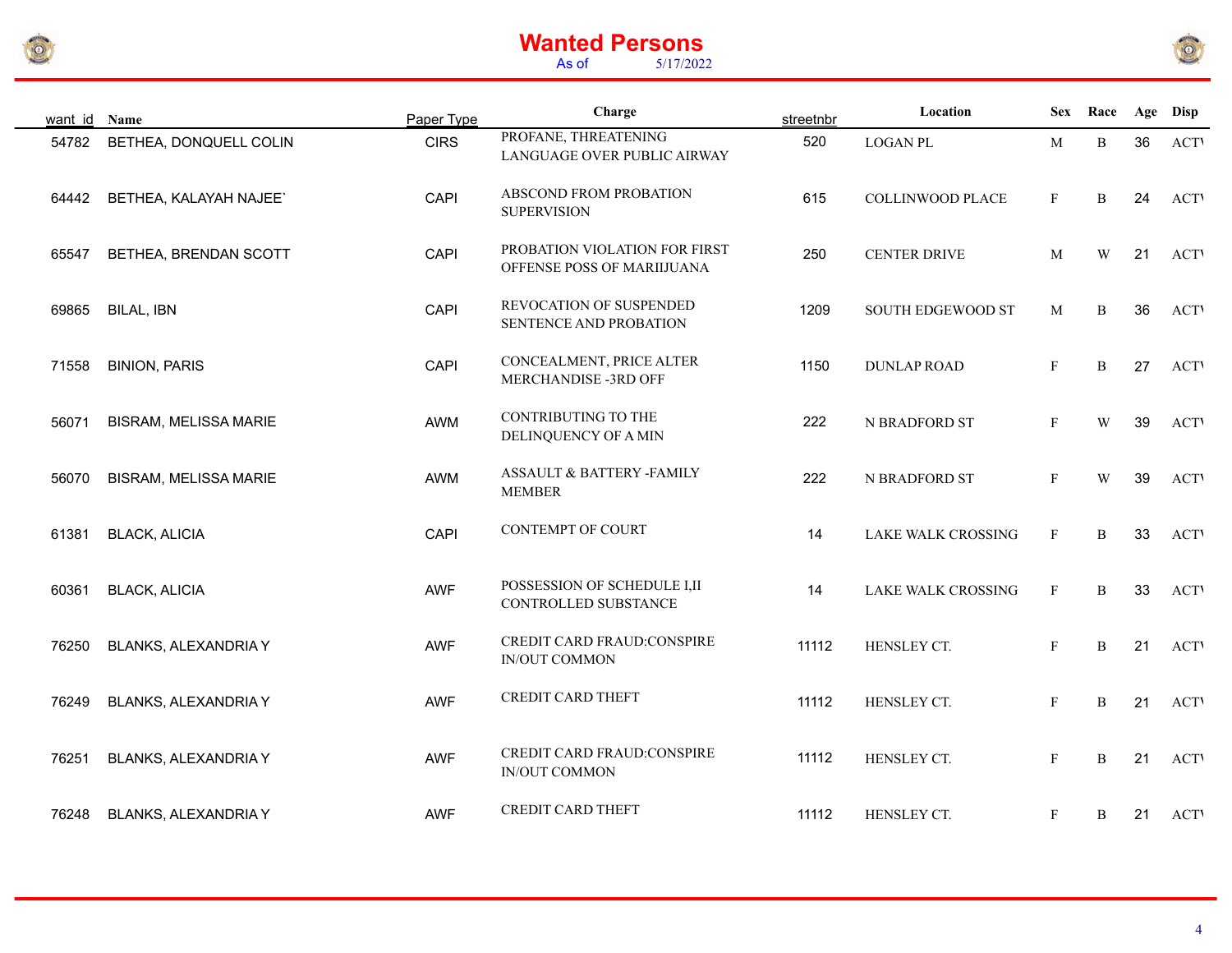



| want id | Name                             | Paper Type  | Charge                                           | streetnbr | Location                  |             | Sex Race     |    | Age Disp   |
|---------|----------------------------------|-------------|--------------------------------------------------|-----------|---------------------------|-------------|--------------|----|------------|
| 76252   | BLANKS, ALEXANDRIA Y             | AWM         | <b>IDENTITY FRAUD</b>                            | 11112     | HENSLEY CT.               | $\mathbf F$ | B            | 21 | <b>ACT</b> |
| 75958   | BOAS, JOSHUA RYAN                | AWM         | RECKLESS DRIVING - IMPROPER<br>CONTROL/FAUL      | 74        | <b>RIDGE ROAD</b>         | M           | W            | 36 | <b>ACT</b> |
| 75957   | BOAS, JOSHUA RYAN                | <b>CIRS</b> | FAILURE TO WEAR SEATBELT 18 &<br><b>OVER</b>     | 74        | RIDGE ROAD                | M           | W            | 36 | <b>ACT</b> |
| 75959   | BOAS, JOSHUA RYAN                | AWM         | NO DRIVERS LICENSE                               | 74        | RIDGE ROAD                | M           | W            | 36 | <b>ACT</b> |
| 57610   | <b>BOOKER, CORNELL DEMETRICK</b> | AWM         | ASSAULT & BATTERY -SIMPLE                        | 834       | <b>CAPITOL LANDING RD</b> | M           | B            | 44 | <b>ACT</b> |
| 34633   | <b>BOWLER, LANCE W</b>           | AWF         | ABDUCTION/KIDNAPPING                             | 2225      | RICHMOND RD               | M           | $\, {\bf B}$ | 24 | <b>ACT</b> |
| 34636   | <b>BOWLER, LANCE W</b>           | AWF         | <b>GRAND LARCENY</b>                             | 2225      | RICHMOND RD               | M           | B            | 24 | <b>ACT</b> |
| 68387   | BOWSER, RONSHON D                | CAPI        | <b>CONTEMPT OF COURT</b>                         | 413 1/2   | <b>SASSAFRASS ST</b>      | M           | B            | 42 | <b>ACT</b> |
| 56939   | <b>BRITTMAN, CORY</b>            | CAPI        | CONTEMPT OF COURT                                | 3774      | SHERWOOD PL               | M           | B            | 42 | <b>ACT</b> |
| 73160   | BROUGHTON, MICHAEL EDWARD        | CAPI        | CONTEMPT OF COURT                                | 5102      | <b>FAIRFAX AVE</b>        | M           | B            | 59 | <b>ACT</b> |
| 40501   | BROWN, KENNETH M                 | CAPI        | MANUF, SALE, POSS CONTROL<br>SUBST-SCHEDULE I,II | 239       | <b>HOGAN DRIVE</b>        | M           | B            | 37 | <b>ACT</b> |
| 58189   | BROWN, VINCENT                   | CAPI        | <b>CONTEMPT OF COURT</b>                         | 109       | W 30TH ST                 | M           | B            | 54 | <b>ACT</b> |
| 39789   | BROWN, KENNETH M                 | CAPI        | MANUF, SALE, POSSESSION<br>CONTROLLED SUBSTANCE  | 239       | <b>HOGAN DRIVE</b>        | M           | B            | 37 | <b>ACT</b> |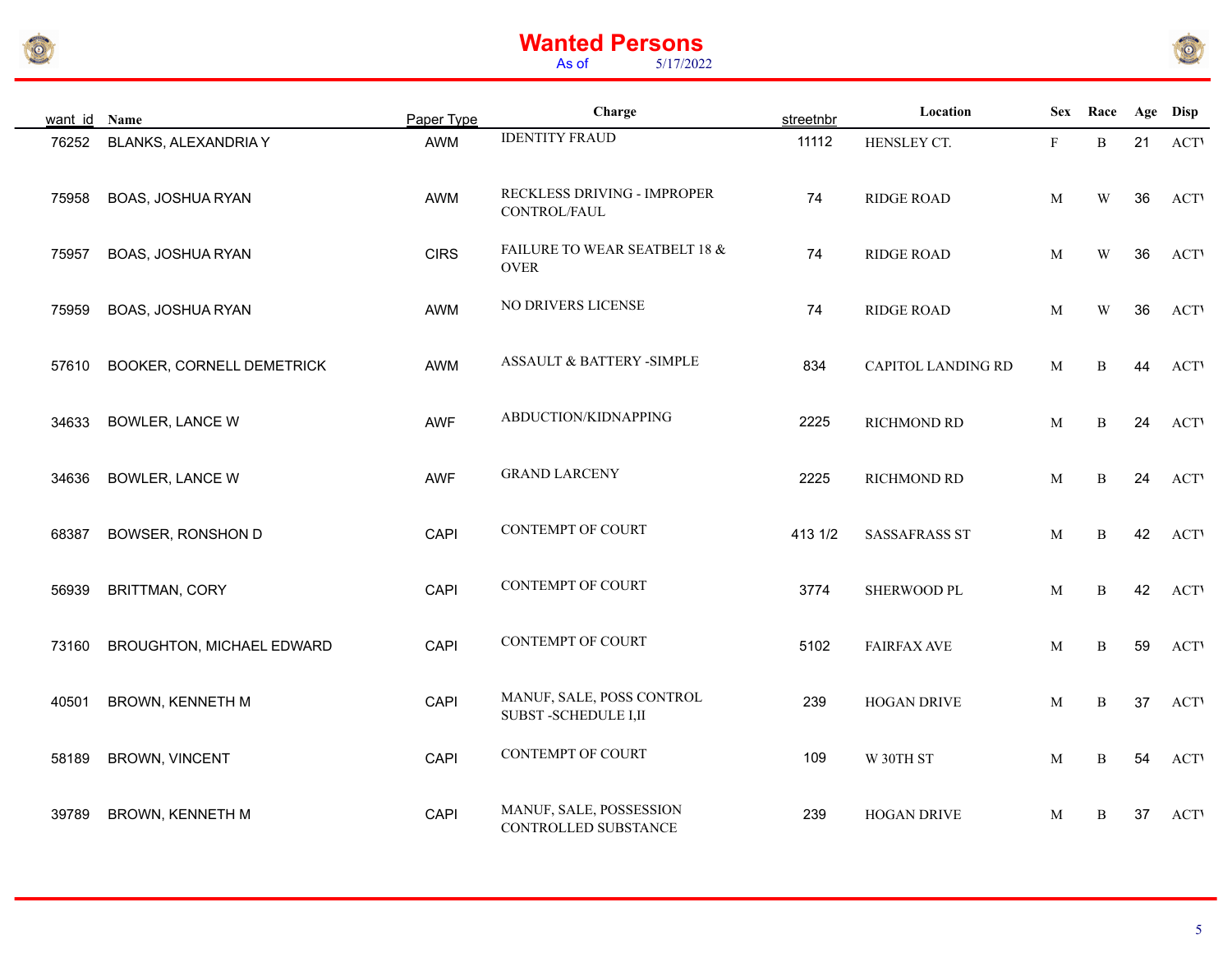



| want id Name |                               | Paper Type  | Charge                                                      | streetnbr | Location                | Sex          | Race                    |    | Age Disp    |
|--------------|-------------------------------|-------------|-------------------------------------------------------------|-----------|-------------------------|--------------|-------------------------|----|-------------|
| 56586        | BROWN, CHRISTOPHER MICHAEL    | <b>CAPI</b> | REVOCATION OF SUSPENDED<br>SENTENCE AND PROBATION           | 118       | <b>SAND HILL RD</b>     | M            | $\ensuremath{\text{W}}$ | 42 | <b>ACTV</b> |
| 64164        | <b>BUNNELL, CONNIE LEE</b>    | CAPI        | REVOCATION OF SUSPENDED<br>SENTENCE AND PROBATION           | 233       | DARRINGTON CT           | $\mathbf{F}$ | W                       | 54 | <b>ACTV</b> |
| 64165        | BUNNELL, CONNIE LEE           | CAPI        | PROBATION VIOLATION FOR FIRST<br>OFFENSE POSS OF MARIIJUANA | 233       | DARRINGTON CT           | $\mathbf{F}$ | W                       | 54 | <b>ACT</b>  |
| 53147        | <b>BURCH, RICKY ELISHA</b>    | AWM         | DESTRUCTION OF PROPERTY,<br><b>MONUMENT</b>                 | 595       | <b>TOPAZ DR</b>         | M            | W                       | 36 | <b>ACT</b>  |
| 53146        | <b>BURCH, RICKY ELISHA</b>    | AWM         | PROFANE, THREATENING<br>LANGUAGE OVER PUBLI                 | 595       | <b>TOPAZ DR</b>         | M            | $\ensuremath{\text{W}}$ | 36 | <b>ACTV</b> |
| 69313        | CAIN, JAMILAH S               | CAPI        | CONTEMPT OF COURT                                           | 80        | WEST VIEW DR            | $\mathbf{F}$ | $\, {\bf B}$            | 25 | <b>ACTV</b> |
| 70114        | CAIN, IRVING JEROME           | AWF         | FRAUDULENT CONV, REMOVAL<br>LEASED PROPERTY >=\$200         | 952       | PEMBROKE AVE            | M            | B                       | 32 | <b>ACT</b>  |
| 73197        | CALDWELL, KENNETH R           | CAPI        | <b>CONTEMPT OF COURT</b>                                    | 628       | W 3RD ST                | M            | $\, {\bf B}$            | 36 | <b>ACT</b>  |
| 68667        | CALDWELL, JUSTIN NATHANIEL    | CAPI        | <b>CONTEMPT OF COURT</b>                                    | 2920      | N ARMISTEAD AVE         | M            | W                       | 25 | <b>ACTV</b> |
| 55673        | CAPECE, VINCENT JONATHAN      | CAPI        | POSSESSION OF MARIJUANA                                     | 11845     | JEFFERSON AVE           | M            | W                       | 37 | <b>ACTV</b> |
| 76206        | CARPIO ALVARADO, JOSE DOMINGO | <b>AWF</b>  | <b>FAILURE TO PERFORM</b><br>CONSTRUCTION AFTER ADVANCE     | 1941      | WILLOW LN.              | M            | W                       | 32 | <b>ACTV</b> |
| 76243        | CARROLL, NAIJA NYARINDA       | AWM         | <b>IDENTITY FRAUD</b>                                       | 10110     | <b>CAMERON RIDGE DR</b> | $\mathbf{F}$ | $\, {\bf B}$            | 23 | <b>ACTV</b> |
| 76247        | CARROLL, NAIJA NYARINDA       | <b>AWF</b>  | <b>CREDIT CARD THEFT</b>                                    | 10110     | <b>CAMERON RIDGE DR</b> | $\mathbf{F}$ | B                       | 23 | <b>ACTV</b> |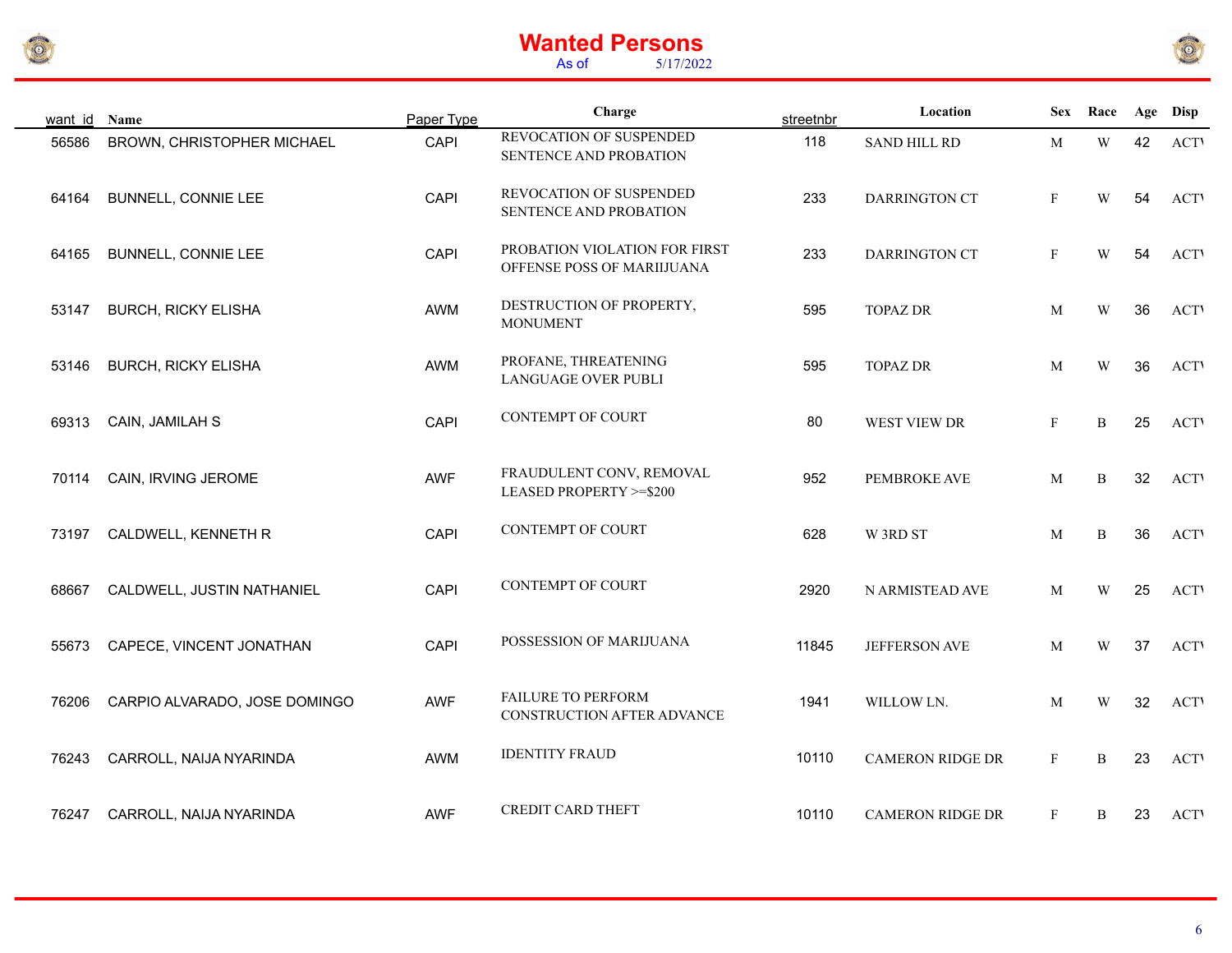



| want id Name |                                    | Paper Type  | Charge                                                      | streetnbr      | Location                |              | Sex Race                |    | Age Disp    |
|--------------|------------------------------------|-------------|-------------------------------------------------------------|----------------|-------------------------|--------------|-------------------------|----|-------------|
| 76244        | CARROLL, NAIJA NYARINDA            | AWF         | <b>CREDIT CARD FRAUD:CONSPIRE</b><br>IN/OUT COMMON          | 10110          | <b>CAMERON RIDGE DR</b> | $\mathbf{F}$ | B                       | 23 | <b>ACTV</b> |
| 76245        | CARROLL, NAIJA NYARINDA            | AWM         | CREDIT CARD FRAUD:CONSPIRE<br>IN/OUT COMMON                 | 10110          | <b>CAMERON RIDGE DR</b> | $\mathbf{F}$ | B                       | 23 | <b>ACTV</b> |
| 76246        | CARROLL, NAIJA NYARINDA            | <b>AWF</b>  | CREDIT CARD THEFT                                           | 10110          | <b>CAMERON RIDGE DR</b> | $\mathbf{F}$ | B                       | 23 | <b>ACT</b>  |
| 61327        | CHANAX, LUCAS                      | CAPI        | CONTEMPT OF COURT                                           | 1538           | <b>CLARKSON RD</b>      | M            | W                       | 39 | <b>ACTV</b> |
| 55164        | CHANDLER, IDRIS JAKAR              | CAPI        | <b>CONTEMPT OF COURT</b>                                    | 417            | <b>COOKSTON</b>         | M            | $\, {\bf B}$            | 36 | <b>ACT</b>  |
| 53381        | CHERRY, MILDRED                    | <b>CIRS</b> | ANNOYING PHONE CALLS                                        | 14102          | <b>WARWICK BLVD</b>     | $\mathbf{F}$ | B                       | 66 | <b>ACT</b>  |
| 48927        | CHILDERS, JOHN CURTIS              | CAPI        | FAIL TO APPEAR ON MISDEMEANOR<br><b>CHARGE</b>              | 112            | OLD PLANTATION RD       | M            | $\ensuremath{\text{W}}$ | 37 | <b>ACTV</b> |
| 55660        | CISNEROS, CRESCENIANO DELOSANGELES | CAPI        | REVOCATION OF SUSPENDED<br>SENTENCE AND PROBATION           | 101            | STRATFORD RD            | M            | W                       | 54 | <b>ACTV</b> |
| 40622        | CLARKE, ANGELA MONAE               | <b>AWF</b>  | <b>ISSUANCE OF 2 OR MORE BAD</b><br>CHECKS IN NINETY DAYS   | 400            | <b>KELLY ST</b>         | $\mathbf{F}$ | B                       | 38 | <b>ACTV</b> |
| 63113        | CLAUD, EVAN D                      | CAPI        | CONTEMPT OF COURT                                           | 11112          | <b>TARRYTOWN CT</b>     | M            | B                       | 31 | <b>ACTV</b> |
| 57506        | CLEVELAND, AMANDA DAWN             | <b>CIRS</b> | ANNOYING PHONE CALLS                                        | $\overline{2}$ | POND ST                 | $\mathbf{F}$ | $\ensuremath{\text{W}}$ | 22 | <b>ACTV</b> |
| 65045        | COHICK, BRENDAN TYLER              | CAPI        | PROBATION VIOLATION FOR FIRST<br>OFFENSE POSS OF MARIIJUANA | 1213           | <b>BACK RD</b>          | M            | $\ensuremath{\text{W}}$ | 22 | <b>ACT</b>  |
| 37230        | COLEMAN, DAMAR XAVIER              | CAPI        | ELUDING POLICE - ENDANGER<br>PERSONS OR POLICE CAR          | 3509           | FENDALL AVE             | M            | B                       | 31 | <b>ACTV</b> |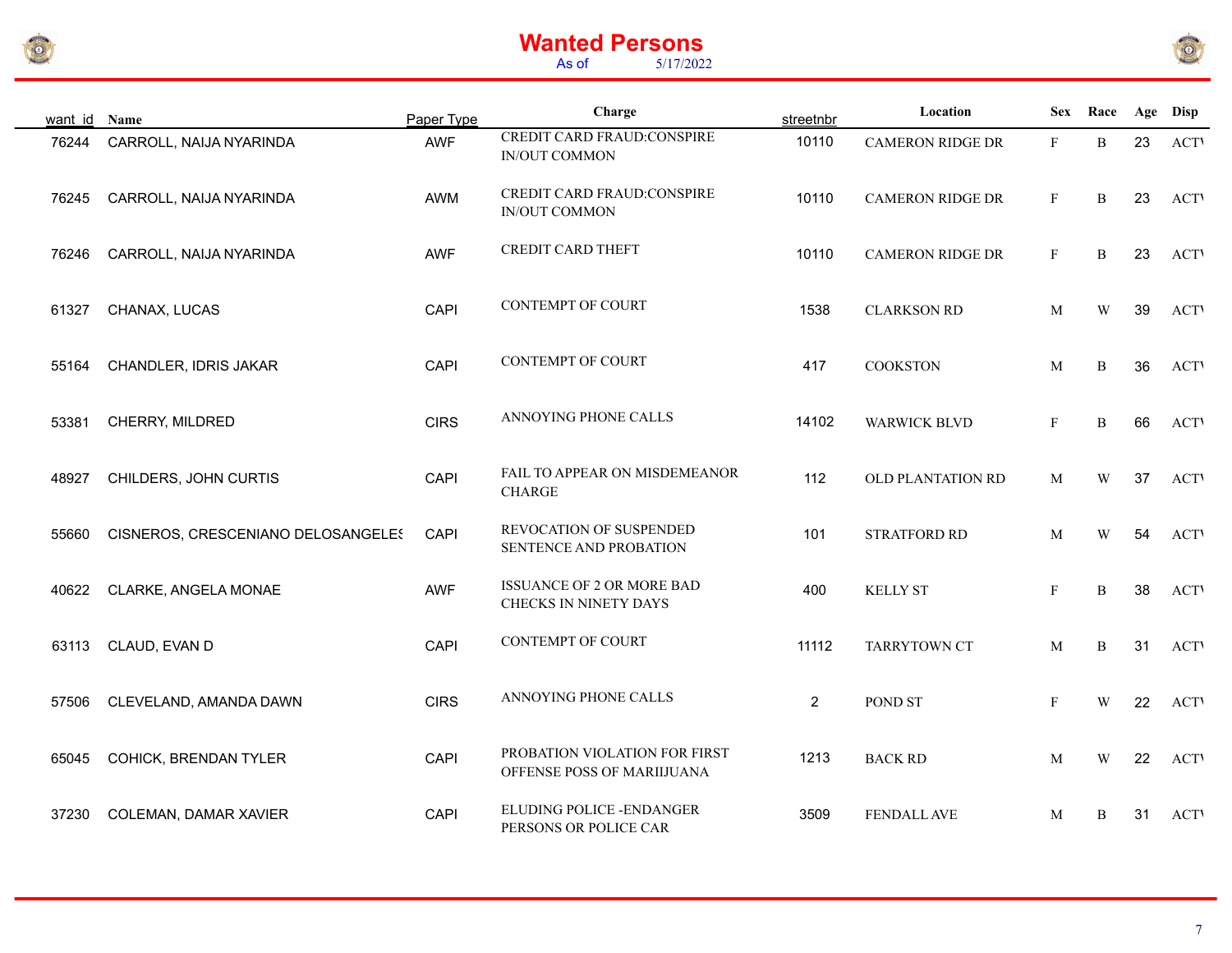



| want id Name |                            | Paper Type  | Charge                                            | streetnbr | Location           | Sex          | Race                    |    | Age Disp    |
|--------------|----------------------------|-------------|---------------------------------------------------|-----------|--------------------|--------------|-------------------------|----|-------------|
| 69382        | COLEMAN, SHANA NICOLE      | CAPI        | REVOCATION OF SUSPENDED<br>SENTENCE AND PROBATION | 6405      | ED FRANCIS LANE    | $\mathbf{F}$ | W                       | 32 | <b>ACT</b>  |
| 74457        | COOKE, SHARINA LADELE      | CAPI        | REVOCATION OF SUSPENDED<br>SENTENCE AND PROBATION | 223       | W. OCEAN VIEW AVE. | $\mathbf F$  | W                       | 36 | <b>ACTV</b> |
| 58483        | COOPER, SHAQUITA TIANN     | CAPI        | <b>PROBATION</b>                                  | 3549      | <b>TERRACE DR</b>  | $\mathbf{F}$ | $\mathbf B$             | 25 | <b>ACT</b>  |
| 55822        | CROCKER, JAMES WILLIAM     | CAPI        | <b>CONTEMPT OF COURT</b>                          | 302       | STRATFORD ROAD     | M            | $\ensuremath{\text{W}}$ | 34 | <b>ACT</b>  |
| 55187        | CROCKER, JAMES WILLIAM     | <b>CIRS</b> | CONCEALMENT, PRICE ALTER<br>MERCHANDISE <\$200    | 302       | STRATFORD ROAD     | M            | W                       | 34 | <b>ACTV</b> |
| 69310        | CUMMINGS, WADE RICARDO     | AWM         | ABSCOND FROM PROBATION<br><b>SUPERVISION</b>      | 16        | WOODLAND RD        | M            | B                       | 54 | <b>ACT</b>  |
| 67712        | CURRIE, COLLEEN MARIE      | CAPI        | CONTEMPT OF COURT                                 | 1400      | PICCADILLY LOOP    | $\mathbf F$  | W                       | 38 | <b>ACT</b>  |
| 72952        | D' ARCOURT, LOUIS EDWARD   | CAPI        | VIOLATE CONDITION OF RELEASE                      | 1313      | <b>OHIO ST</b>     | M            | W                       | 27 | <b>ACT</b>  |
| 73694        | D'ARCOURT, LOUIS EDWARD    | CAPI        | <b>CONTEMPT OF COURT</b>                          | 1313      | OHIO ST            | M            | W                       | 28 | <b>ACTV</b> |
| 57694        | DAPARMA, JEREMY CHARLES    | <b>AWF</b>  | BREAKING & ENTER W/INT TO<br><b>COMMIT FELONY</b> |           | PO BOX 108         | M            | W                       | 20 | <b>ACT</b>  |
| 57695        | DAPARMA, JEREMY CHARLES    | <b>AWF</b>  | <b>GRAND LARCENY</b>                              |           | PO BOX 108         | M            | W                       | 20 | <b>ACTV</b> |
| 57696        | DAPARMA, JEREMY CHARLES    | <b>AWF</b>  | <b>GRAND LARCENY</b>                              |           | <b>PO BOX 108</b>  | M            | W                       | 20 | <b>ACT</b>  |
| 43091        | DAVIDSON, TERISA CATHERINE | CAPI        | REVOCATION OF SUSPENDED<br>SENTENCE AND PROBATION | 2106B     | SPRINGBROOK LN     | $\mathbf{F}$ | W                       | 49 | <b>ACT</b>  |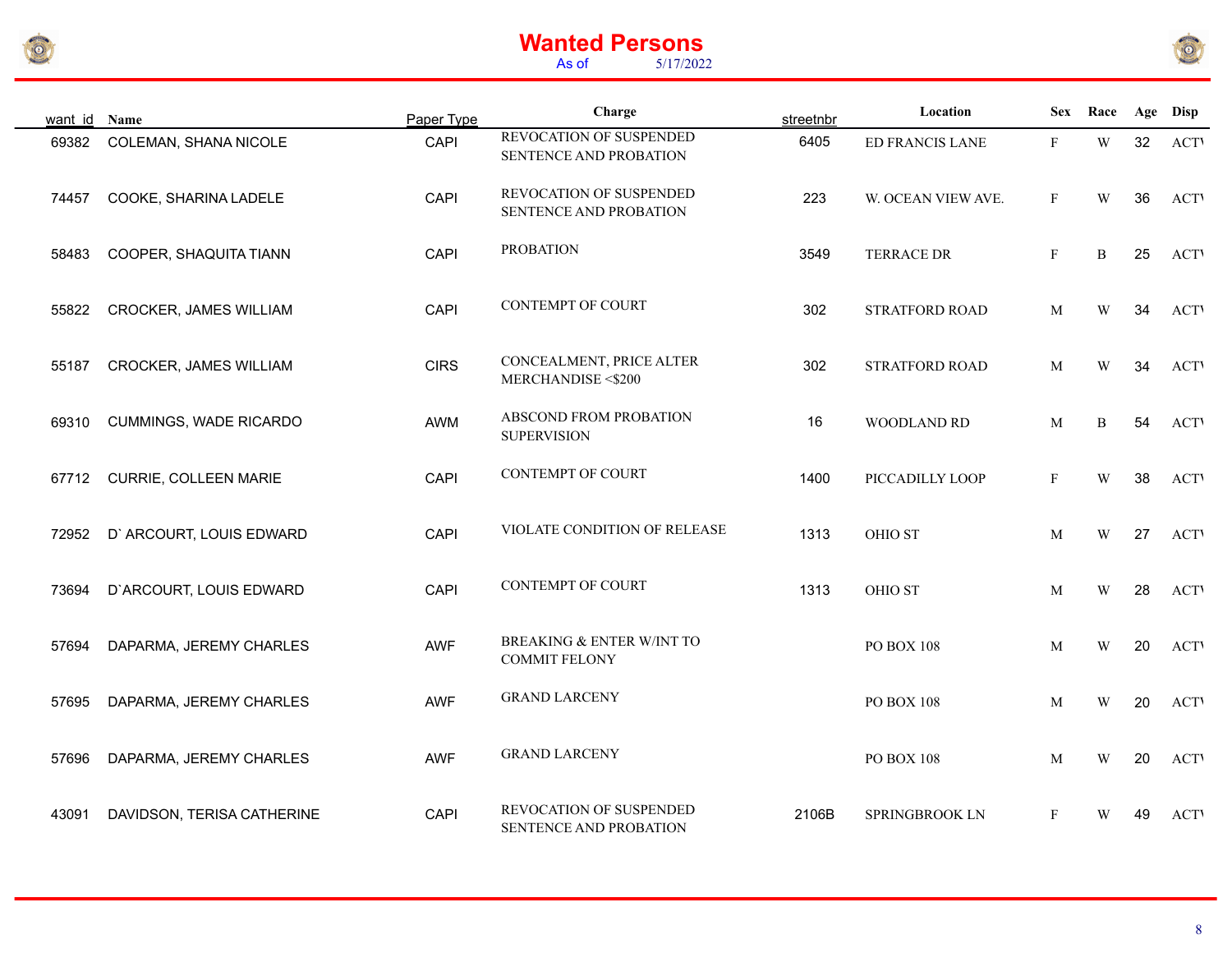



| want id Name |                            | Paper Type  | Charge                                            | streetnbr   | Location              | <b>Sex</b>   | Race                    |    | Age Disp    |
|--------------|----------------------------|-------------|---------------------------------------------------|-------------|-----------------------|--------------|-------------------------|----|-------------|
| 68292        | DAVIGNON, CODY ANTHONY     | CAPI        | <b>CONTEMPT OF COURT</b>                          |             | DECLARATION DR        | M            | $\, {\bf B}$            | 27 | <b>ACTV</b> |
| 52704        | DAVIS, CHRISTOPHER DOUGLAS | CAPI        | FAIL TO APPEAR ON MISDEMEANOR<br><b>CHARGE</b>    | 409         | <b>CAMEO DRIVE</b>    | M            | W                       | 28 | <b>ACTV</b> |
| 73531        | DAVIS, KATIE MAE           | <b>CIRS</b> | ASSAULT & BATTERY -SIMPLE                         | 4050        | VICTORIA BLVD         | $\mathbf{F}$ | B                       | 59 | <b>ACTV</b> |
| 65981        | DECKARD, ELI WILLIAM       | CAPI        | REVOCATION OF SUSPENDED<br>SENTENCE AND PROBATION | 1201        | ORIANA RD             | M            | W                       | 27 | <b>ACTV</b> |
| 70617        | DEDMON, ANDREW SHAWN       | CAPI        | REVOCATION OF SUSPENDED<br>SENTENCE AND PROBATION | $\,$ 5 $\,$ | <b>SAMPSON PLACE</b>  | M            | W                       | 33 | <b>ACTV</b> |
| 42006        | DEGENHARDT, JOYCE ELAINE   | AWF         | FORGING, UTTERING                                 | 639         | OAK MOUNT DR          | $\mathbf{F}$ | $\ensuremath{\text{W}}$ | 66 | <b>ACTV</b> |
| 42004        | DEGENHARDT, JOYCE ELAINE   | <b>AWF</b>  | OBTAINING MONEY BY FALSE<br><b>PRETENSES</b>      | 639         | OAK MOUNT DR          | F            | W                       | 66 | <b>ACTV</b> |
| 42005        | DEGENHARDT, JOYCE ELAINE   | AWF         | FORGING, UTTERING                                 | 639         | OAK MOUNT DR          | $\mathbf{F}$ | W                       | 66 | <b>ACTV</b> |
| 69311        | DELK, BOBBIE ANDREW        | CAPI        | REVOCATION OF SUSPENDED<br>SENTENCE AND PROBATION | 1563        | N KING STREET         | M            | B                       | 43 | <b>ACTV</b> |
| 52724        | DEMETRO, PEACHEY JESSICA   | AWM         | ASSAULT & BATTERY -SIMPLE                         | 6425        | WESTHEIMER RD         | $\mathbf{F}$ | W                       | 25 | <b>ACTV</b> |
| 73358        | DIAZ, YONY D               | CAPI        | <b>CONTEMPT OF COURT</b>                          | 3           | <b>LAKE HURON CT</b>  | M            | W                       | 37 | <b>ACTV</b> |
| 75260        | DONNELLY, MICHAEL SEAN     | CAPI        | REVOCATION OF SUSPENDED<br>SENTENCE AND PROBATION | 417         | CRUZ BAY CIRCLE       | M            | W                       | 40 | <b>ACT</b>  |
| 76003        | DORSEY, RAYMOND EARL       | CAPI        | <b>CONTEMPT OF COURT</b>                          | 158         | <b>BARNSFIELD CT.</b> | M            | B                       | 48 | <b>ACTV</b> |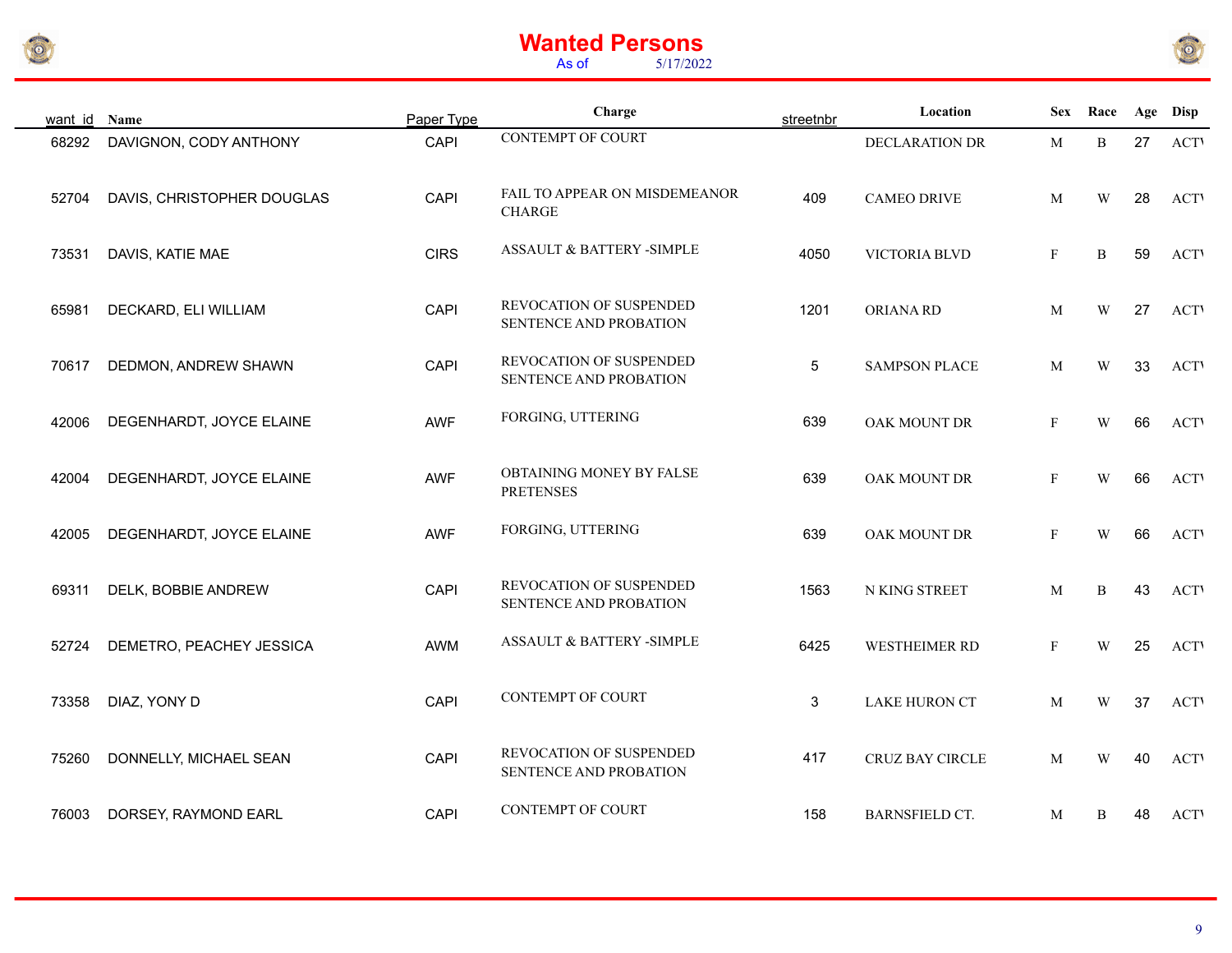



| want id Name |                               | Paper Type  | Charge                                                      | streetnbr | Location               | <b>Sex</b> | Race                    |    | Age Disp    |
|--------------|-------------------------------|-------------|-------------------------------------------------------------|-----------|------------------------|------------|-------------------------|----|-------------|
| 70476        | DORSEY, JAMES GORDON          | CAPI        | ABSCOND FROM PROBATION<br><b>SUPERVISION</b>                | 214       | WYTHE CREEK RD         | M          | $\ensuremath{\text{W}}$ | 70 | <b>ACT</b>  |
| 73152        | <b>DUNCAN, JAMES ERIC</b>     | CAPI        | MANUF, SALE, POSSESSION<br>CONTROLLED SUBST                 | $\,6\,$   | <b>BELLES COVE DR</b>  | M          | W                       | 33 | <b>ACTV</b> |
| 44328        | DUNN, BARRY THOMAS            | AWM         | <b>SEXUAL BATTERY</b>                                       | 1234      | W US HIGHWAY 30        | M          | W                       | 50 | <b>ACTV</b> |
| 44327        | DUNN, BARRY THOMAS            | AWM         | <b>SEXUAL BATTERY</b>                                       | 1234      | W US HIGHWAY 30        | M          | W                       | 50 | <b>ACT</b>  |
| 75262        | DYE, KAMARI DONTE             | <b>CAPI</b> | CONTEMPT OF COURT                                           | 625       | <b>MCLAW DR</b>        | M          | $\mathbf B$             | 18 | <b>ACT</b>  |
| 57033        | EATON, JOSE MIGUEL            | CAPI        | <b>CONTEMPT OF COURT</b>                                    | 100       | <b>TABB LAKES DR</b>   | M          | W                       | 39 | <b>ACT</b>  |
| 71746        | EDWARDS, NICHOLAS BERNARD     | CAPI        | PROBATION VIOLATION FOR FIRST<br>OFFENSE POSS OF MARIIJUANA | 3618      | SHREWSBURY ST          | M          | $\mathbf B$             | 36 | <b>ACT</b>  |
| 54635        | ELEY, ANTIJUAN JERNARD        | CAPI        | REVOCATION OF SUSPENDED<br>SENTENCE AND PROBATION           | 4609      | <b>SHARON CHASE DR</b> | M          | B                       | 44 | <b>ACT</b>  |
| 69639        | ELKINS, KYLE CORDELL          | CAPI        | REVOCATION OF SUSPENDED<br>SENTENCE AND PROBATION           | 712       | STONERIDGE WAY         | M          | $\ensuremath{\text{W}}$ | 30 | <b>ACT</b>  |
| 58890        | ELLIS OAKMAN, TIMOTHY ISHMAEL | CAPI        | VIOLATION OF GOOD BEHAVIOR                                  | 6100      | SILVERSMITH CT         | M          | B                       | 26 | <b>ACT</b>  |
| 65359        | ESTES, TODD EDWARD            | CAPI        | REVOCATION OF SUSPENDED<br>SENTENCE AND PROBATION           | 320       | <b>MARY ST</b>         | M          | W                       | 51 | <b>ACT</b>  |
| 61052        | ESTES, TODD EDWARD            | CAPI        | CONTEMPT OF COURT                                           | 320       | <b>MARY ST</b>         | M          | W                       | 50 | <b>ACT</b>  |
| 74392        | ETIENNE, GALLEGO              | <b>CAPI</b> | <b>CONTEMPT OF COURT</b>                                    | 6800      | NW 6TH CT              | M          | B                       | 25 | <b>ACT</b>  |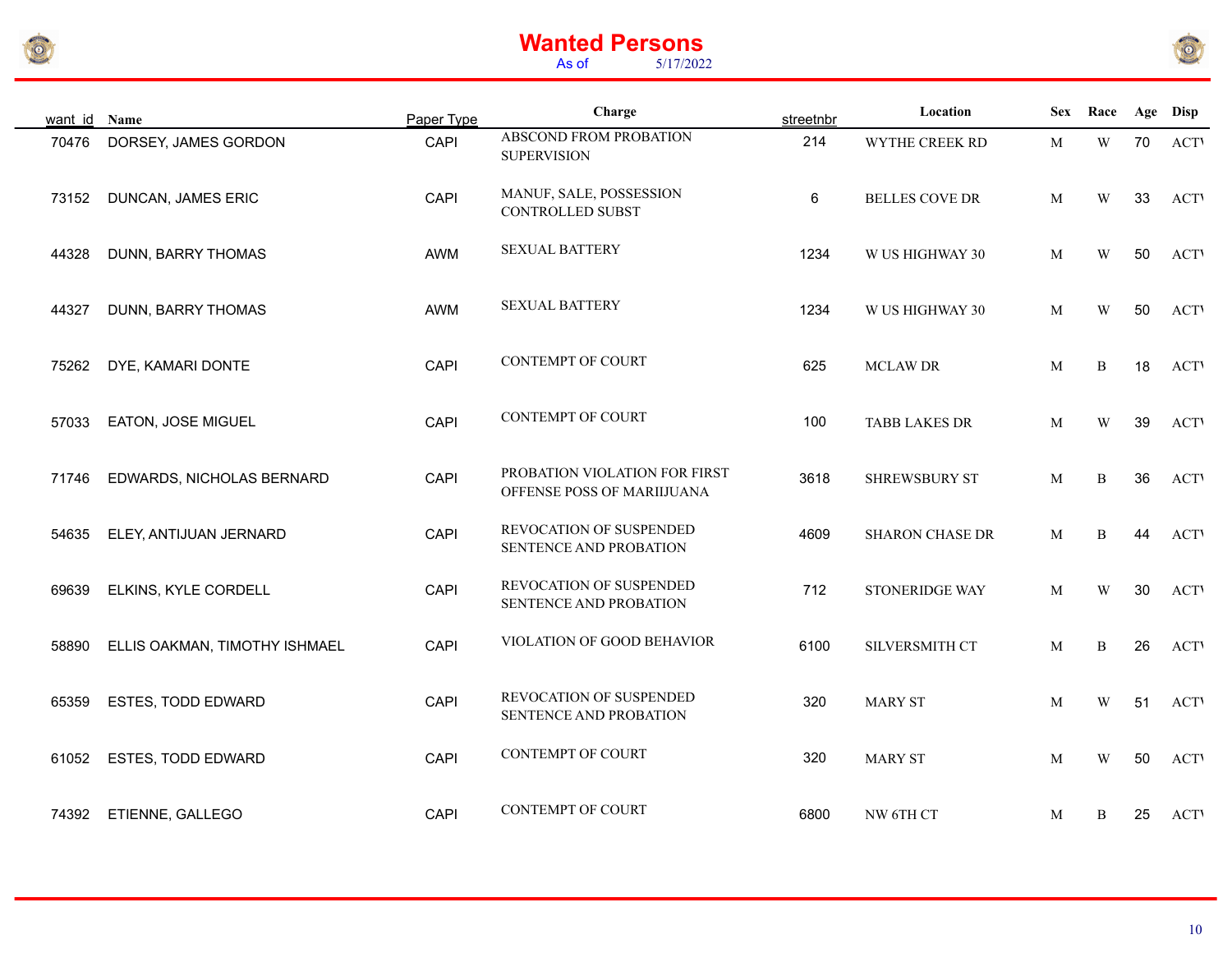



| want id Name |                           | Paper Type  | Charge                                              | streetnbr | Location               | <b>Sex</b>   | Race                    |    | Age Disp    |
|--------------|---------------------------|-------------|-----------------------------------------------------|-----------|------------------------|--------------|-------------------------|----|-------------|
| 43963        | FAMBROUGH, DUSTIN PATRICK | <b>CAPI</b> | FAIL TO APPEAR ON MISDEMEANOR<br><b>CHARGE</b>      | 54        | <b>BONITA DR</b>       | M            | $\ensuremath{\text{W}}$ | 23 | <b>ACTV</b> |
| 56472        | FARR, DAVID LEE           | <b>CAPI</b> | FAILURE TO PAY RESTITUTION                          | 9         | PRIORSLEE LN           | M            | W                       | 25 | <b>ACTV</b> |
| 59304        | FAUS, MATTHEW WADE        | AWM         | PROFANE, THREATENING<br>LANGUAGE OVER PUBLIC AIRWAY | 20250     | VANDERGRIFT BLVD       | M            | Τ                       | 29 | <b>ACTV</b> |
| 59308        | FAUS, MATTHEW WADE        | AWF         | <b>STRANGULATION</b>                                | 20250     | VANDERGRIFT BLVD       | M            | Ι.                      | 29 | <b>ACTV</b> |
| 59303        | FAUS, MATTHEW WADE        | AWM         | <b>ASSAULT &amp; BATTERY</b>                        | 20250     | VANDERGRIFT BLVD       | M            | Ι                       | 29 | <b>ACTV</b> |
| 59307        | FAUS, MATTHEW WADE        | AWM         | PROFANE, THREATENING<br>LANGUAGE OVER PUBLIC AIRWAY | 20250     | VANDERGRIFT BLVD       | M            | $\mathbf{I}$            | 29 | <b>ACTV</b> |
| 59305        | FAUS, MATTHEW WADE        | AWM         | PROFANE, THREATENING<br>LANGUAGE OVER PUBLIC AIRWAY | 20250     | VANDERGRIFT BLVD       | M            | $\mathbf{I}$            | 29 | <b>ACTV</b> |
| 59306        | FAUS, MATTHEW WADE        | AWM         | PROFANE, THREATENING<br>LANGUAGE OVER PUBLIC AIRWAY | 20250     | VANDERGRIFT BLVD       | M            | Ι                       | 29 | <b>ACTV</b> |
| 73166        | FINNEY, LASHAUNDA TAWANA  | CAPI        | REVOCATION OF SUSPENDED<br>SENTENCE AND PROBATION   | 153       | <b>EDSYL STREET</b>    | $\mathbf{F}$ | B                       | 39 | <b>ACTV</b> |
| 65046        | FLOYD, MICHAEL W          | CAPI        | <b>CONTEMPT OF COURT</b>                            | 218       | <b>RUGBY AVE</b>       | M            | B                       | 58 | <b>ACTV</b> |
| 63445        | FLOYD, QUENTIN JOSE       | <b>CIRS</b> | ALTER OR FORGE LICENSE PLATE<br>OR DECAL            | 1020      | DEVONSHIRE DR          | M            | B                       | 42 | <b>ACTV</b> |
| 49824        | FONTAINE, WESLEY THESS    | CAPI        | FAIL TO APPEAR ON MISDEMEANOR<br><b>CHARGE</b>      | 7016      | <b>BONLY DRIVE</b>     | M            | B                       | 18 | <b>ACTV</b> |
| 51703        | FORD, WILLIAM MITCHELL    | CAPI        | FAIL TO APPEAR ON MISDEMEANOR<br><b>CHARGE</b>      | 6305      | GEORGE WASHINGTON ME M |              | W                       | 21 | <b>ACT</b>  |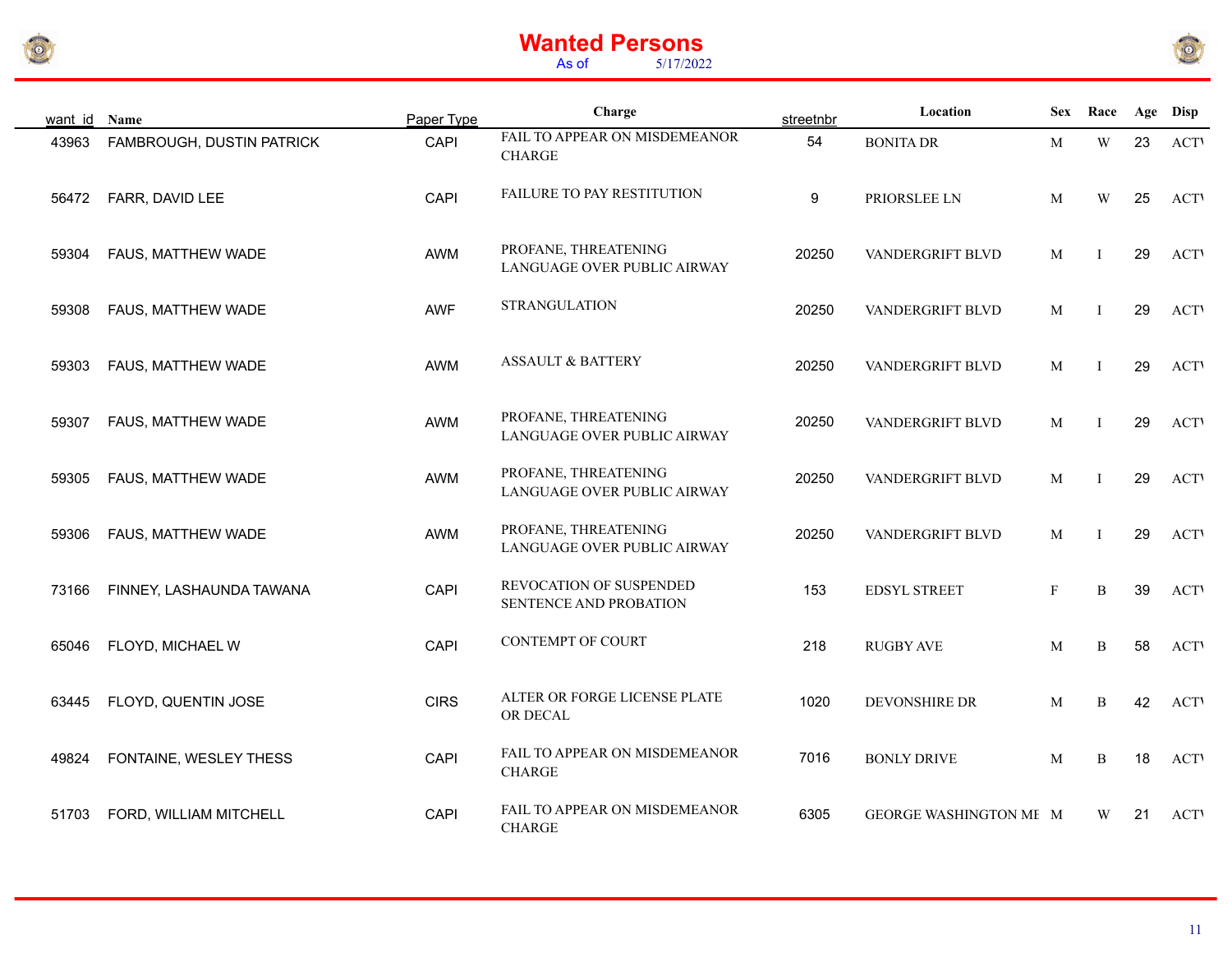



| want id | Name                           | Paper Type  | Charge                                       | streetnbr | Location               | <b>Sex</b>   | Race         |    | Age Disp    |
|---------|--------------------------------|-------------|----------------------------------------------|-----------|------------------------|--------------|--------------|----|-------------|
| 48892   | FOSTER, HUNTER CHASE           | <b>AWF</b>  | <b>GRAND LARCENY</b>                         | 527       | WARE LN                | $\mathbf M$  | $\mathbf W$  | 22 | <b>ACTV</b> |
| 48893   | FOSTER, HUNTER CHASE           | AWM         | ASSAULT & BATTERY -SIMPLE                    | 527       | <b>WARE LN</b>         | M            | W            | 22 | <b>ACTV</b> |
| 48894   | FOSTER, HUNTER CHASE           | AWM         | DESTRUCTION OF PROPERTY,<br><b>MONUMENT</b>  | 527       | WARE LN                | M            | W            | 22 | <b>ACTV</b> |
| 56941   | FOYE, MAXIMILIAN LYDELL        | CAPI        | VIOLATION OF GOOD BEHAVIOR                   | 1401      | <b>TARTAN LANE</b>     | M            | B            | 29 | <b>ACTV</b> |
| 33303   | FRAME, BRENDA SUE              | <b>AWF</b>  | <b>ISSUING BAD CHECKS &gt;=\$200</b>         | 4211      | LYNCHESTER DRIVE       | $\mathbf{F}$ | W            | 56 | <b>ACTV</b> |
| 70974   | FRANCISCO, SARAH E             | <b>CIRS</b> | ANNOYING PHONE CALLS                         | 301       | <b>SAINT CLAIR CIR</b> | $\mathbf F$  | W            | 37 | <b>ACTV</b> |
| 51170   | FRASER, TYRONE TERRELL         | CAPI        | PROBATION VIOLATION                          | 2138      | N ROGER REED DR        | M            | B            | 29 | <b>ACTV</b> |
| 58128   | FULGHAM, MADDREY TRAMAIN       | <b>AWF</b>  | LARCENY OF BANK NOTES, CHECKS                | 3027      | <b>MAURA CT</b>        | M            | B            | 28 | <b>ACT</b>  |
| 75890   | <b>GAINER, JESSE MARIE</b>     | CAPI        | <b>CONTEMPT OF COURT</b>                     |           |                        | $\mathbf{F}$ | $\, {\bf B}$ | 30 | <b>ACTV</b> |
| 64282   | GARCIA RODRIGUEZ, LUIS ALBERTO | CAPI        | <b>CONTEMPT OF COURT</b>                     | 325       | HYDENWOOD DRIVE        | M            | W            | 26 | <b>ACTV</b> |
| 52705   | <b>GARNER, MICHELLE ANN</b>    | CAPI        | PROBATION VIOLATION                          | 1521      | <b>SLATER AVE</b>      | $\mathbf{F}$ | W            | 51 | <b>ACTV</b> |
| 58532   | GAYER, JOHN HERMAN             | CAPI        | ABSCOND FROM PROBATION<br><b>SUPERVISION</b> | 4234      | ARCHWOOD AVE           | M            | W            | 57 | <b>ACTV</b> |
| 73355   | GEORGE, JASON MARCEL           | CAPI        | <b>CONTEMPT OF COURT</b>                     | 1115      | E PEMBROKE AVENUE      | M            | B            | 34 | <b>ACT</b>  |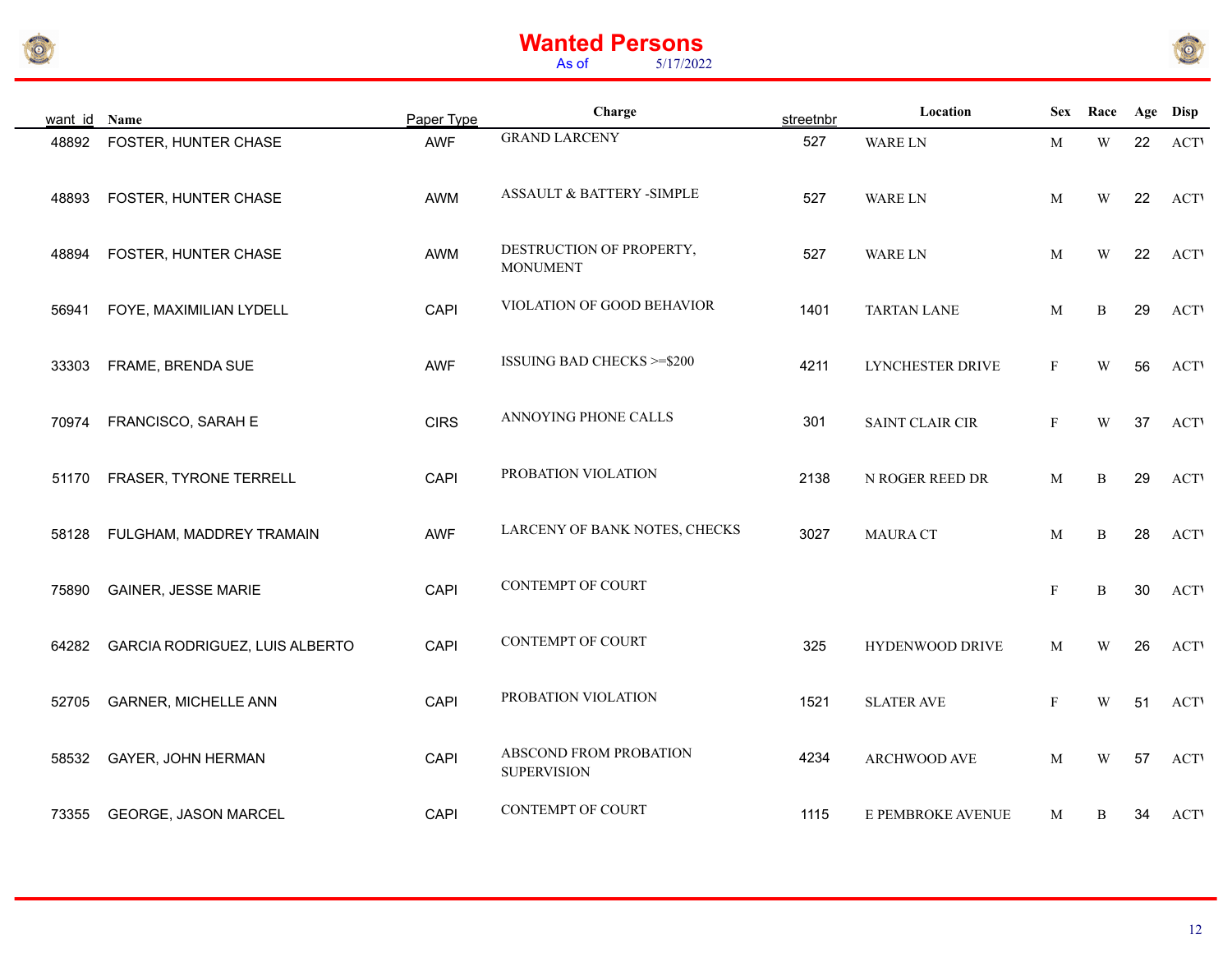



| want id Name |                              | Paper Type | Charge                                            | streetnbr | Location                |              | Sex Race                |    | Age Disp   |
|--------------|------------------------------|------------|---------------------------------------------------|-----------|-------------------------|--------------|-------------------------|----|------------|
| 56690        | GIBSON, BRADY ELLIOT         | CAPI       | <b>CONTEMPT OF COURT</b>                          | 12733     | SANDPEPPLE CIRCLE       | M            | $\ensuremath{\text{W}}$ | 22 | <b>ACT</b> |
| 64206        | GILLIAM, GREGORY JAMES J     | CAPI       | <b>CONTEMPT OF COURT</b>                          | 7808      | KILCRONET CT            | M            | B                       | 38 | <b>ACT</b> |
| 59438        | GILMAN, SHANE MICHAEL        | <b>AWF</b> | <b>PERJURY</b>                                    | 836       | <b>W ASHTON AVE</b>     | M            | W                       | 36 | <b>ACT</b> |
| 59439        | GILMAN, SHANE MICHAEL        | AWF        | <b>BIGAMY</b>                                     | 836       | <b>WASHTON AVE</b>      | M            | W                       | 36 | <b>ACT</b> |
| 53385        | GILMAN, SHANE MICHAEL        | CAPI       | <b>CONTEMPT OF COURT</b>                          | 836       | <b>GREENLAWN AVENUE</b> | M            | W                       | 35 | <b>ACT</b> |
| 59437        | GILMAN, SHANE MICHAEL        | AWF        | FORGING PUBLIC RECORDS                            | 836       | <b>W ASHTON AVE</b>     | M            | W                       | 36 | <b>ACT</b> |
| 63369        | GOLDEN, JOSEPH HAROLD MANLEY | AWM        | PETIT LARCENY                                     | 492       | QUEENS CREEK RD         | M            | $\, {\bf B}$            | 56 | <b>ACT</b> |
| 69386        | GREEN, JEREMY A              | CAPI       | <b>CONTEMPT OF COURT</b>                          | 22        | <b>IROQUOIS ROAD</b>    | M            | W                       | 21 | <b>ACT</b> |
| 67064        | <b>GREENE, DIONTAY L</b>     | CAPI       | <b>CONTEMPT OF COURT</b>                          | 15        | WOODMILL CT             | M            | B                       | 25 | <b>ACT</b> |
| 73751        | GRIFFIN, DESMOND DEMOND      | CAPI       | REVOCATION OF SUSPENDED<br>SENTENCE AND PROBATION | 1010      | RIVER TRACE WAY         | M            | B                       | 40 | <b>ACT</b> |
| 61568        | <b>GUTIERREZ, BRYAN</b>      | CAPI       | <b>CONTEMPT OF COURT</b>                          | 840       | W 40TH DR               | M            | W                       | 26 | <b>ACT</b> |
| 66180        | GUY, KIMBERLEY LEEVETTE      | CAPI       | <b>CONTEMPT OF COURT</b>                          | 1035      | 42ND ST                 | $\mathbf{F}$ | B                       | 31 | <b>ACT</b> |
| 70255        | HAGINS, JESSICA MARIE        | CAPI       | <b>CONTEMPT OF COURT</b>                          | 1712      | <b>LONGFELLOW AVE</b>   | $\mathbf{F}$ | B                       | 28 | <b>ACT</b> |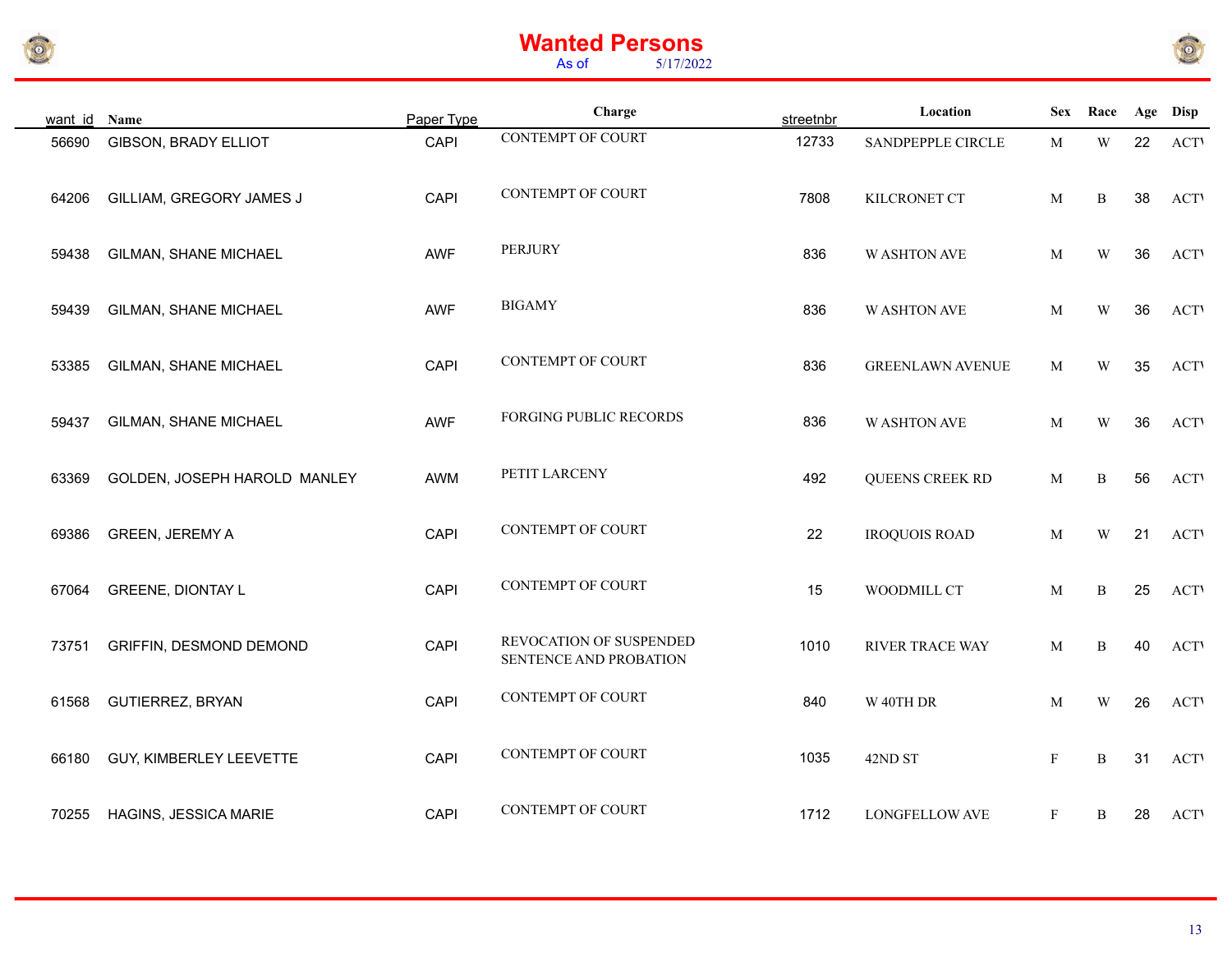



| want id Name |                          | Paper Type  | Charge                                            | streetnbr | Location            | <b>Sex</b> | Race                    |    | Age Disp    |
|--------------|--------------------------|-------------|---------------------------------------------------|-----------|---------------------|------------|-------------------------|----|-------------|
| 59440        | HAHN, RANDY LEE          | AWM         | <b>CREDIT CARD FRAUD &lt;\$200</b>                | 76        | <b>SUMMERS EAST</b> | M          | $\mathbf W$             | 28 | <b>ACTV</b> |
| 56286        | HALL, VERNON FRANCIS     | CAPI        | <b>CONTEMPT OF COURT</b>                          | 216       | <b>LIGHTFOOT RD</b> | M          | W                       | 40 | <b>ACTV</b> |
| 52680        | HAM, JASON TODD          | CAPI        | FAIL TO REMAIN ON GOOD<br><b>BEHAVIOR</b>         | 22        | <b>BAYVIEW CT</b>   | M          | W                       | 41 | <b>ACTV</b> |
| 73960        | HARDGE, OMANI TYMEERAH   | <b>CIRS</b> | ASSAULT & BATTERY -SIMPLE                         | 108       | WOODALL CT          | F          | $\, {\bf B}$            | 21 | <b>ACTV</b> |
| 75666        | HARRIS, MICHAEL ANTHONY  | AWM         | ASSAULT & BATTERY -SIMPLE                         | 2203      | MARSHALL AVENUE     | M          | $\, {\bf B}$            | 53 | <b>ACTV</b> |
| 76125        | HARRIS, DEONTA NEIL      | CAPI        | REVOCATION OF SUSPENDED<br>SENTENCE AND PROBATION | 58        | <b>HAMILTON ST</b>  | M          | B                       | 34 | <b>ACTV</b> |
| 75580        | HARRISON, AUBRIE BRIANNA | CAPI        | FAIL TO PAY RESTITUTION                           | 3225      | WOODLAND PARK DR.   | F          | $\, {\bf B}$            | 24 | <b>ACTV</b> |
| 69316        | HAUTZ, COLEMAN ANTHONY   | CAPI        | <b>CONTEMPT OF COURT</b>                          | 684       | POQUOSON AVE        | M          | W                       | 21 | <b>ACTV</b> |
| 50049        | HAVENS, CODY ALEXANDER   | CAPI        | FAIL TO APPEAR ON MISDEMEANOR<br><b>CHARGE</b>    | 1551      | HARDY CASH DRIVE    | M          | W                       | 20 | <b>ACT</b>  |
| 74699        | HAYES, MAISON RAYMOND    | CAPI        | <b>CONTEMPT OF COURT</b>                          | 19        | PARKWOOD DR         | M          | W                       | 23 | <b>ACTV</b> |
| 74994        | HENDERSON, ADAM          | CAPI        | ABSCOND FROM PROBATION<br><b>SUPERVISION</b>      | 112       | BRIDGEPORT DR.      | M          | B                       | 35 | <b>ACTV</b> |
| 57328        | HENDRICKS, JEREMY DAVID  | CAPI        | <b>CONTEMPT OF COURT</b>                          | 310       | FALLAWATER WAY      | M          | $\ensuremath{\text{W}}$ | 32 | <b>ACT</b>  |
| 61634        | HENDRICKS, JEREMY DAVID  | CAPI        | REVOCATION OF SUSPENDED<br>SENTENCE AND PROBATION | 310       | <b>KASS COURT</b>   | M          | W                       | 33 | <b>ACTV</b> |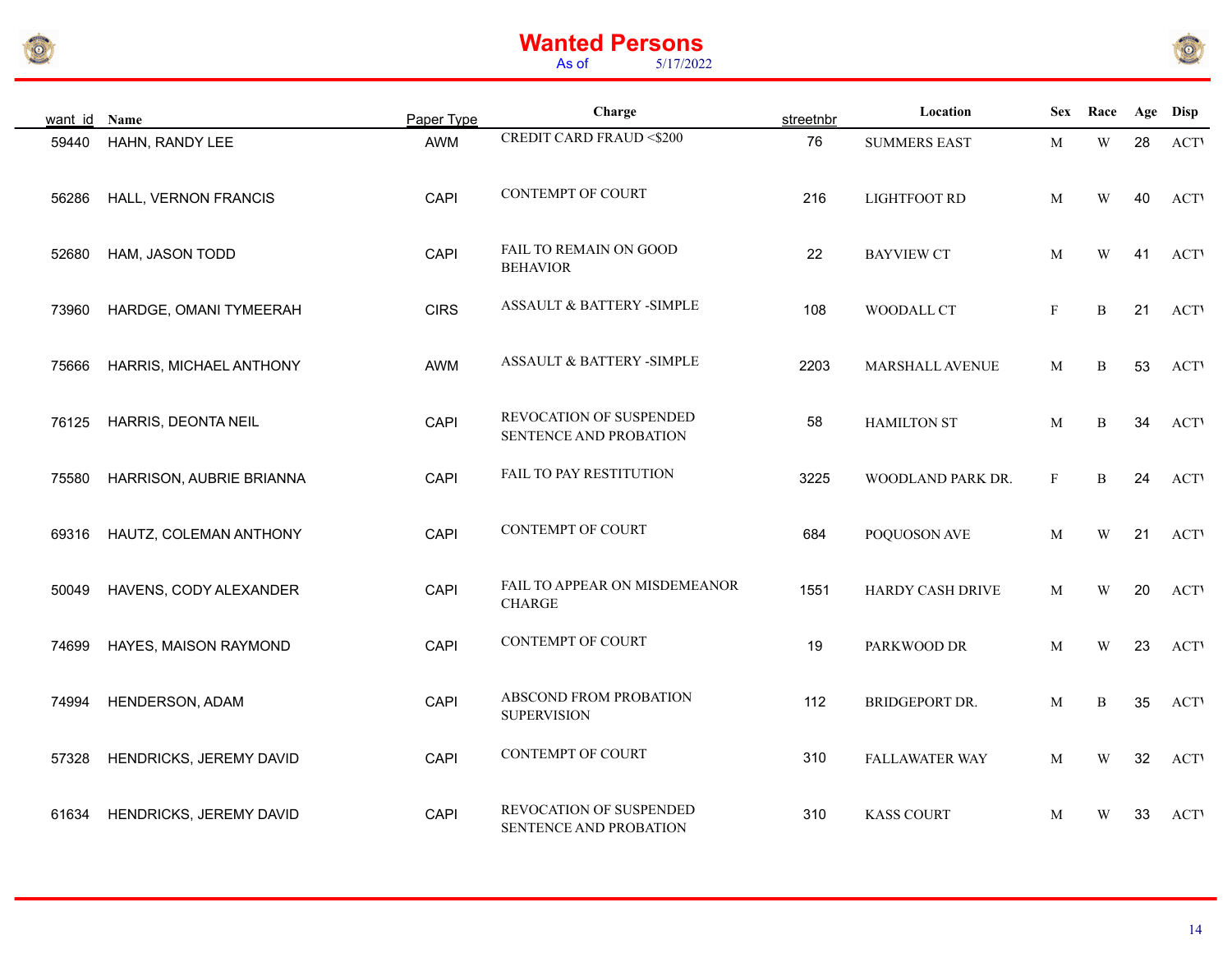



| want id Name |                           | Paper Type | Charge                                              | streetnbr | Location                  | <b>Sex</b>   | Race                    |    | Age Disp    |
|--------------|---------------------------|------------|-----------------------------------------------------|-----------|---------------------------|--------------|-------------------------|----|-------------|
| 67607        | HENNING, NICHOLAS JAMES   | <b>AWF</b> | LARCENY OR THEFT -3RD OR SUBSQ<br><b>OFFENSE</b>    | 25        | MELLON ST                 | M            | $\mathbf W$             | 26 | <b>ACTV</b> |
| 67964        | HENNING, NICHOLAS JAMES   | AWM        | PETIT LARCENY                                       | 25        | <b>MELLON ST</b>          | M            | W                       | 26 | <b>ACTV</b> |
| 38687        | HENSON, NICKOLAUS COUNTEE | CAPI       | REVOCATION OF SUSPENDED<br>SENTENCE AND PROBATION   |           | <b>CLEMENTS LN</b>        | M            | $\, {\bf B}$            | 23 | <b>ACT</b>  |
| 39059        | HENSON, NICKOLAUS COUNTEE | CAPI       | REVOCATION OF SUSPENDED<br>SENTENCE AND PROBATION   |           | <b>UNKNOWN</b>            | M            | B                       | 23 | <b>ACTV</b> |
| 49158        | HERNANDEZ, JIMMY GUZMAN   | CAPI       | <b>CONTEMPT OF COURT</b>                            | 36        | TARRYTOWN COURT           | M            | W                       | 32 | <b>ACTV</b> |
| 70424        | HILLIARD, RONALD GENE     | CAPI       | <b>CONTEMPT OF COURT</b>                            | 102       | SAND PIPER DR             | M            | $\ensuremath{\text{W}}$ | 35 | <b>ACTV</b> |
| 74489        | HILTON, ORIS VAN          | AWF        | MANUF, SALE, POSSESSION<br>CONTROLLED SUBSTANCE     | 14        | NORTH HOPE ST.            | M            | $\ensuremath{\text{W}}$ | 41 | <b>ACT</b>  |
| 74490        | HILTON, ORIS VAN          | AWF        | MANUF, SALE, POSSESSION<br>CONTROLLED SUBSTANCE     | 14        | NORTH HOPE ST.            | M            | $\ensuremath{\text{W}}$ | 41 | <b>ACT</b>  |
| 74492        | HILTON, ORIS VAN          | <b>AWF</b> | MANUF, SALE, POSSESSION<br>CONTROLLED SUBSTANCE     | 14        | NORTH HOPE ST.            | M            | $\ensuremath{\text{W}}$ | 41 | <b>ACTV</b> |
| 74491        | HILTON, ORIS VAN          | <b>AWF</b> | TRANSPORTING CONTROLLED<br>SUBSTANCES INTO VIRGINIA | 14        | NORTH HOPE ST.            | M            | W                       | 41 | <b>ACTV</b> |
| 67754        | HOBBS, PEGGY JEAN         | CAPI       | <b>CONTEMPT OF COURT</b>                            | 106       | <b>DOUGLAS DR</b>         | $\mathbf{F}$ | W                       | 30 | <b>ACTV</b> |
| 70141        | HOGUE, JEFFERY            | CAPI       | <b>CONTEMPT OF COURT</b>                            | 227       | ST. MARY ST.              | M            | W                       | 54 | <b>ACT</b>  |
| 56691        | HOLLAND, JENNIFER LYNN    | CAPI       | TRESPASSING                                         | 136       | <b>SHAYE BLAINE DRIVE</b> | F            | W                       | 34 | <b>ACTV</b> |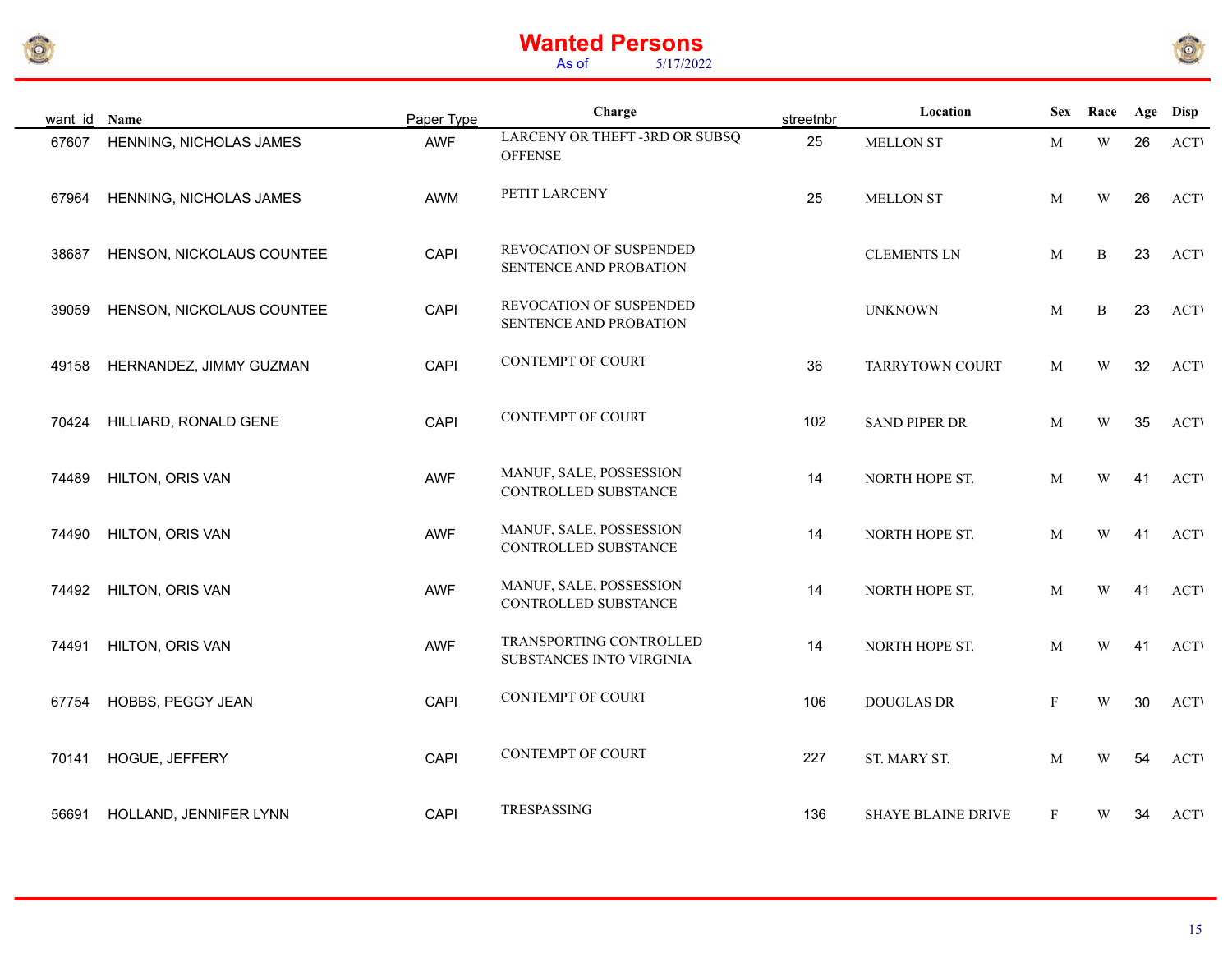



| want id Name |                           | Paper Type  | Charge                                         | streetnbr | Location            | <b>Sex</b>   | Race                    |    | Age Disp    |
|--------------|---------------------------|-------------|------------------------------------------------|-----------|---------------------|--------------|-------------------------|----|-------------|
| 74951        | HOLSINGER, JOHN DANIEL    | <b>CAPI</b> | <b>CONTEMPT OF COURT</b>                       | 1424      | WOODCREST DR        | M            | $\mathbf W$             | 37 | <b>ACT</b>  |
| 75774        | HONOR, MICAH AHMAD        | CAPI        | <b>CONTEMPT OF COURT</b>                       | 599       | HARDWOOD TRL.       | M            | B                       | 22 | <b>ACTV</b> |
| 54100        | HOOMALU, JASON CHARLES    | <b>CAPI</b> | <b>CONTEMPT OF COURT</b>                       | 388       | HICKORY POINT BLVD  | M            | W                       | 29 | <b>ACT</b>  |
| 68439        | HOUSTON, DION WADE        | <b>CIRS</b> | DRIVING W/SUSPENDED OR<br>REVOKED LICENSE      | 48        | <b>RILEY DRIVE</b>  | M            | W                       | 51 | <b>ACTV</b> |
| 75481        | HUNTER, ERIC LEE          | CAPI        | <b>CONTEMPT OF COURT</b>                       | 1504      | MORGAN DRIVE        | M            | W                       | 41 | <b>ACTV</b> |
| 59804        | HUNTER, BRANDI            | CAPI        | <b>CONTEMPT OF COURT</b>                       | 161       | <b>JACKSON ST</b>   | $\mathbf{F}$ | B                       | 24 | <b>ACTV</b> |
| 49989        | HYATT, DAWSON JESSICA     | CAPI        | FAIL TO APPEAR ON MISDEMEANOR<br><b>CHARGE</b> | 310       | <b>GLENN ST</b>     | $\mathbf{F}$ | $\ensuremath{\text{W}}$ | 25 | <b>ACT</b>  |
| 68086        | JACKSON, DAVINA ELIZABETH | AWM         | <b>EMBEZZLEMENT &lt;\$200</b>                  | 430       | THORNCLIFF DR       | $\mathbf{F}$ | $\, {\bf B}$            | 29 | <b>ACT</b>  |
| 74654        | JACKSON, JARED RENE       | AWM         | ASSAULT & BATTERY -FAMILY<br><b>MEMBER</b>     | 112       | MERCHANT MAN CT     | M            | B                       | 39 | <b>ACT</b>  |
| 63577        | JACKSON, DANIEL LAMONT    | CAPI        | PROBATION VIOLATION                            | 407       | <b>SAVAGE DRIVE</b> | M            | B                       | 30 | <b>ACT</b>  |
| 50527        | JACKSON, TASHAE E         | CAPI        | FAIL TO REMAIN ON GOOD<br><b>BEHAVIOR</b>      | 737       | WILLOWCREST COURT   | $\mathbf{F}$ | $\, {\bf B}$            | 28 | <b>ACTV</b> |
| 58915        | JOHNS, ORLANDO IRVIN      | AWM         | <b>STALKING</b>                                | 3730      | <b>SOUTH SQUARE</b> | M            | $\, {\bf B}$            | 55 | <b>ACTV</b> |
| 58914        | JOHNS, ORLANDO IRVIN      | <b>AWM</b>  | <b>ASSAULT &amp; BATTERY -SIMPLE</b>           | 3730      | <b>SOUTH SQUARE</b> | M            | B                       | 55 | <b>ACTV</b> |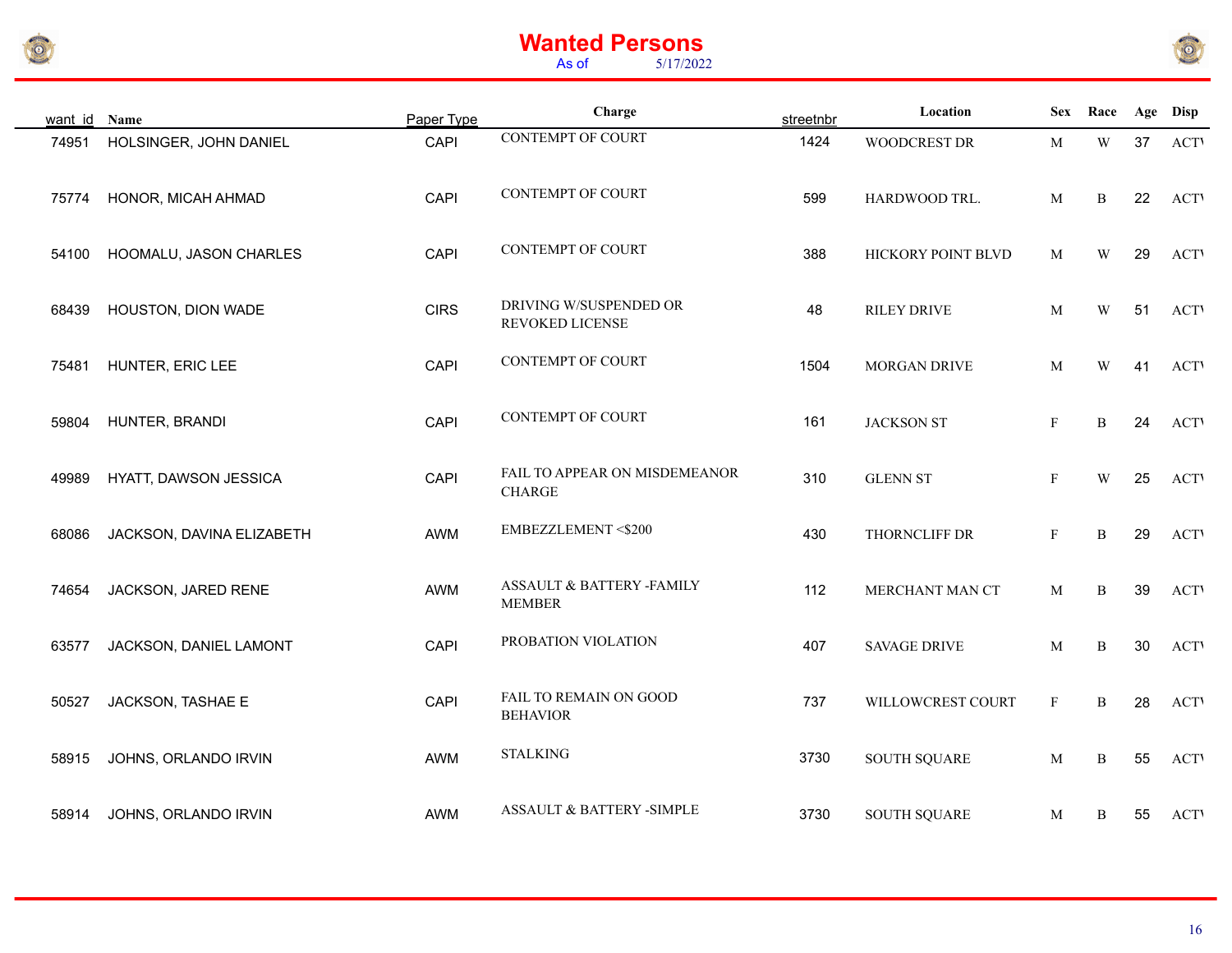



| want id Name |                              | Paper Type  | Charge                                                  | streetnbr | Location          | <b>Sex</b>   | Race                    |    | Age Disp    |
|--------------|------------------------------|-------------|---------------------------------------------------------|-----------|-------------------|--------------|-------------------------|----|-------------|
| 68342        | JOHNSON, CANDICE             | <b>AWF</b>  | <b>FAILURE TO PERFORM</b><br>CONSTRUCTION AFTER ADVANCE | 32        | SOUTHWIND DR      | $\mathbf{F}$ | W                       | 34 | <b>ACT</b>  |
| 68346        | JOHNSON, CANDICE             | <b>AWF</b>  | OBTAINING MONEY BY FALSE<br><b>PRETENSES</b>            | 32        | SOUTHWIND DR      | $\mathbf{F}$ | W                       | 34 | <b>ACTV</b> |
| 67899        | JOHNSON, STANLEY BUCHANAN    | CAPI        | REVOCATION OF SUSPENDED<br>SENTENCE AND PROBATION       | 236       | CENTERVILLE ROAD  | M            | B                       | 26 | <b>ACT</b>  |
| 68343        | JOHNSON, CANDICE             | <b>AWF</b>  | <b>GRAND LARCENY</b>                                    | 32        | SOUTHWIND DR      | $\mathbf F$  | W                       | 34 | <b>ACTV</b> |
| 52140        | JOHNSON, JEROME CAMERON      | <b>CIRS</b> | TRESPASSING                                             | 642       | <b>MANOR RD</b>   | M            | B                       | 47 | <b>ACT</b>  |
| 69306        | JOHNSON, LORI DENISE         | CAPI        | VIOLATE CONDITION OF RELEASE                            |           | <b>WILKINS DR</b> | $\mathbf{F}$ | $\, {\bf B}$            | 57 | <b>ACTV</b> |
| 68340        | JOHNSON, CANDICE             | <b>AWF</b>  | <b>FAILURE TO PERFORM</b><br>CONSTRUCTION AFTER ADVANCE | 32        | SOUTHWIND DR      | $\mathbf{F}$ | $\ensuremath{\text{W}}$ | 34 | <b>ACT</b>  |
| 68345        | JOHNSON, CANDICE             | <b>AWF</b>  | OBTAINING MONEY BY FALSE<br><b>PRETENSES</b>            | 32        | SOUTHWIND DR      | $\mathbf{F}$ | W                       | 34 | <b>ACTV</b> |
| 63756        | JOHNSON, TAYANNA DESHA-ALVON | CAPI        | <b>CONTEMPT OF COURT</b>                                | 2801      |                   | $\mathbf{F}$ | $\, {\bf B}$            | 25 | <b>ACTV</b> |
| 69958        | JOHNSON, LORI DENISE         | CAPI        | <b>CONTEMPT OF COURT</b>                                |           | <b>UNKNOWN</b>    | $\mathbf{F}$ | B                       | 57 | <b>ACTV</b> |
| 68339        | JOHNSON, CANDICE             | <b>AWF</b>  | MAKE, POSSESS TOOLS FOR<br><b>FORGERY</b>               | 32        | SOUTHWIND DR      | $\mathbf{F}$ | W                       | 34 | <b>ACT</b>  |
| 68344        | JOHNSON, CANDICE             | <b>AWF</b>  | <b>GRAND LARCENY</b>                                    | 32        | SOUTHWIND DR      | $\mathbf{F}$ | W                       | 34 | <b>ACT</b>  |
| 68497        | JOHNSON, CHRISTIAN           | CAPI        | <b>CONTEMPT OF COURT</b>                                | 2002      | RIDGECREST COURT  | M            | B                       | 20 | <b>ACTV</b> |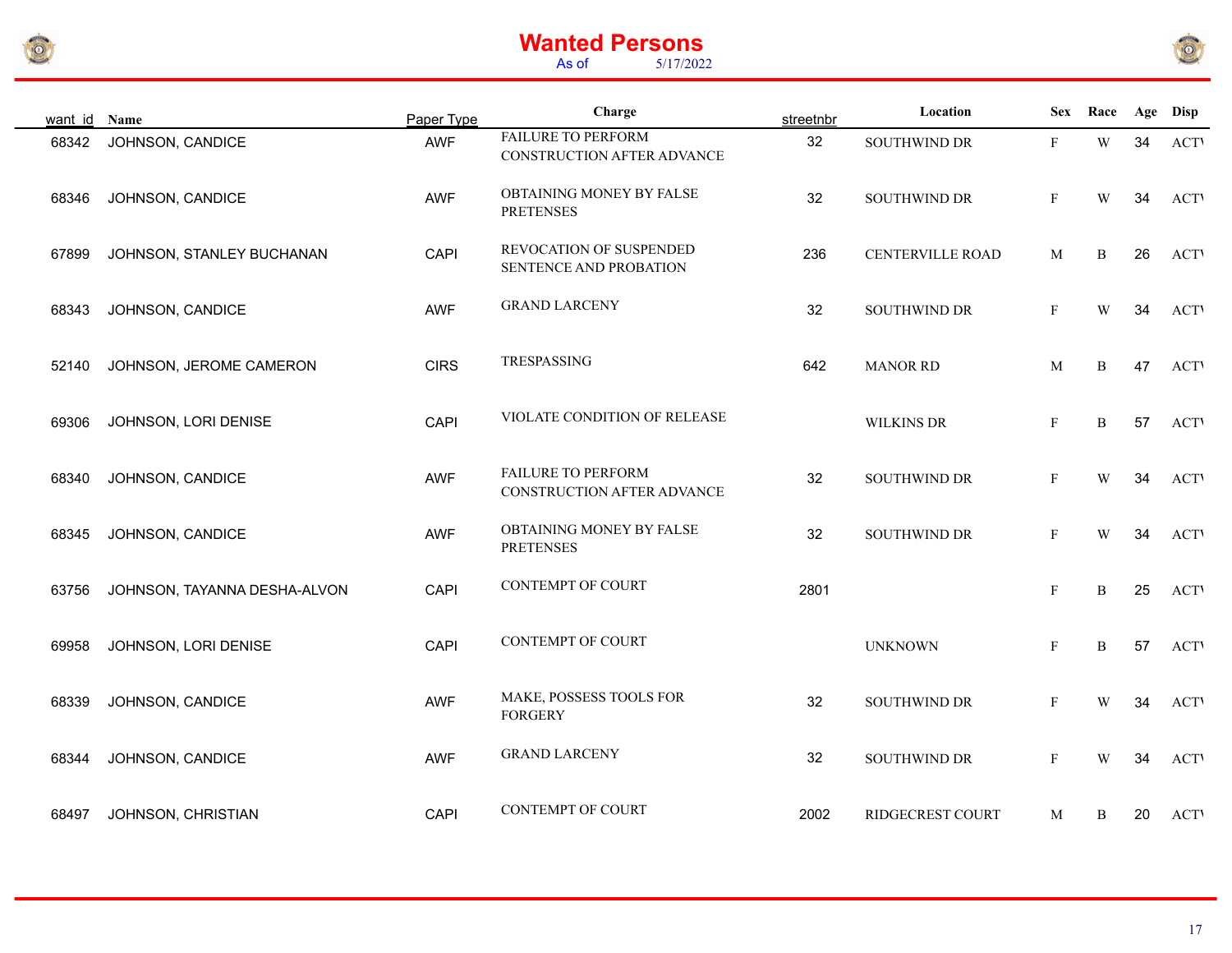



| want id Name |                             | Paper Type | Charge                                             | streetnbr | Location                 |              | Sex Race |    | Age Disp   |
|--------------|-----------------------------|------------|----------------------------------------------------|-----------|--------------------------|--------------|----------|----|------------|
| 51617        | JONES, ABSOLUM AKISH        | CAPI       | FAIL TO APPEAR ON MISDEMEANOR<br><b>CHARGE</b>     | 107       | RIVERMEADE CT            | M            | B        | 28 | <b>ACT</b> |
| 75747        | JONES, DEVON ALLEN          | CAPI       | REVOCATION OF SUSPENDED<br>SENTENCE AND PROBATION  | 163       | <b>GRAY GABLES DR</b>    | M            | W        | 32 | <b>ACT</b> |
| 70125        | JONES, MELVIN ROYCE         | CAPI       | <b>CONTEMPT OF COURT</b>                           | 2712      | <b>RYLAND DR</b>         | M            | B        | 24 | <b>ACT</b> |
| 60157        | JONES, TYLEN DEORGE         | CAPI       | REVOCATION OF SUSPENDED<br>SENTENCE AND PROBATION  |           | MULBERRY HOTEL           | M            | B        | 34 | <b>ACT</b> |
| 73609        | JONES, CHRISTOPHER WIMBERLY | CAPI       | REVOCATION OF SUSPENDED<br>SENTENCE AND PROBATION  | 12519     | SW 7TH COURT             | M            | W        | 59 | <b>ACT</b> |
| 66167        | JOYNER, RANDOLPH            | CAPI       | <b>CONTEMPT OF COURT</b>                           | 1735      | OLDE BUCKINGHAM          | M            | B        | 54 | <b>ACT</b> |
| 66991        | JUAREZ, EDUARDO             | CAPI       | <b>CONTEMPT OF COURT</b>                           | 113       | <b>SATTERFIELD DRIVE</b> | M            | W        | 22 | <b>ACT</b> |
| 66725        | JUAREZ, EDUARDO             | CAPI       | <b>CONTEMPT OF COURT</b>                           | 113       | SATTERFIELD DRIVE        | M            | W        | 22 | <b>ACT</b> |
| 64900        | JUAREZ, EDUARDO             | CAPI       | POSSESSION OF SCHEDULE I,II<br><b>CONTROLLED S</b> | 113       | <b>TROY DRIVE</b>        | M            | W        | 22 | <b>ACT</b> |
| 70248        | JUNIOUS, TYQUASIA DESIREE   | CAPI       | TRESPASSING                                        | 45        | FERNCLIFF DR             | $\mathbf{F}$ | B        | 20 | <b>ACT</b> |
| 49220        | KEITH, JEFFREY SCOTT        | CAPI       | FAIL TO APPEAR ON MISDEMEANOR<br><b>CHARGE</b>     | 505       | YORK ST                  | M            | W        | 32 | <b>ACT</b> |
| 49219        | KEITH, STEPHANIE LYNN       | CAPI       | FAIL TO APPEAR ON MISDEMEANOR<br><b>CHARGE</b>     | 505       | YORK ST                  | $\mathbf F$  | W        | 29 | <b>ACT</b> |
| 74423        | KELLEY, ZELMAYIA WANITA     | <b>AWF</b> | FORGING, UTTERING                                  | 24560     | <b>CHURCH RD</b>         | $\mathbf{F}$ | B        | 36 | <b>ACT</b> |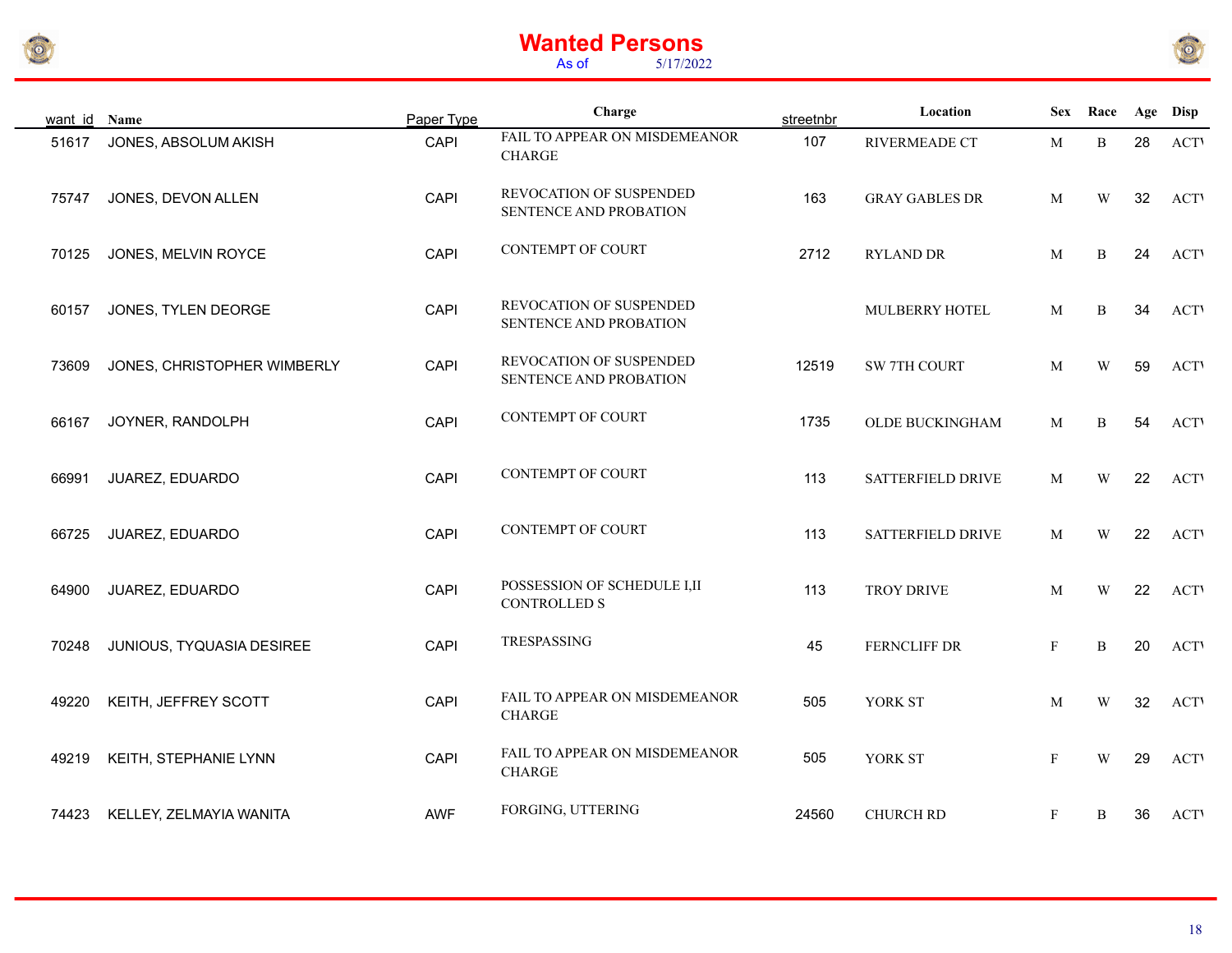



| want id | Name                          | Paper Type | Charge                                             | streetnbr | Location                  | <b>Sex</b>   | Race         |    | Age Disp   |
|---------|-------------------------------|------------|----------------------------------------------------|-----------|---------------------------|--------------|--------------|----|------------|
| 74424   | KELLEY, ZELMAYIA WANITA       | AWF        | FORGING, UTTERING                                  | 24560     | <b>CHURCH RD</b>          | $\mathbf{F}$ | $\, {\bf B}$ | 36 | <b>ACT</b> |
| 74425   | KELLEY, ZELMAYIA WANITA       | <b>AWF</b> | OBTAINING MONEY BY FALSE<br><b>PRETENSES</b>       | 24560     | CHURCH RD                 | $\mathbf{F}$ | B            | 36 | <b>ACT</b> |
| 73676   | KELLY, PATRICK CAVANAUGH      | CAPI       | REVOCATION OF SUSPENDED<br>SENTENCE AND PROBATION  | 3305      | <b>BOWCREEK BLVD</b>      | M            | W            | 42 | <b>ACT</b> |
| 73774   | KELLY, PATRICK CAVANAUGH      | <b>AWF</b> | POSSESSION OF SCHEDULE I,II<br><b>CONTROLLED S</b> | 3305      | <b>COACH HOVIS DR</b>     | M            | W            | 42 | <b>ACT</b> |
| 73910   | KELLY, PATRICK CAVANAUGH      | CAPI       | <b>CONTEMPT OF COURT</b>                           | 3305      | <b>BOWCREEK BLVD</b>      | M            | W            | 42 | <b>ACT</b> |
| 40474   | <b>KENNEDY, ANTHONY</b>       | CAPI       | REVOCATION OF SUSPENDED<br>SENTENCE AND PROBATION  | 2638      | <b>WATSON DRIVE</b>       | M            | B            | 48 | <b>ACT</b> |
| 59787   | KENNEY, JOSHUA DAVID          | CAPI       | <b>CONTEMPT OF COURT</b>                           | 217       | <b>HIGHLAND AVE</b>       | M            | W            | 29 | <b>ACT</b> |
| 52551   | KIMBALL, ANTHONY GENE         | CAPI       | PROBATION VIOLATION                                | 202       | <b>BARHAM BLVD</b>        | M            | W            | 38 | <b>ACT</b> |
| 68215   | KING, ARTORIEL DONAVON-SHAVEY | CAPI       | VIOLATE CONDITION OF RELEASE                       | 388       | WILLOWBEND CT             | M            | B            | 18 | <b>ACT</b> |
| 68565   | KING, ARTORIEL DONAVON-SHAVEY | CAPI       | <b>CONTEMPT OF COURT</b>                           | 388       | WILLOWBEND CT             | M            | B            | 18 | <b>ACT</b> |
| 58482   | KONG, LING JUN                | CAPI       | VIOLATE CONDITION OF RELEASE                       | 517       | <b>DELANY CT</b>          | M            | A            | 33 | <b>ACT</b> |
| 58982   | KONG, LING JUN                | CAPI       | CONTEMPT OF COURT                                  | 517       | <b>DELANY CT</b>          | M            | A            | 33 | <b>ACT</b> |
| 46284   | KONOFF, JOSHUA CALEB          | CAPI       | FAIL TO REMAIN ON GOOD<br><b>BEHAVIOR</b>          | 228       | GEORGE STREET (C/0 BRAI M |              | W            | 27 | <b>ACT</b> |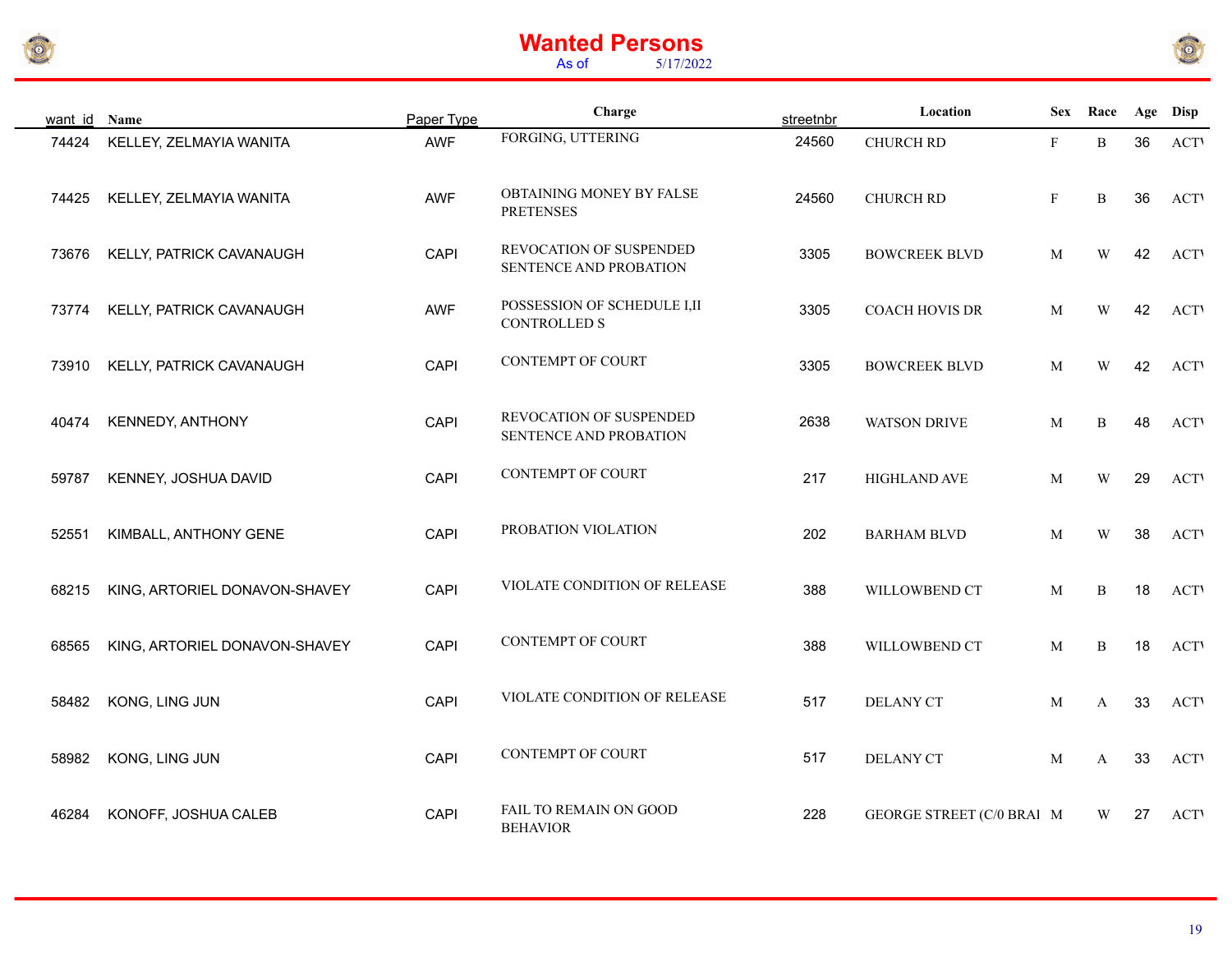



| want id | Name                      | Paper Type  | Charge                                                      | streetnbr | Location              | <b>Sex</b>   | Race                    |    | Age Disp    |
|---------|---------------------------|-------------|-------------------------------------------------------------|-----------|-----------------------|--------------|-------------------------|----|-------------|
| 49812   | KORNEGAY, DONOVAN AVERY   | CAPI        | FAIL TO COMPLY WITH SUPPORT<br><b>OBLIGATIONS</b>           | 5814      | GEORGE WASH MEM HWY M |              | $\ensuremath{\text{W}}$ | 45 | <b>ACT</b>  |
| 55364   | LAFERRIERE, COREY         | CAPI        | <b>CONTEMPT OF COURT</b>                                    | 200       | NELSON DISTRICT RD    | M            | W                       | 26 | <b>ACTV</b> |
| 56870   | LEE, KRYSTAL              | AWM         | HIT AND RUN -PERSONAL INJURY                                | 5621      | <b>QUITMAN TRL</b>    | F            | $\, {\bf B}$            | 36 | <b>ACTV</b> |
| 24860   | LEFFEL, BRIAN SCOTT       | <b>CIRS</b> | UNLAWFUL PURCHASE OR POSSESS<br>ALCOHOLIC BEVERAGE          | 123       | <b>CARDINAL LANE</b>  | M            | W                       | 20 | <b>ACTV</b> |
| 24861   | LEGGETT, RICKY ALFONSO    | <b>CIRS</b> | DUMPING TRASH ON HIGHWAY OR<br>PRIVATE PROPERTY             | 152       | <b>HAVEN DR</b>       | M            | $\ensuremath{\text{W}}$ | 37 | <b>ACTV</b> |
| 55804   | LEMAGNE, BRANDON JAROME   | CAPI        | <b>MALICIOUS INJURY -POLICE</b><br><b>OFFICER</b>           | 50        | <b>CARMELLA CIR</b>   | M            | $\, {\bf B}$            | 32 | <b>ACTV</b> |
| 65385   | LEWIS, MARCUS RAY         | CAPI        | PROBATION VIOLATION FOR FIRST<br>OFFENSE POSS OF MARIIJUANA | 804       | <b>CONWAY DR</b>      | M            | B                       | 24 | <b>ACTV</b> |
| 72885   | LEWIS, LAKISHA LACHELLE   | AWM         | <b>SHOPLIFTING</b>                                          | 4         | <b>GUNEVERE CT</b>    | $\mathbf{F}$ | $\, {\bf B}$            | 42 | <b>ACTV</b> |
| 65617   | LITTLEJOHN, MAKITA KIARA  | CAPI        | DRIVING W/SUSPENDED OR<br>REVOKED LICENSE                   | 447       | N CHALICE COURT       | $\mathbf{F}$ | B                       | 29 | <b>ACTV</b> |
| 73597   | LLOYD, COLEMAN WORTH      | CAPI        | REVOCATION OF SUSPENDED<br>SENTENCE AND PROBATION           | 252       | POCOHONTAS DR         | M            | W                       | 50 | <b>ACT</b>  |
| 63507   | LOUDERMILK, TRAVIS EUGENE | CAPI        | <b>CONTEMPT OF COURT</b>                                    | 1949      | PARKVIEW AVE          | M            | W                       | 40 | <b>ACTV</b> |
| 66104   | LOVE, AMANDA MARIE        | CAPI        | REVOCATION OF SUSPENDED<br>SENTENCE AND PROBATION           | 29        | <b>INGLEWOOD DR</b>   | $\mathbf{F}$ | W                       | 27 | <b>ACT</b>  |
| 70120   | LOXLEY, WILLIAM           | CAPI        | FAIL TO COMPLY WITH SUPPORT OR<br><b>JDR COURT</b>          | 1073      | OLD TIPERS RD         | M            | W                       | 31 | <b>ACTV</b> |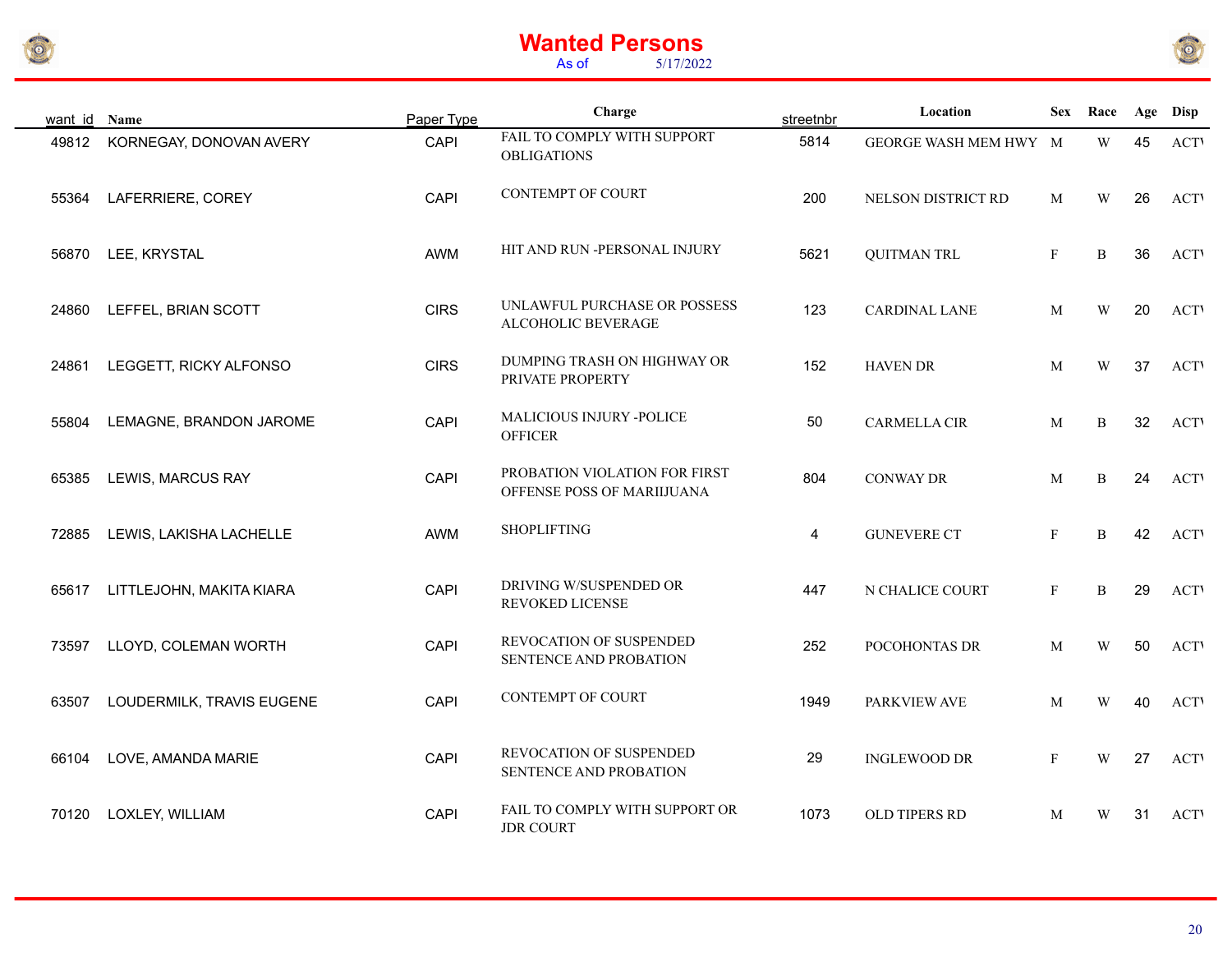



| want id Name |                               | Paper Type | Charge                                               | streetnbr | Location               |              | Sex Race                |    | Age Disp   |
|--------------|-------------------------------|------------|------------------------------------------------------|-----------|------------------------|--------------|-------------------------|----|------------|
| 48780        | LUCAS, AL JEROME              | CAPI       | REVOCATION OF SUSPENDED<br>SENTENCE AND PROBATION    | 5972      | NORTHUMBERLAND HWY M   |              | B                       | 27 | <b>ACT</b> |
| 53425        | LUNA, ADALBERTO               | AWF        | POSSESSION OF SCHEDULE I, II<br>CONTROLLED SUBSTANCE | 55        | FISHING BAY RD         | M            | W                       | 42 | <b>ACT</b> |
| 55169        | LUNA, ADALBERTO               | CAPI       | REVOCATION OF SUSPENDED<br>SENTENCE AND PROBATION    | 55        | FISHING BAY ROAD       | M            | W                       | 43 | <b>ACT</b> |
| 55160        | LUNA, ADALBERTO               | CAPI       | REVOCATION OF SUSPENDED<br>SENTENCE AND PROBATION    | 55        | FISHING BAY RD         | M            | W                       | 43 | <b>ACT</b> |
| 63890        | LYLES, TAMARA RENEE           | CAPI       | <b>CONTEMPT OF COURT</b>                             | 1310      | POTOMAC AVE            | $\mathbf{F}$ | B                       | 40 | <b>ACT</b> |
| 74222        | LYNN, ROBERT EDWARD           | CAPI       | <b>CONTEMPT OF COURT</b>                             | 120       | <b>BYPASS RD</b>       | M            | $\ensuremath{\text{W}}$ | 42 | <b>ACT</b> |
| 73302        | MANN, JERNARD DEANTUAN        | CAPI       | ABSCOND FROM PROBATION<br><b>SUPERVISION</b>         | 563       | <b>RANDOLPH RD</b>     | M            | B                       | 48 | <b>ACT</b> |
| 76093        | MANN, JERNARD DEANTUAN        | CAPI       | <b>CONTEMPT OF COURT</b>                             | 563       | RANDOLPH RD            | M            | B                       | 49 | <b>ACT</b> |
| 60109        | MARTE, TOMMY                  | CAPI       | <b>CONTEMPT OF COURT</b>                             | 7307      | <b>BONNIE RIDGE CT</b> | M            | W                       | 20 | <b>ACT</b> |
| 71561        | MARTIN-HURST, CODY CARMICHAEL | CAPI       | <b>CONTEMPT OF COURT</b>                             |           | CARDINAL LN            | M            | W                       | 25 | <b>ACT</b> |
| 68448        | MARTONE, GIOVANNI ELIJAH      | CAPI       | REVOCATION OF SUSPENDED<br>SENTENCE AND PROBATION    | 3908      | SHENANDOAH CT          | M            | W                       | 22 | <b>ACT</b> |
| 61250        | MATIAS-ESPINOZ, JOSE          | CAPI       | REVOCATION OF SUSPENDED<br>SENTENCE AND PROBATION    | 4504      | WICKLOW PL             | M            | W                       | 27 | <b>ACT</b> |
| 75632        | MAY, BRIDGETT JANET           | CAPI       | VIOL 1ST OFF - ASSLT FAM MEMBER                      | 260       | NORTHHAMPTON BLVD.     | $\mathbf{F}$ | B                       | 40 | <b>ACT</b> |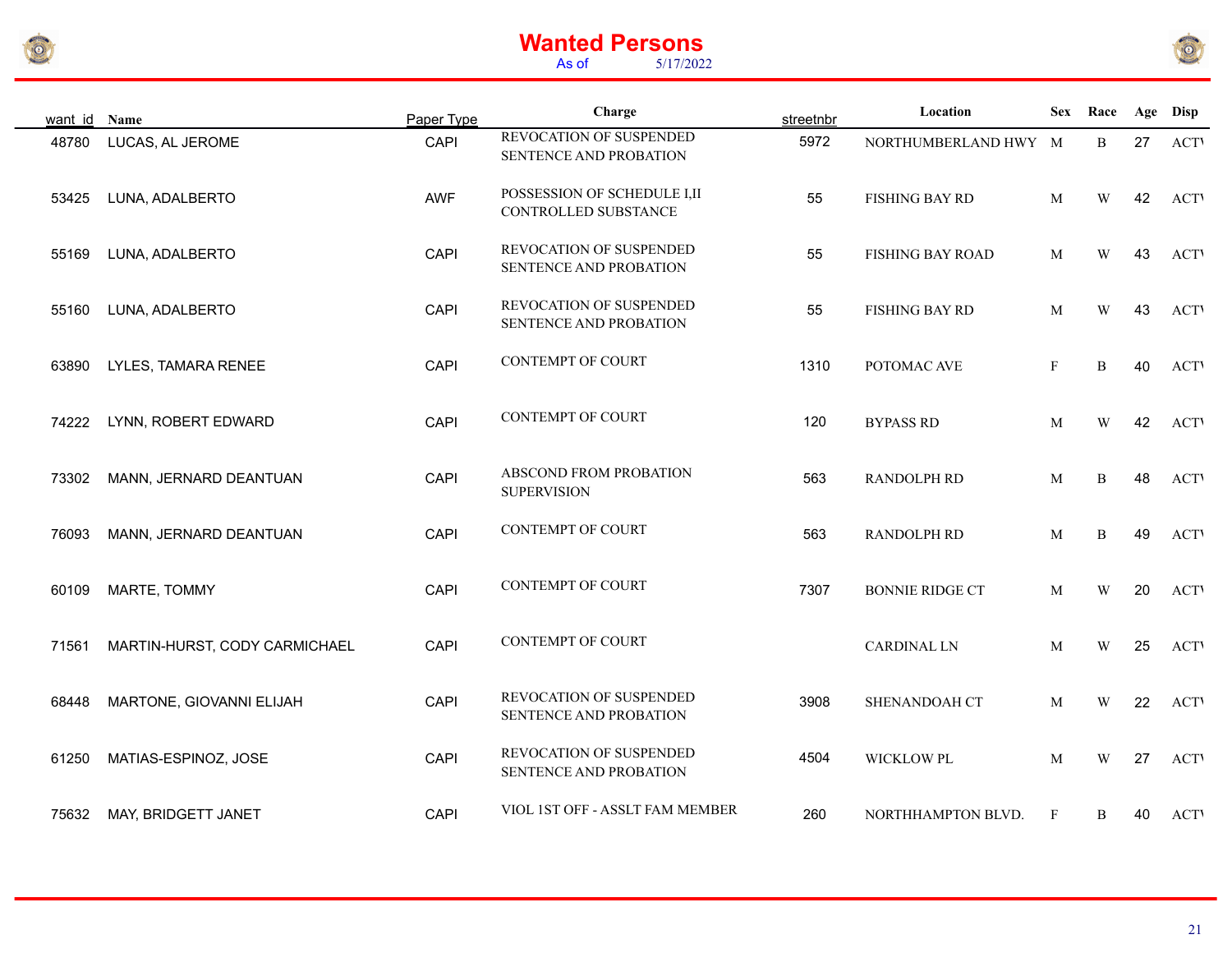



| want id Name |                            | Paper Type  | Charge                                               | streetnbr | Location           | <b>Sex</b>   | Race         |    | Age Disp    |
|--------------|----------------------------|-------------|------------------------------------------------------|-----------|--------------------|--------------|--------------|----|-------------|
| 75757        | MAY, BRIDGETT JANET        | CAPI        | <b>CONTEMPT OF COURT</b>                             | 260       | SUBURBAN PKWY.     | $\mathbf{F}$ | $\mathbf B$  | 40 | <b>ACT</b>  |
| 75618        | MAYNARD, BRIANA DAWN       | CAPI        | <b>CONTEMPT OF COURT</b>                             | 34097     | TIDEWATER TRAIL    | $\mathbf F$  | W            | 28 | <b>ACT</b>  |
| 74040        | MAYS, CLAUDE B             | CAPI        | FAIL TO PAY RESTITUTION                              | 218       | TREE FERN DRIVE    | M            | $\mathbf B$  | 39 | <b>ACT</b>  |
| 75067        | MAZZELLA, JAMES B          | <b>PARK</b> | PARKING OUTSIDE DESIGNATED<br>PARKING AREA           | 7251      | FRANKLIN COURT     | M            | W            | 39 | <b>ACT</b>  |
| 56090        | MCCALLUM, PARIS KEITH      | <b>AWF</b>  | DESTRUCTION OF PROPERTY,<br>MONUMENT -VALUE >=\$1000 | 60        | <b>RAVEN LN</b>    | M            | B            | 19 | <b>ACTV</b> |
| 75564        | MCCORMICK, COLIN TRAVIS    | AWM         | UNLAWFUL DISSEMINATION OF<br>NUDE PHOTOS             | 5332      | <b>BLEECKER ST</b> | M            | W            | 21 | <b>ACT</b>  |
| 67631        | MCEACHERN, JONATHAN DEON   | <b>AWF</b>  | OBTAINING MONEY BY FALSE<br><b>PRETENSES</b>         | 742       | <b>48TH STREET</b> | $\mathbf M$  | $\mathbf B$  | 30 | <b>ACT</b>  |
| 35742        | MCFARLANE, DAMANI JAWARA   | <b>AWF</b>  | FORGING, UTTERING                                    | 254       | E 56TH ST          | M            | B            | 23 | <b>ACTV</b> |
| 35736        | MCFARLANE, DAMANI JAWARA   | <b>AWF</b>  | FORGING, UTTERING                                    | 254       | E 56TH ST          | M            | B            | 23 | <b>ACT</b>  |
| 70119        | MCGEORGE, TERRY JAMES EARL | AWM         | <b>CONTEMPT OF COURT</b>                             | 553       | 45TH ST            | M            | B            | 43 | <b>ACT</b>  |
| 70334        | MCGHEE, SHAUN D            | CAPI        | <b>CONTEMPT OF COURT</b>                             | 3714      | <b>LIBRARY AVE</b> | M            | B            | 36 | <b>ACT</b>  |
| 73970        | MCKINNEY, MALIKA RENEE     | CAPI        | <b>CONTEMPT OF COURT</b>                             | 6596      | STONEY POINT N     | $\mathbf{F}$ | $\, {\bf B}$ | 28 | <b>ACT</b>  |
| 74747        | MCKINNIE, DARIUS JAHEEM    | CAPI        | ABSCOND FROM PROBATION<br><b>SUPERVISION</b>         | 121       | <b>SLAGLE AVE</b>  | M            | B            | 27 | <b>ACT</b>  |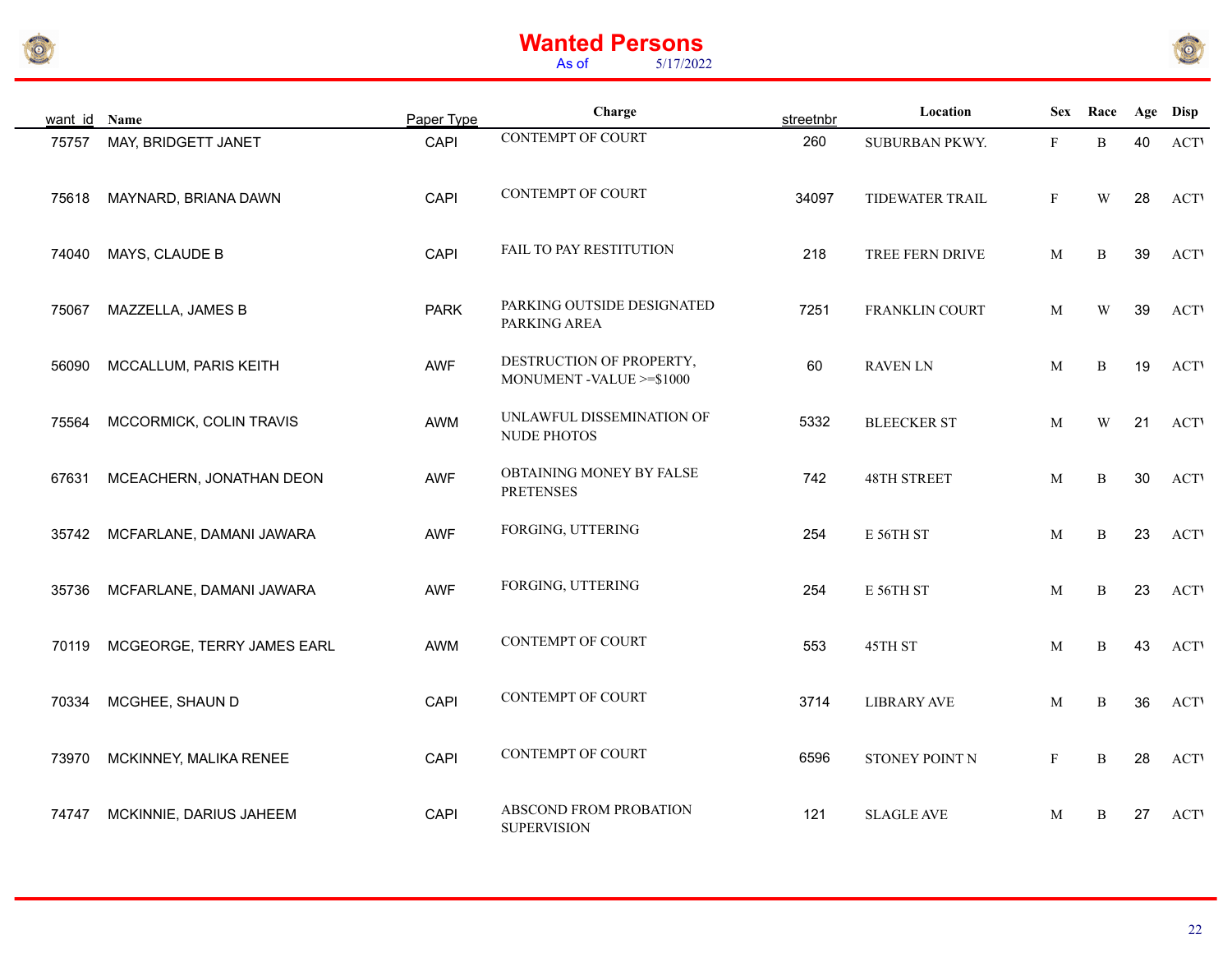



| want id Name |                             | Paper Type | Charge                                                               | streetnbr | Location                 | <b>Sex</b>   | Race                    |    | Age Disp    |
|--------------|-----------------------------|------------|----------------------------------------------------------------------|-----------|--------------------------|--------------|-------------------------|----|-------------|
| 73866        | MCNAIR, DARIUS T            | CAPI       | <b>CONTEMPT OF COURT</b>                                             | 17        | <b>ROBERTS TRCE</b>      | M            | B                       | 34 | <b>ACT</b>  |
| 75157        | MCNEELY, ALLEN BLAKE        | CAPI       | REVOCATION OF SUSPENDED<br>SENTENCE AND PROBATION                    | 28        | <b>CHARLES PARISH DR</b> | M            | W                       | 33 | <b>ACTV</b> |
| 75156        | MCNEELY, ALLEN BLAKE        | CAPI       | REVOCATION OF SUSPENDED<br>SENTENCE AND PROBATION                    | 28        | <b>CHARLES PARISH DR</b> | M            | W                       | 33 | <b>ACT</b>  |
| 75300        | MCROY, SHANA MICHELLE       | CAPI       | <b>CONTEMPT OF COURT</b>                                             | 96        | TOWNE SQUARE DR          | $\mathbf{F}$ | W                       | 26 | <b>ACTV</b> |
| 71095        | MCSWAIN, JACOB ARTHUR       | CAPI       | REVOCATION OF SUSPENDED<br>SENTENCE AND PROBATION                    | 9320      | MERRIMAC TRL             | M            | W                       | 32 | <b>ACTV</b> |
| 65886        | MENTION, SIERRA SHAQUAN     | CAPI       | <b>CONTEMPT OF COURT</b>                                             | 5801      | AFTONSHIRE ST            | $\mathbf{F}$ | B                       | 31 | <b>ACT</b>  |
| 53118        | MERRITT, JASON WELLS        | CAPI       | FAIL TO COMPLY WITH SUPPORT<br><b>OBLIGATIONS</b>                    | 1616      | WOOD AVENUE              | M            | $\ensuremath{\text{W}}$ | 36 | <b>ACT</b>  |
| 41489        | MEZA-BENAVIDES, JUAN CARLOS | <b>AWF</b> | <b>IDENTITY FRAUD &gt; \$200 OR</b><br><b>IMPRISONMENT OF VICTIM</b> | 3200      | <b>COFER RD</b>          | M            | W                       | 29 | <b>ACTV</b> |
| 61251        | MILIKIN, MELANIE A          | AWM        | <b>IDENTITY FRAUD</b>                                                | 721       | OLD STAGE COACH RD       | $\mathbf{F}$ | W                       | 42 | <b>ACTV</b> |
| 51011        | MILLER, JAMIE A             | AWM        | CONCEALMENT, PRICE ALTER<br>MERCHANDISE <\$200                       | 349       | WEAVER CREEK RD          | M            | W                       | 26 | <b>ACT</b>  |
| 51898        | MITCHELL, LENA RENEE        | <b>AWF</b> | <b>CREDIT CARD FRAUD</b>                                             | 212       | <b>GRACE ST</b>          | $\mathbf{F}$ | B                       | 46 | <b>ACT</b>  |
| 51902        | MITCHELL, LENA RENEE        | <b>AWF</b> | <b>CREDIT CARD FRAUD</b>                                             | 212       | <b>GRACE ST</b>          | $\mathbf{F}$ | B                       | 46 | <b>ACT</b>  |
| 51897        | MITCHELL, LENA RENEE        | AWF        | <b>CREDIT CARD FRAUD</b>                                             | 212       | <b>GRACE ST</b>          | $\mathbf{F}$ | B                       | 46 | <b>ACTV</b> |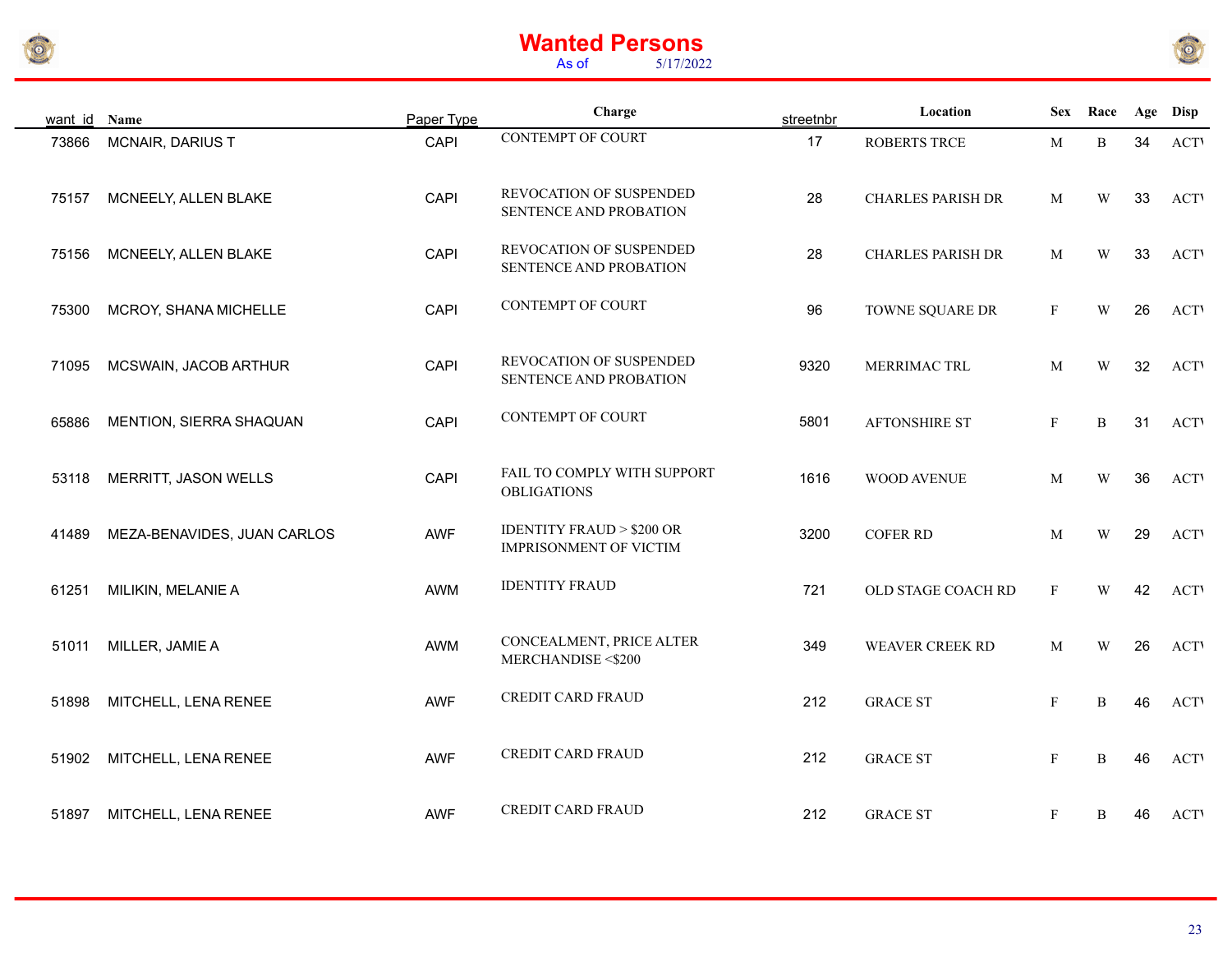



| want id Name |                            | Paper Type | Charge                                                               | streetnbr | Location           |              | Sex Race |    | Age Disp   |
|--------------|----------------------------|------------|----------------------------------------------------------------------|-----------|--------------------|--------------|----------|----|------------|
| 51901        | MITCHELL, LENA RENEE       | AWF        | <b>CREDIT CARD FRAUD</b>                                             | 212       | <b>GRACE ST</b>    | F            | B        | 46 | <b>ACT</b> |
| 51899        | MITCHELL, LENA RENEE       | AWF        | <b>CREDIT CARD FRAUD</b>                                             | 212       | <b>GRACE ST</b>    | $\mathbf F$  | B        | 46 | <b>ACT</b> |
| 51903        | MITCHELL, LENA RENEE       | <b>AWF</b> | OBTAINING MONEY BY FALSE<br><b>PRETENSES</b>                         | 212       | <b>GRACE ST</b>    | $\mathbf F$  | B        | 46 | <b>ACT</b> |
| 56287        | MITCHELL, LENA RENEE       | AWF        | <b>FALSE STATEMENT TO OBTAIN</b><br>CREDIT-LOSS >=\$200              | 212       | <b>GRACE ST</b>    | $\mathbf F$  | B        | 47 | <b>ACT</b> |
| 51896        | MITCHELL, LENA RENEE       | AWF        | <b>IDENTITY FRAUD &gt; \$200 OR</b><br><b>IMPRISONMENT OF VICTIM</b> | 212       | <b>GRACE ST</b>    | $\mathbf F$  | B        | 46 | <b>ACT</b> |
| 51900        | MITCHELL, LENA RENEE       | AWF        | <b>CREDIT CARD FRAUD</b>                                             | 212       | <b>GRACE ST</b>    | F            | B        | 46 | <b>ACT</b> |
| 73300        | MITCHELL, CATHERINE LOUISE | CAPI       | <b>CONTEMPT OF COURT</b>                                             | 116       | <b>APPLE AVE</b>   | $\mathbf F$  | W        | 56 | <b>ACT</b> |
| 65386        | MOLINA, IBAN JOSEPH        | CAPI       | <b>CONTEMPT OF COURT</b>                                             | 838       | <b>FORREST DR</b>  | M            | W        | 24 | <b>ACT</b> |
| 54532        | MOODY, MARGARET ELLEN      | CAPI       | <b>CONTEMPT OF COURT</b>                                             | 1307      | <b>FAIRLANE DR</b> | $\mathbf{F}$ | W        | 21 | <b>ACT</b> |
| 58078        | MOORE-MCCLELLAN, SAMANTHA  | AWM        | ASSAULT & BATTERY -SIMPLE                                            | 13        | NORTH SHORE DR     | $\mathbf F$  | W        | 49 | <b>ACT</b> |
| 46085        | MORGAN, JAMES ALLEN        | <b>AWF</b> | DESTRUCTION OF PROPERTY,<br>MONUMENT -VALUE >=\$1000                 | 10740     | MERIDIAN AVE N     | M            | W        | 43 | <b>ACT</b> |
| 61759        | MORGAN, WILLIE JAMES       | CAPI       | <b>CONTEMPT OF COURT</b>                                             | 58        | <b>EMORY WAY</b>   | M            | B        | 43 | <b>ACT</b> |
| 46086        | MORGAN, JAMES ALLEN        | AWF        | UNAUTHORIZED USE OF VEHICLE                                          | 10740     | MERIDIAN AVE N     | M            | W        | 43 | <b>ACT</b> |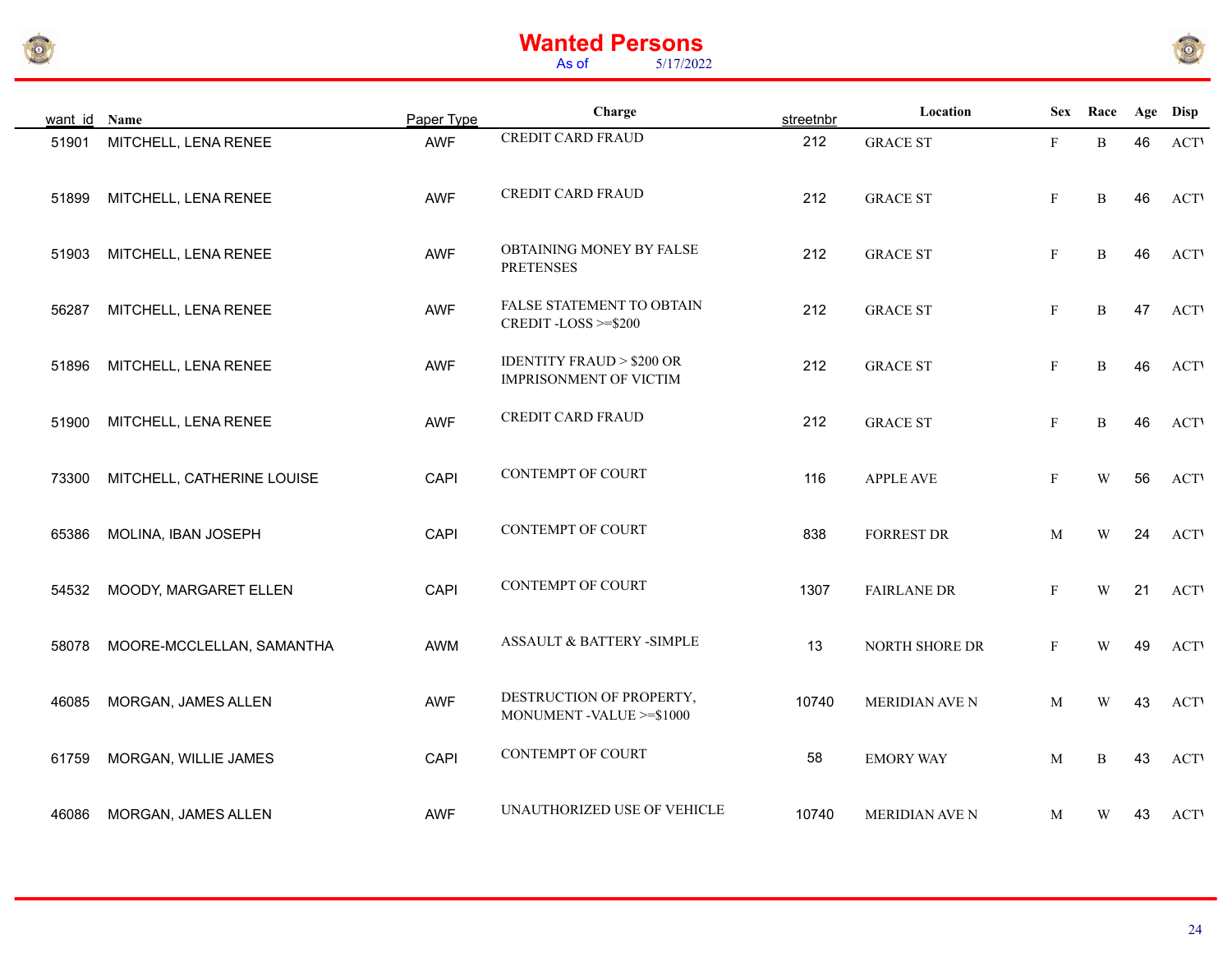



| want id Name |                               | Paper Type | Charge                                              | streetnbr | Location             |              | Sex Race    |    | Age Disp   |
|--------------|-------------------------------|------------|-----------------------------------------------------|-----------|----------------------|--------------|-------------|----|------------|
| 71562        | MUELLER, JOHN HENRY           | AWF        | OBJECT SEXUAL PENETRATION                           | 612       | WINDY SHORE DR       | M            | $\mathbf W$ | 38 | <b>ACT</b> |
| 75570        | MUREIB, MOHAMMAD              | CAPI       | CONTEMPT OF COURT                                   | 206 1/2   | RAMSEY ST.           | M            |             | 31 | <b>ACT</b> |
| 75657        | MURPHY, ADAM MICHAEL          | CAPI       | CONTEMPT OF COURT                                   | 168       | <b>SADLER LANE</b>   | M            | W           | 38 | <b>ACT</b> |
| 49605        | MUTTER, CHRISTIAN MICHAEL     | CAPI       | FAIL TO APPEAR ON MISDEMEANOR<br><b>CHARGE</b>      | 1616      | HARDY CASH DR        | M            | W           | 21 | <b>ACT</b> |
| 54203        | NEDD, TIFFANY TRISHA NIKITA   | CAPI       | FORGING, UTTERING                                   | 2069      | NOSPRAND AVENUE      | $\mathbf{F}$ | B           | 30 | <b>ACT</b> |
| 50643        | NEHME, MARK PAUL              | CAPI       | PROBATION VIOLATION                                 | 15        | 82ND ST              | M            | W           | 21 | <b>ACT</b> |
| 54250        | NEWELL, GARY LYNN MATTHEW     | CAPI       | REVOCATION OF SUSPENDED<br>SENTENCE AND PROBATION   | 2200      | RAWOOD DR            | M            | W           | 26 | <b>ACT</b> |
| 71616        | NOCENTELLI, TRACI XAVIER      | CAPI       | <b>CONTEMPT OF COURT</b>                            | 312       | NORWOOD ST           | M            | B           | 28 | <b>ACT</b> |
| 58678        | NORMAN, CHARLESETTA SMALLWOOD | CAPI       | REVOCATION OF SUSPENDED<br>SENTENCE AND PROBATION   | 110       | SOUTH 15TH ST        | $\mathbf{F}$ | B           | 57 | <b>ACT</b> |
| 73852        | NORRIS, CLINTON MICHAEL       | CAPI       | POSSESSION OF SCHEDULE I,II<br>CONTROLLED SUBSTANCE | 185       | VISCOUNT DR          | M            | W           | 38 | <b>ACT</b> |
| 66409        | NORRIS, JEREMY BOYD           | CAPI       | <b>CONTEMPT OF COURT</b>                            | 105       | <b>BARCANMORE LN</b> | M            | W           | 34 | <b>ACT</b> |
| 49545        | O`DAY, JAMES MICHAEL          | AWF        | FAILURE TO PERFORM<br>CONSTRUCTION AFTER ADVANCE    | 6020      | ROLLINGWOOD ST       | M            | W           | 41 | <b>ACT</b> |
| 76204        | O'LEARY, ASHLEY ROSE          | AWM        | CREDIT CARD FRAUD:CONSPIRE<br>IN/OUT COMMON         | 216       | PATRICKS XING        | F            | W           | 36 | <b>ACT</b> |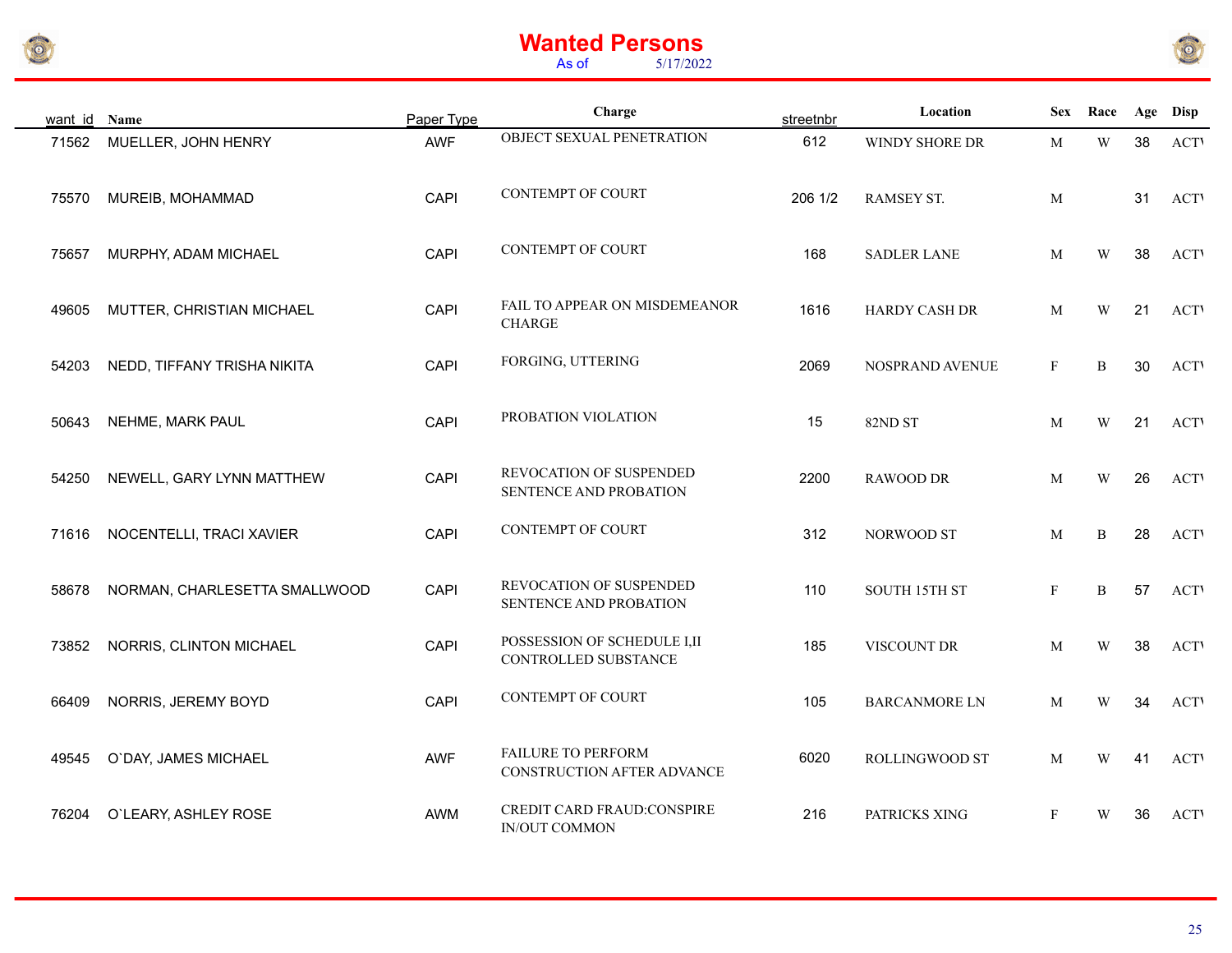



| want id | Name                        | Paper Type | Charge                                              | streetnbr | Location                  | Sex          | Race |    | Age Disp    |
|---------|-----------------------------|------------|-----------------------------------------------------|-----------|---------------------------|--------------|------|----|-------------|
| 76205   | O'LEARY, ASHLEY ROSE        | AWM        | FRAUDULENTLY RECEIVE GOODS,<br>SERV-VALUE <\$200    | 216       | PATRICKS XING             | F            | W    | 36 | <b>ACTV</b> |
| 49243   | OCHOA, VICTORIA MARISOL     | CAPI       | PROBATION VIOLATION                                 | 303       | RICHMOND ROAD             | $\mathbf{F}$ | W    | 22 | <b>ACTV</b> |
| 68762   | ODDO, DAWNYA LYNN           | CAPI       | <b>CONTEMPT OF COURT</b>                            | 126       | <b>WINDSOR PINES WAY</b>  | $\mathbf{F}$ | W    | 45 | <b>ACTV</b> |
| 69504   | OLEWNICKI, THERESA LEE      | CAPI       | <b>CONTEMPT OF COURT</b>                            | 2303      | LONDON COMPANY WAY        | $\mathbf{F}$ | W    | 37 | <b>ACTV</b> |
| 74655   | OWENS, DELOREAN SED`TRIEAUN | <b>AWF</b> | AGGRAVATED ASSAULT BY<br><b>STRANGULATION</b>       | 3600      | PREAMBLE LN               | M            | B    | 37 | <b>ACTV</b> |
| 59317   | OWENS, RUSSELL SCOTT        | CAPI       | <b>CONTEMPT OF COURT</b>                            | 14148     | HORNSBYVILLE RD           | M            | W    | 41 | <b>ACT</b>  |
| 74656   | OWENS, DELOREAN SED`TRIEAUN | AWM        | ASSAULT & BATTERY -FAMILY<br><b>MEMBER</b>          | 3600      | PREAMBLE LN               | M            | B    | 37 | <b>ACTV</b> |
| 74657   | OWENS, DELOREAN SED`TRIEAUN | AWM        | UNLAWFUL USE OR INJURY TO<br>TELEPHONE LINE         | 3600      | PREAMBLE LN               | M            | B    | 37 | <b>ACT</b>  |
| 58886   | OWENS, RUSSELL SCOTT        | CAPI       | POSSESSION OF SCHEDULE I,II<br>CONTROLLED SUBSTANCE | 14148     | HORNSBYVILLE RD           | M            | W    | 41 | <b>ACTV</b> |
| 54785   | PAGE, AUSTIN GREEN          | CAPI       | <b>PROBATION</b>                                    | 5         | <b>COTTONWOOD</b>         | M            | B    | 21 | <b>ACTV</b> |
| 74116   | PAGE, MICHAEL ANTHONY       | AWM        | VIOLATE PROTECTIVE ORDERS                           | 142       | CROOKED ISLAND CIR        | M            | W    | 60 | <b>ACTV</b> |
| 74117   | PAGE, MICHAEL ANTHONY       | AWM        | VIOLATE PROTECTIVE ORDERS                           | 142       | <b>CROOKED ISLAND CIR</b> | M            | W    | 60 | <b>ACTV</b> |
| 56701   | PARKER, DEREK JOSHUA        | CAPI       | <b>CONTEMPT OF COURT</b>                            | 103       | <b>FAIRMONT DR</b>        | M            | W    | 23 | <b>ACTV</b> |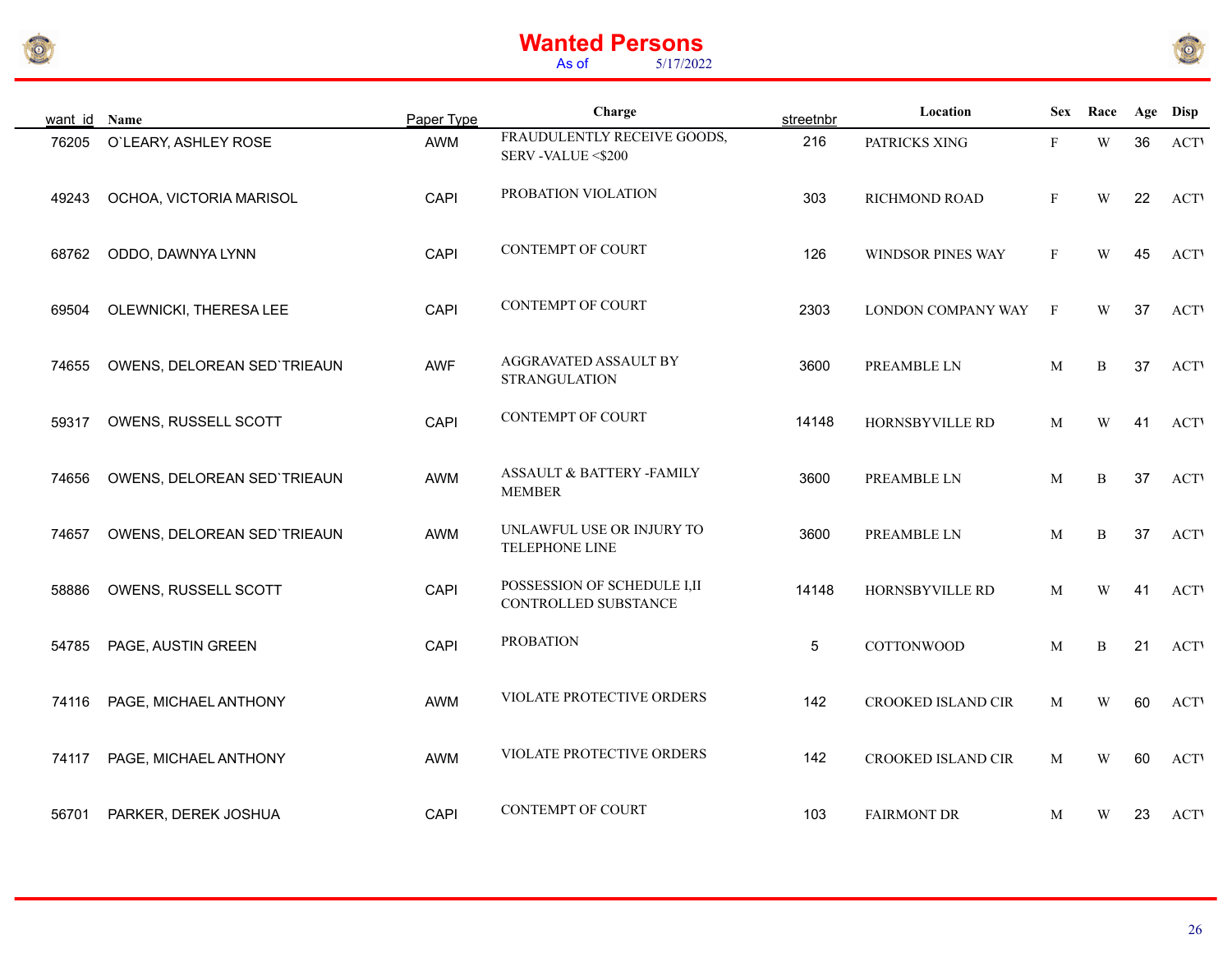



| want id Name |                                   | Paper Type  | Charge                                            | streetnbr | Location            | <b>Sex</b>   | Race        |    | Age Disp    |
|--------------|-----------------------------------|-------------|---------------------------------------------------|-----------|---------------------|--------------|-------------|----|-------------|
| 63071        | PARKER-WATKINS, REGENIA LA-CHELLE | <b>CIRS</b> | CONCEALMENT, PRICE ALTER<br>MERCHANDISE <\$200    | 64        | CRUTCHFIELD DR      | $\mathbf{F}$ | $\mathbf B$ | 21 | <b>ACTV</b> |
| 52750        | PARROTT, BRADFORD ONEIL           | CAPI        | FAIL TO APPEAR ON MISDEMEANOR<br><b>CHARGE</b>    | 1198      | <b>BETHUNE DR</b>   | M            | B           | 47 | <b>ACTV</b> |
| 71800        | PARROTT, BRADFORD ONEIL           | CAPI        | FAIL TO COMPLY WITH SUPPORT OR<br>JDR COURT ORDER | 1198      | RICHWINE DR         | M            | B           | 51 | <b>ACTV</b> |
| 53006        | PATE, JIMMY RAY                   | CAPI        | FAIL TO COMPLY WITH SUPPORT<br><b>OBLIGATIONS</b> | 5646      | <b>GOOSE BAY DR</b> | M            | W           | 43 | <b>ACTV</b> |
| 75536        | PATTERSON, FLOYD LEROY            | CAPI        | <b>FORCIBLE SODOMY</b>                            | 405       | SAVAGE DR.          | M            | B           | 40 | <b>ACTV</b> |
| 66014        | PAUL, THOMAS A                    | CAPI        | <b>CONTEMPT OF COURT</b>                          | 216       | <b>WATER STREET</b> | M            | W           | 54 | <b>ACT</b>  |
| 59645        | PAYNE, JAHLIL MARQUI              | CAPI        | REVOCATION OF SUSPENDED<br>SENTENCE AND PROBATION | 3278      | <b>GLENCO DR</b>    | M            | B           | 22 | <b>ACT</b>  |
| 74187        | PAYNE, TIMOTHY EUGENE             | CAPI        | <b>CONTEMPT OF COURT</b>                          | 181       | MERRIMAC TRL        | M            | B           | 38 | <b>ACTV</b> |
| 75136        | PEARSON, BRIAN GERARD             | <b>CIRS</b> | <b>SHOPLIFTING</b>                                | 3211      | CHAMBERLAYNE AVE    | M            | B           | 30 | <b>ACT</b>  |
| 71296        | PELLEGRINO, RILEY VICTOR          | CAPI        | REVOCATION OF SUSPENDED<br>SENTENCE AND PROBATION | 901       | <b>JACKSON DR</b>   | M            | W           | 28 | <b>ACT</b>  |
| 74197        | PENSADA DIAZ, JOSE ADRIAMS        | <b>AWF</b>  | OBTAINING MONEY BY FALSE<br><b>PRETENSES</b>      | 1271      | W 29TH ST           | M            | W           | 21 | <b>ACTV</b> |
| 74198        | PENSADA DIAZ, JOSE ADRIAMS        | AWF         | CONSPIRACY TO COMMIT FELONY                       | 1271      | W 29TH ST           | M            | W           | 21 | <b>ACTV</b> |
| 74195        | PENSADA DIAZ, JOSE ADRIAMS        | AWF         | FORGING, UTTERING                                 | 1271      | W 29TH ST           | M            | W           | 21 | <b>ACT</b>  |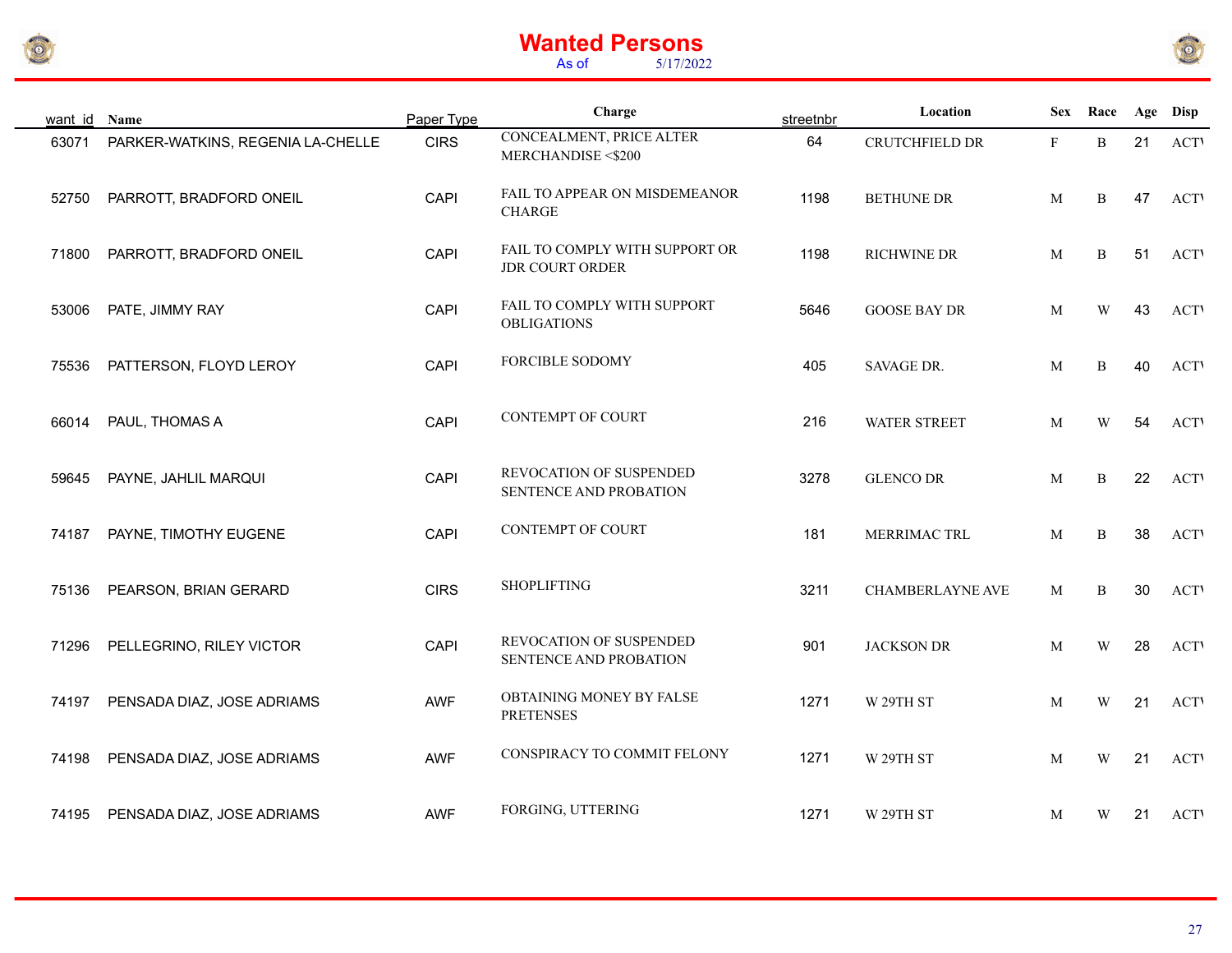



| want id | Name                       | Paper Type | Charge                                                       | streetnbr | Location                 |   | Sex Race Age Disp       |    |             |
|---------|----------------------------|------------|--------------------------------------------------------------|-----------|--------------------------|---|-------------------------|----|-------------|
| 74196   | PENSADA DIAZ, JOSE ADRIAMS | AWF        | FORGING, UTTERING                                            | 1271      | W 29TH ST                | M | $\ensuremath{\text{W}}$ | 21 | <b>ACTV</b> |
| 73485   | PERALTA, RENE PEDRO        | CAPI       | VIOLATE CONDITION OF RELEASE                                 | 203       | ROSEBUD LANE             | M | W                       | 34 | <b>ACTV</b> |
| 65249   | PEREZ COLON, DAVID         | CAPI       | REVOCATION OF SUSPENDED<br>SENTENCE AND PROBATION            | 103       | <b>SCHENCK DR</b>        | M | $\mathbf W$             | 32 | <b>ACTV</b> |
| 63847   | PHELPS, HARLAN ANTHONY     | CAPI       | <b>CONTEMPT OF COURT</b>                                     | 27        | <b>LEWELLEN DRIVE</b>    | M | B                       | 36 | <b>ACTV</b> |
| 76209   | PHILLIPS, QUINCY DAMON     | <b>AWF</b> | FORGING, UTTERING                                            | 955       | <b>FOXBORO DR</b>        | M | B                       | 42 | <b>ACTV</b> |
| 70977   | PHILLIPS, WILLIAM RAY      | AWF        | POSSESSION OF SCHEDULE I, II<br>CONTROLLED SUBSTANCE         | 3747      | OWL TRAP RD              | M | W                       | 22 | <b>ACTV</b> |
| 75295   | PHILLIPS, OTIS ANTONIO     | CAPI       | FAIL TO COMPLY WITH SUPPORT OR<br><b>JDR COURT ORDER</b>     | 131       | <b>WALNUT DR</b>         | M | $\, {\bf B}$            | 51 | <b>ACTV</b> |
| 76208   | PHILLIPS, QUINCY DAMON     | <b>AWF</b> | FALSELY OBTAIN MONEY FROM<br>MENTALLY INCAPACITATED VICTIM   | 955       | <b>FOXBORO DR</b>        | M | B                       | 42 | <b>ACTV</b> |
| 76207   | PHILLIPS, QUINCY DAMON     | <b>AWF</b> | FORGING, UTTERING                                            | 955       | <b>FOXBORO DR</b>        | M | B                       | 42 | <b>ACTV</b> |
| 68460   | PLYMOUTH, BRANDON LAVELLE  | CAPI       | REVOCATION OF SUSPENDED<br>SENTENCE AND PROBATION            | 3         | NORTHWOOD DRIVE          | M | $\, {\bf B}$            | 33 | <b>ACTV</b> |
| 73454   | POOLE, THOMAS JUDSON       | <b>AWF</b> | WRITTEN THREAT TO KILL OR DO<br><b>BODILY INJU</b>           |           |                          | M | W                       | 55 | <b>ACTV</b> |
| 72881   | PORTER, JAMARCUS DEONTE    | AWM        | PETIT LARCENY                                                | 256       | <b>SUSAN CONSTANT DR</b> | M | B                       | 18 | <b>ACTV</b> |
| 72879   | PORTER, JAMARCUS DEONTE    | <b>AWF</b> | <b>BREAKING &amp; ENTER W/INT TO</b><br><b>COMMIT FELONY</b> | 256       | <b>SUSAN CONSTANT DR</b> | M | $\, {\bf B}$            | 18 | <b>ACTV</b> |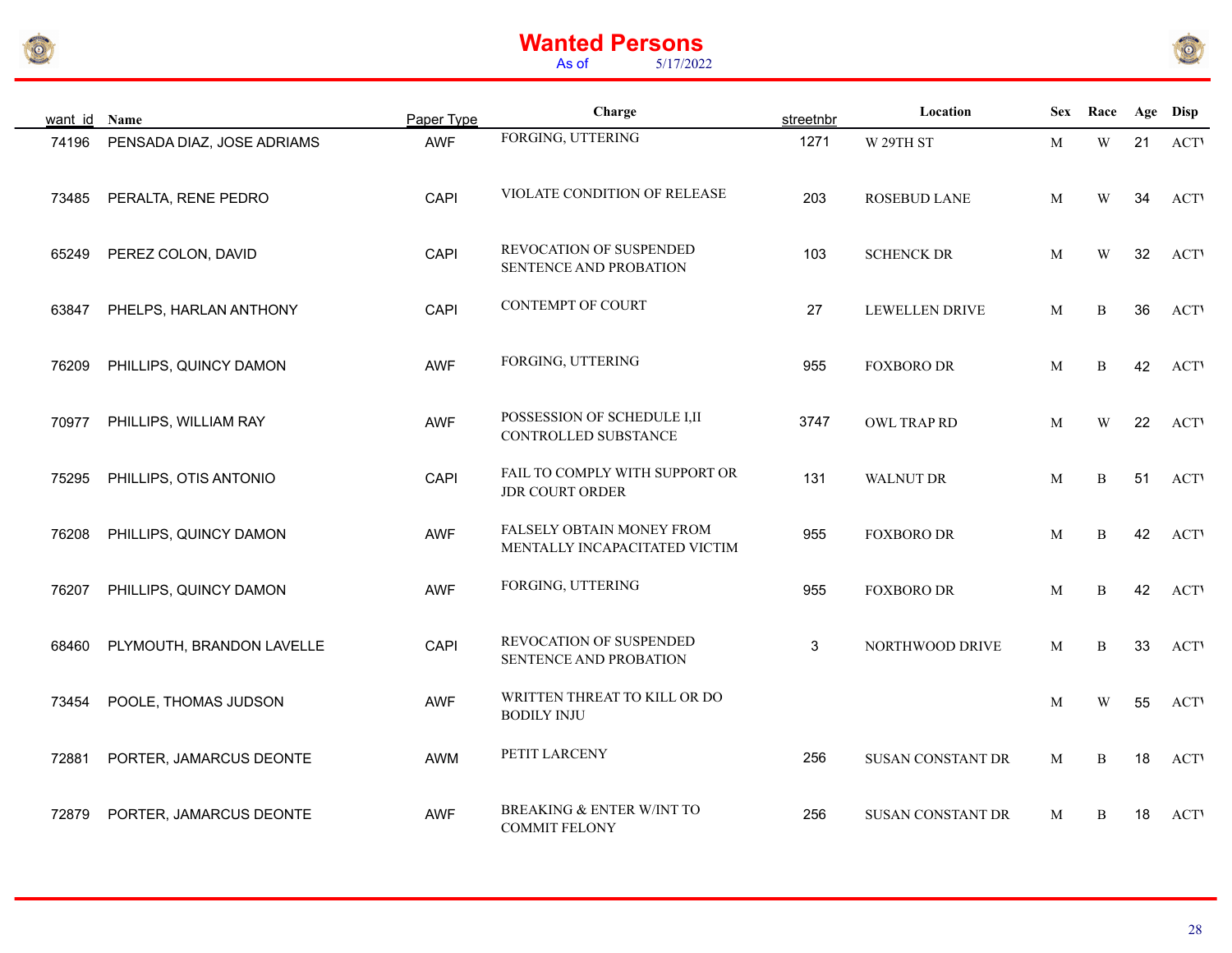



| want id | Name                         | Paper Type  | Charge                                             | streetnbr | Location                 | <b>Sex</b>   | Race |    | Age Disp   |
|---------|------------------------------|-------------|----------------------------------------------------|-----------|--------------------------|--------------|------|----|------------|
| 72880   | PORTER, JAMARCUS DEONTE      | AWF         | CONSPIRACY TO COMMIT FELONY                        | 256       | <b>SUSAN CONSTANT DR</b> | M            | B    | 18 | <b>ACT</b> |
| 67857   | PORTILLO RAMOS, NELSON OSMIN | CAPI        | FAIL TO PAY RESTITUTION                            | 304       | 2ND STREET               | M            | W    | 27 | <b>ACT</b> |
| 59720   | PRITCHETT, ROGER LEE         | CAPI        | CONTEMPT OF COURT                                  | 8526      | CARATAKE HWY H20BX W. M  |              | W    | 37 | <b>ACT</b> |
| 38351   | PYPKOWSKI, MICHAEL ANTHONY   | <b>AWF</b>  | UNAUTHORIZED USE OF VEHICLE                        | 613       | 29TH ST                  | M            | B    | 27 | <b>ACT</b> |
| 71268   | RACE, KENNETH                | AWF         | UNAUTHORIZED USE OF VEHICLE,<br><b>BOAT OR ANI</b> | 28        | <b>COLBERTS LANE</b>     | M            | W    | 39 | <b>ACT</b> |
| 71127   | RAGSDALE, JUNIUS OSCAR       | CAPI        | PROBATION VIOLATION                                | 10096     | JOYNERS BRIDGE ROAD      | M            | B    | 37 | <b>ACT</b> |
| 64549   | RAMMELL, ANDREW HOWARD       | CAPI        | REVOCATION OF SUSPENDED<br>SENTENCE AND PROBATION  | 341       | <b>BRUNELL DR</b>        | M            | W    | 36 | <b>ACT</b> |
| 70711   | RAMSEY, JAMES RAFEAL         | CAPI        | REVOCATION OF SUSPENDED<br>SENTENCE AND PROBATION  | 312       | OAKSHORE DRIVE           | M            | B    | 60 | <b>ACT</b> |
| 68763   | RAY, SHERRY LOVELL           | CAPI        | ABSCOND FROM PROBATION<br><b>SUPERVISION</b>       | 11748     | JEFFERSON AVENUE         | $\mathbf{F}$ | B    | 45 | <b>ACT</b> |
| 70742   | REAVES, ARMAND ISAIAH        | <b>AWF</b>  | ELUDING POLICE                                     | 2414      | DELAWARE AVE NW          | M            | B    | 20 | <b>ACT</b> |
| 70746   | REAVES, ARMAND ISAIAH        | AWM         | RECKLESS - GENERAL                                 | 2414      | DELAWARE AVE NW          | M            | B    | 20 | <b>ACT</b> |
| 70743   | REAVES, ARMAND ISAIAH        | AWM         | RECKLESS DRIVING - 20 MPH OVER<br>OR EXCES         | 2414      | DELAWARE AVE NW          | M            | B    | 20 | <b>ACT</b> |
| 70747   | REAVES, ARMAND ISAIAH        | <b>CIRS</b> | FAIL TO OBEY TRAFFIC LIGHT                         | 2414      | DELAWARE AVE NW          | M            | B    | 20 | <b>ACT</b> |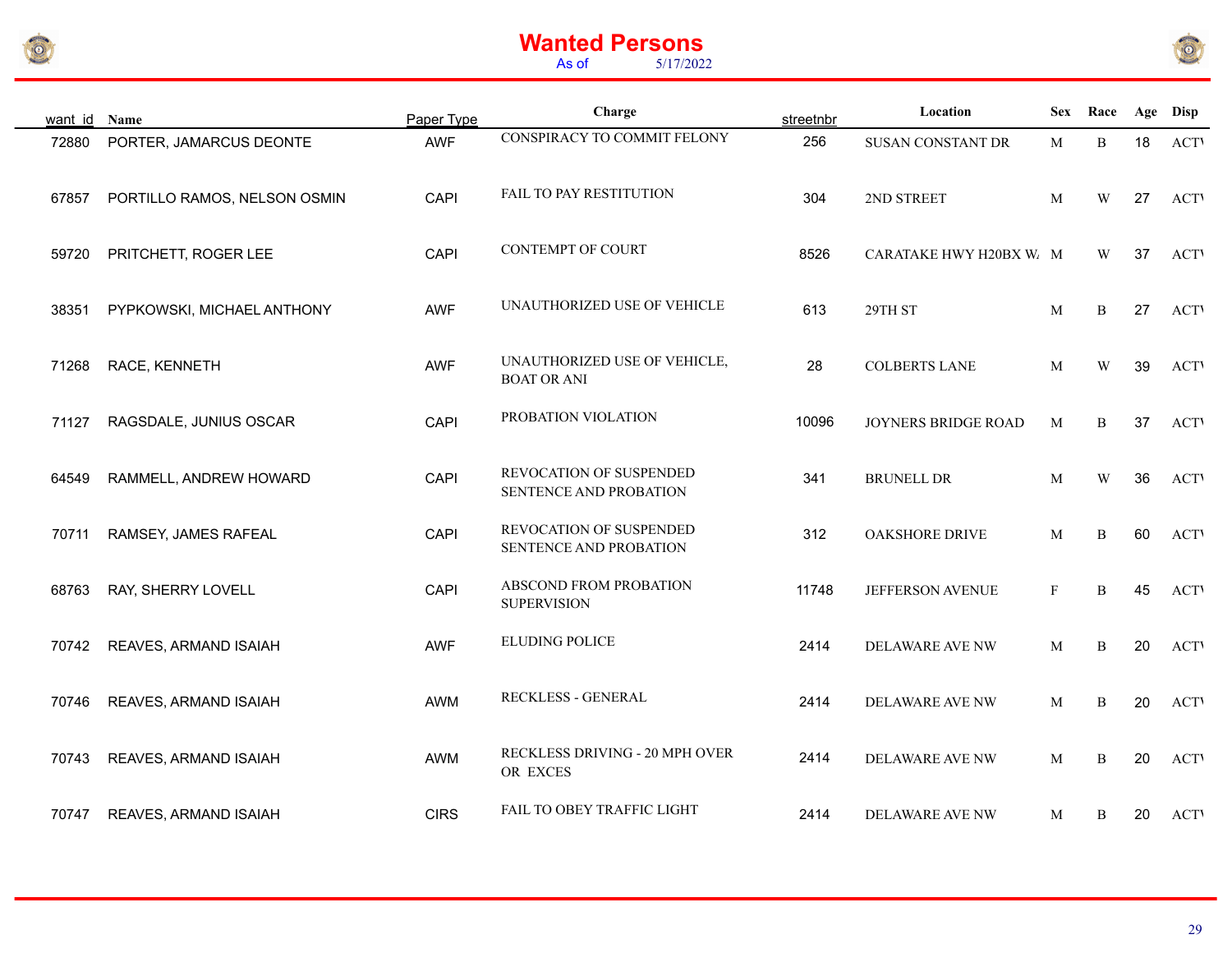



| want id Name |                        | Paper Type  | Charge                                                       | streetnbr        | Location                  |              | Sex Race                |    | Age Disp   |
|--------------|------------------------|-------------|--------------------------------------------------------------|------------------|---------------------------|--------------|-------------------------|----|------------|
| 70744        | REAVES, ARMAND ISAIAH  | AWM         | FAIL TO OBEY HIGHWAY SIGNS                                   | 2414             | DELAWARE AVE NW           | M            | B                       | 20 | <b>ACT</b> |
| 70745        | REAVES, ARMAND ISAIAH  | AWM         | DRIVING W/SUSPENDED OR<br>REVOKED LICENSE                    | 2414             | DELAWARE AVE NW           | M            | B                       | 20 | <b>ACT</b> |
| 65456        | REAVIS, EDWARD JULIAN  | CAPI        | <b>BREAKING &amp; ENTER W/INT TO</b><br><b>COMMIT FELONY</b> | $\boldsymbol{9}$ | <b>ANDROS ISLE</b>        | M            | W                       | 27 | <b>ACT</b> |
| 58277        | REESE, WADE ELDER      | AWF         | <b>FAILURE TO PERFORM</b><br>CONSTRUCTION AFTER ADVANCE      | 197              | RIDGEWOOD PKWY            | M            | W                       | 32 | <b>ACT</b> |
| 52666        | REID, DOUGLAS FRANCIS  | CAPI        | REVOCATION OF SUSPENDED<br>SENTENCE AND PROBATION            | 696              | MUCKERMAN RD              | M            | W                       | 53 | <b>ACT</b> |
| 56000        | RENFRO, BRIAN TYLER    | CAPI        | REVOCATION OF SUSPENDED<br>SENTENCE AND PROBATION            |                  | BUENA VISTA COR CPLX 1: M |              | W                       | 34 | <b>ACT</b> |
| 49656        | REYNOLDS, JOHN ROBERT  | CAPI        | FAIL TO COMPLY WITH SUPPORT<br><b>OBLIGATIONS</b>            | 614              | BOURNEMOUTH BEND          | M            | $\ensuremath{\text{W}}$ | 39 | <b>ACT</b> |
| 52565        | RICE, DOUGLAS WAYNE    | CAPI        | CONCEALMENT, PRICE ALTER<br>MERCHANDISE >=\$200              | 27               | WESTOVER ST               | M            | W                       | 34 | <b>ACT</b> |
| 54406        | RICE, DOUGLAS WAYNE    | CAPI        | REVOCATION OF SUSPENDED<br>SENTENCE AND PROBATION            | 27               | <b>WESTOVER ST</b>        | M            | W                       | 34 | <b>ACT</b> |
| 47702        | RICKERSON, JOSHUA ADAM | CAPI        | FAIL TO REMAIN ON GOOD<br><b>BEHAVIOR</b>                    | 811              | E CITY HALL AVE           | M            | W                       | 30 | <b>ACT</b> |
| 57599        | RIVAS, SHIALA ALYCE    | CAPI        | <b>CONTEMPT OF COURT</b>                                     | $\overline{2}$   | <b>SHADE TREE DR</b>      | $\mathbf{F}$ | W                       | 30 | <b>ACT</b> |
| 65425        | ROANE, MELANIE CELES   | AWM         | VIOLATE PROTECTIVE ORDERS                                    | 258              | HIBISCUS DR               | $\mathbf{F}$ | W                       | 47 | <b>ACT</b> |
| 61197        | ROBINSON, MILLS THOMAS | <b>CIRS</b> | PETIT LARCENY                                                | 584              | WYTHE CREEK RD            | M            | W                       | 20 | <b>ACT</b> |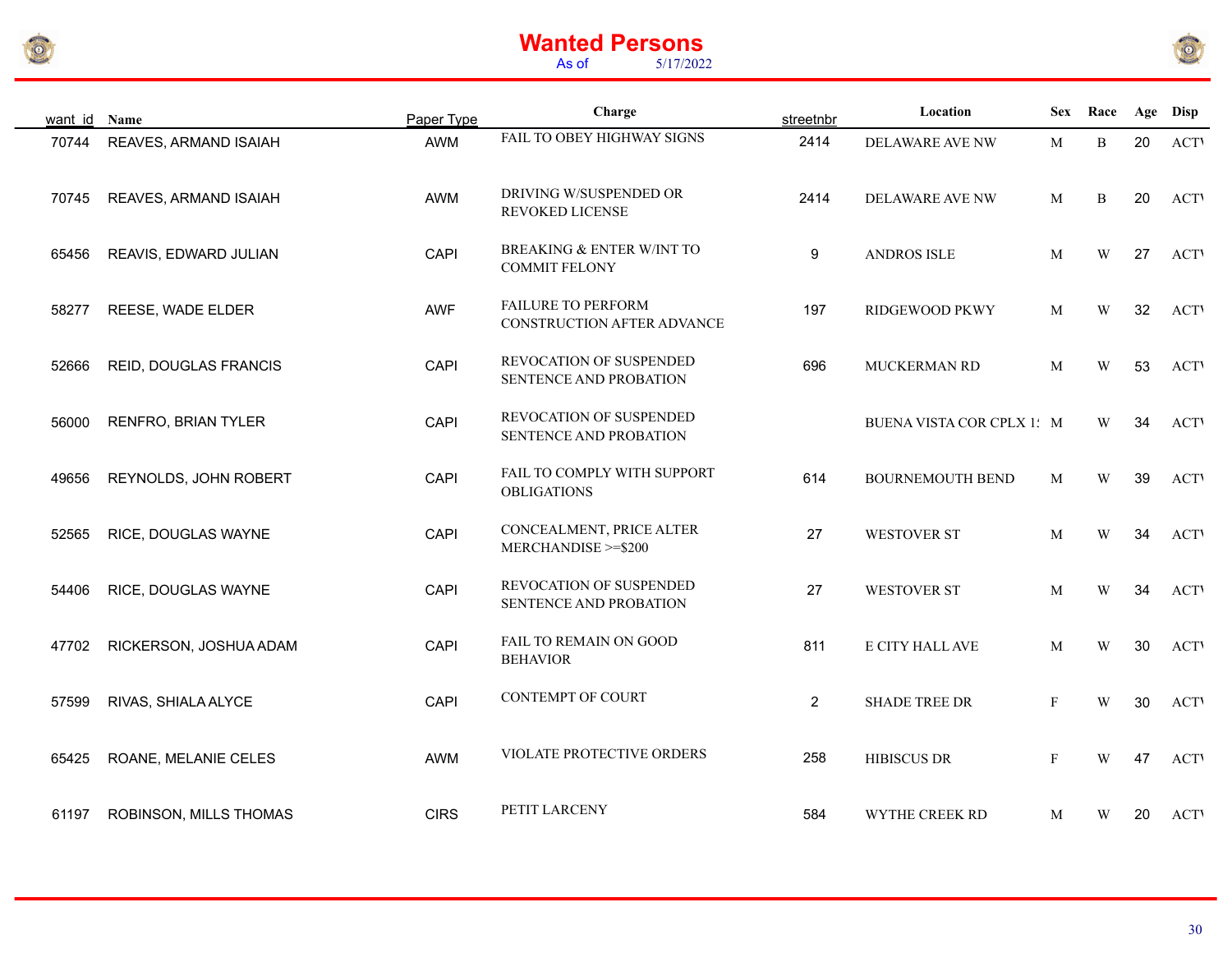



| want id Name |                                | Paper Type  | Charge                                            | streetnbr    | Location            | <b>Sex</b>   | Race                    |    | Age Disp    |
|--------------|--------------------------------|-------------|---------------------------------------------------|--------------|---------------------|--------------|-------------------------|----|-------------|
| 74336        | ROBINSON, ADAM CHRISTOPHER     | CAPI        | <b>CONTEMPT OF COURT</b>                          | 11           | <b>ROBINSON DR</b>  | M            | B                       | 35 | <b>ACTV</b> |
| 45958        | ROBINSON, MONICA BROWN         | <b>AWF</b>  | <b>GRAND LARCENY</b>                              | $\mathbf{1}$ | <b>BASSETT LANE</b> | $\mathbf{F}$ | $\, {\bf B}$            | 53 | <b>ACTV</b> |
| 45957        | ROBINSON, MONICA BROWN         | <b>AWF</b>  | MOTOR VEHICLE THEFT                               | $\mathbf{1}$ | <b>BASSETT LANE</b> | $\mathbf{F}$ | $\, {\bf B}$            | 53 | <b>ACT</b>  |
| 73398        | RODGERS, MARTIN JAMES          | CAPI        | <b>CONTEMPT OF COURT</b>                          | 2014         | <b>HOMELESS</b>     | M            | W                       | 36 | <b>ACT</b>  |
| 59300        | RODRIGUEZ, JUDITH              | <b>CAPI</b> | <b>CONTEMPT OF COURT</b>                          | 101          | LOCHAVEN DRIVE      | $\mathbf F$  | $\mathbf W$             | 35 | <b>ACTV</b> |
| 58285        | ROGAN, CHARLES JARRETT         | CAPI        | <b>PROBATION</b>                                  | 105          | <b>ROBBIE WAY</b>   | M            | W                       | 37 | <b>ACTV</b> |
| 55491        | ROSARIO, ELIXANDER M           | CAPI        | <b>CONTEMPT OF COURT</b>                          | 30           | <b>EDGEMOOR DR</b>  | M            | W                       | 46 | <b>ACTV</b> |
| 56154        | ROSTAS, BOIERI                 | <b>AWF</b>  | <b>GRAND LARCENY</b>                              | 12699        | <b>MEADBURY DR</b>  | M            | $\ensuremath{\text{W}}$ | 27 | <b>ACTV</b> |
| 65041        | RUIZ, DAVID ORTIZ              | AWM         | ASSAULT & BATTERY -FAMILY<br><b>MEMBER</b>        | 9            | SIDEWINDER CT       | M            | U                       | 29 | <b>ACTV</b> |
| 66209        | SANTIFUL, ARMON UNIQUE PAUL    | CAPI        | <b>CONTEMPT OF COURT</b>                          | 12085        | SW 135TH AVE        | M            | B                       | 21 | <b>ACTV</b> |
| 63597        | SASTRE-RIVERA, JASMINE XIOMARA | <b>CAPI</b> | <b>CONTEMPT OF COURT</b>                          | 374          | <b>CROWN CT</b>     | $\mathbf{F}$ | W                       | 31 | <b>ACT</b>  |
| 56706        | SCHROEDER, ZACKERY JAMES       | CAPI        | <b>CONTEMPT OF COURT</b>                          | 4200         | STANWOOD AVE        | M            | $\, {\bf B}$            | 19 | <b>ACTV</b> |
| 70618        | SCOTT, CASEY                   | CAPI        | REVOCATION OF SUSPENDED<br>SENTENCE AND PROBATION | 1646         | OLD FERRY ROAD      | M            | W                       | 31 | <b>ACTV</b> |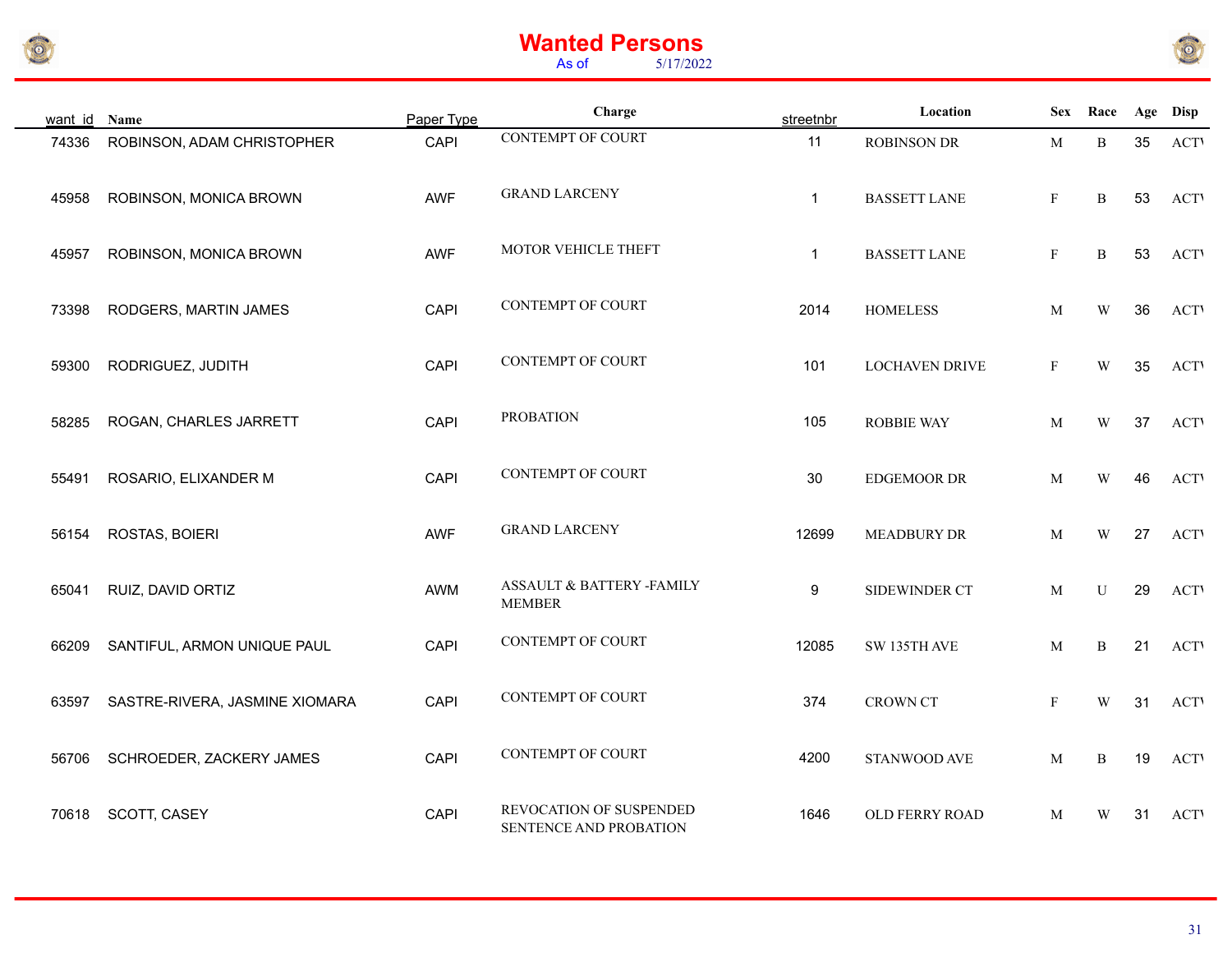



| want id Name |                            | Paper Type  | Charge                                                       | streetnbr | Location                  |              | Sex Race     |    | Age Disp    |
|--------------|----------------------------|-------------|--------------------------------------------------------------|-----------|---------------------------|--------------|--------------|----|-------------|
| 70619        | SCOTT, CASEY               | CAPI        | REVOCATION OF SUSPENDED<br>SENTENCE AND PROBATION            | 1646      | OLD FERRY ROAD            | M            | $\mathbf W$  | 31 | <b>ACTV</b> |
| 73772        | SERNA DIAZ, WILLIAM DAVID  | <b>AWF</b>  | <b>GRAND LARCENY</b>                                         | 10535     | <b>CORONA AVE</b>         | M            | W            | 28 | <b>ACTV</b> |
| 73770        | SERNA DIAZ, WILLIAM DAVID  | <b>AWF</b>  | <b>BREAKING &amp; ENTER W/INT TO</b><br><b>COMMIT FELONY</b> | 10535     | <b>CORONA AVE</b>         | M            | W            | 28 | <b>ACTV</b> |
| 73771        | SERNA DIAZ, WILLIAM DAVID  | <b>AWF</b>  | BREAKING & ENTER W/INT TO<br><b>COMMIT FELONY</b>            | 10535     | <b>CORONA AVE</b>         | M            | W            | 28 | <b>ACTV</b> |
| 56269        | SHERMAN, JAMIE RAE         | CAPI        | REVOCATION OF SUSPENDED<br>SENTENCE AND PROBATION            | 2117      | WINDJAMMER CRESCENT F     |              | W            | 31 | <b>ACTV</b> |
| 71446        | SHERRY, DOMINIQUE MICHELLE | CAPI        | VIOLATE CONDITION OF RELEASE                                 | 834       | W MAGNOLIA DR             | $\mathbf{F}$ | W            | 28 | <b>ACTV</b> |
| 71656        | SHERRY, DOMINIQUE MICHELLE | CAPI        | REVOCATION OF SUSPENDED<br>SENTENCE AND PROBATION            | 834       | <b>CAPITOL LANDING RD</b> | $\mathbf F$  | W            | 28 | <b>ACTV</b> |
| 39347        | SHREFFLER, NORMAN KENNETH  | <b>AWF</b>  | LARCENY WITH INTENT TO SELL<br>WITH A VALUE $> $200$         | 127       | WHITMAN CIRCLE            | M            | W            | 42 | <b>ACTV</b> |
| 39346        | SHREFFLER, NORMAN KENNETH  | <b>AWF</b>  | EMBEZZLEMENT >=\$200                                         | 127       | WHITMAN CIRCLE            | M            | W            | 42 | <b>ACTV</b> |
| 61198        | SINGLETON, KENNETH HOWARD  | <b>CIRS</b> | ANNOYING PHONE CALLS                                         | 870       | LUCAS CREEK RD            | M            | W            | 43 | <b>ACTV</b> |
| 67626        | SKIPWITH, AIREONA LA'SHAY  | <b>AWM</b>  | <b>SHOPLIFTING</b>                                           | 1034      | 37TH STREET               | F            | B            | 21 | <b>ACTV</b> |
| 67625        | SKIPWITH, AIREONA LA'SHAY  | <b>AWF</b>  | FORGING PUBLIC RECORDS                                       | 1034      | 37TH STREET               | $\mathbf F$  | $\, {\bf B}$ | 21 | <b>ACTV</b> |
| 57807        | SLAUGHTER, THOMAS LEE      | CAPI        | REVOCATION OF SUSPENDED<br>SENTENCE AND PROBATION            | 843       | 29TH STREET               | M            | $\, {\bf B}$ | 59 | <b>ACTV</b> |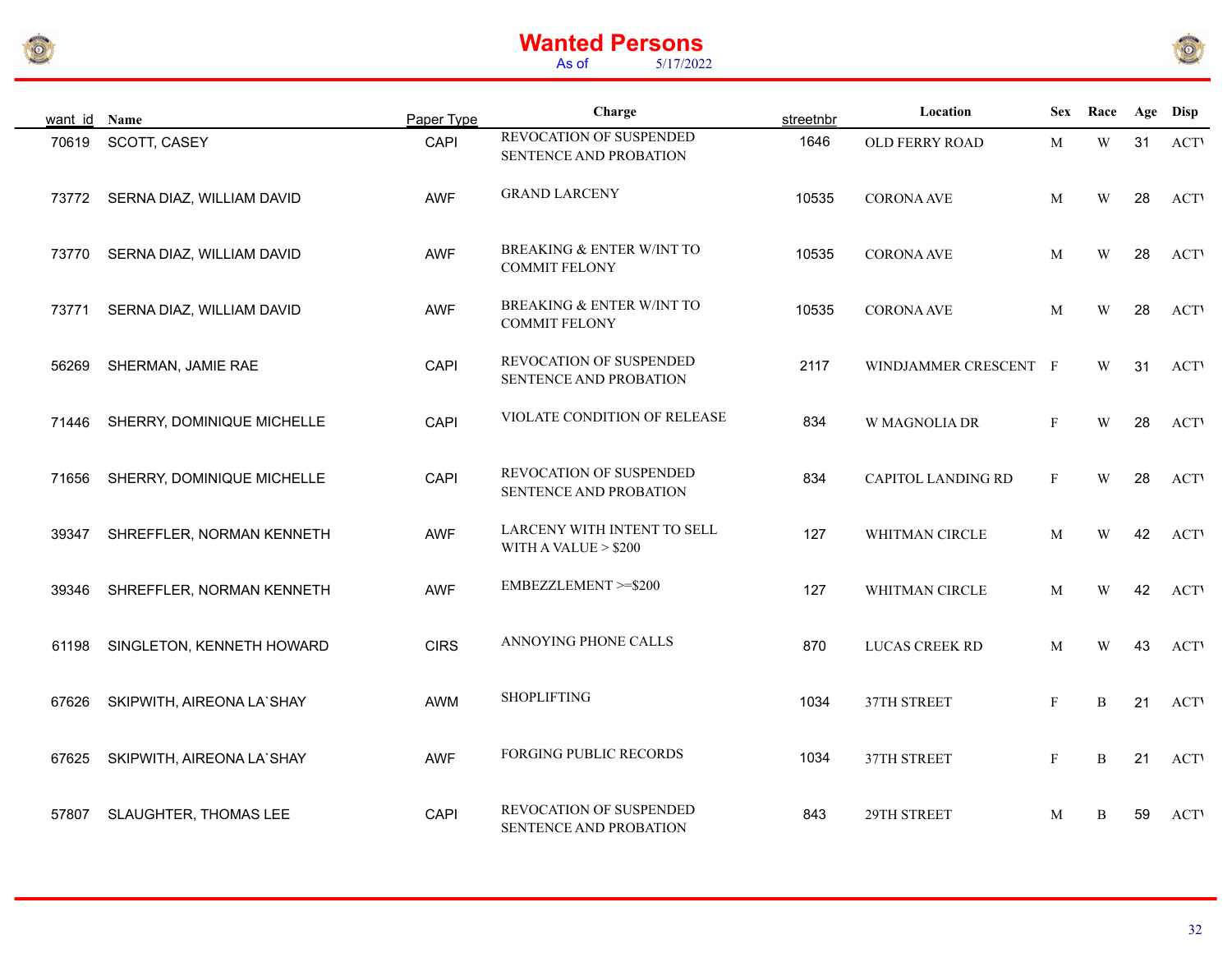



| want id Name |                                | Paper Type | Charge                                            | streetnbr | Location             | <b>Sex</b>   | Race                    |    | Age Disp   |
|--------------|--------------------------------|------------|---------------------------------------------------|-----------|----------------------|--------------|-------------------------|----|------------|
| 65394        | <b>SMALL, MORRIS LEFTY</b>     | CAPI       | <b>CONTEMPT OF COURT</b>                          | 59        | OAKWOOD LN           | M            | $\ensuremath{\text{W}}$ | 53 | <b>ACT</b> |
| 57515        | SMALL, RASHAD OMAR             | CAPI       | REVOCATION OF SUSPENDED<br>SENTENCE AND PROBATION | 1014      | 36TH STREET          | M            | B                       | 42 | <b>ACT</b> |
| 69474        | SMITH, LEONARD                 | CAPI       | VIOLATE CONDITION OF RELEASE                      | 6315      | OLD WILLIAMSBURG RD  | M            | B                       | 25 | <b>ACT</b> |
| 69478        | SMITH, LEONARD                 | CAPI       | VIOLATE CONDITION OF RELEASE                      | 6315      | LOGGERHEAD           | M            | B                       | 25 | <b>ACT</b> |
| 40770        | SMITH, IRVIN SHERON            | CAPI       | REVOCATION OF SUSPENDED<br>SENTENCE AND PROBATION | 433       | <b>MANOR RD</b>      | M            | B                       | 45 | <b>ACT</b> |
| 63587        | SMITH, BELTON KELLEY           | CAPI       | REVOCATION OF SUSPENDED<br>SENTENCE AND PROBATION | 1375      | SE 52ND COURT        | M            | $\, {\bf B}$            | 76 | <b>ACT</b> |
| 61014        | SMOKES JR, DANIEL ALEXANDER    | CAPI       | <b>CONTEMPT OF COURT</b>                          | 1902      | ALGONQUIN TRL        | M            | B                       | 19 | <b>ACT</b> |
| 74422        | SPENCER, TODD ALAN             | CAPI       | ABSCOND FROM PROBATION<br><b>SUPERVISION</b>      | 115       | <b>HARRISON AVE</b>  | M            | W                       | 48 | <b>ACT</b> |
| 53773        | STAHMER, RHONDA CARLA          | CAPI       | <b>CONTEMPT OF COURT</b>                          | 137       | N LAWSON RD          | $\mathbf{F}$ | W                       | 63 | <b>ACT</b> |
| 48935        | STEPHENS, CHQUITA MARIETTA     | CAPI       | FAIL TO APPEAR ON MISDEMEANOR<br><b>CHARGE</b>    | 5350      | <b>ARLINGTON EXP</b> | $\mathbf{F}$ | B                       | 29 | <b>ACT</b> |
| 73067        | STOVER, DWAYNE LEVON           | CAPI       | ABSCOND FROM PROBATION<br><b>SUPERVISION</b>      | 978       | <b>MARCUS DR</b>     | M            | B                       | 29 | <b>ACT</b> |
| 71463        | STOVER, DWAYNE LEVON           | CAPI       | FAIL TO PAY RESTITUTION                           | 978       | TIGER PAW PATH       | M            | B                       | 29 | <b>ACT</b> |
| 70451        | STRINGFIELD, ISABELLE MICHELLE | CAPI       | ABSCOND FROM PROBATION<br><b>SUPERVISION</b>      | 605       | PINEY POINT RD       | $\mathbf{F}$ | W                       | 54 | <b>ACT</b> |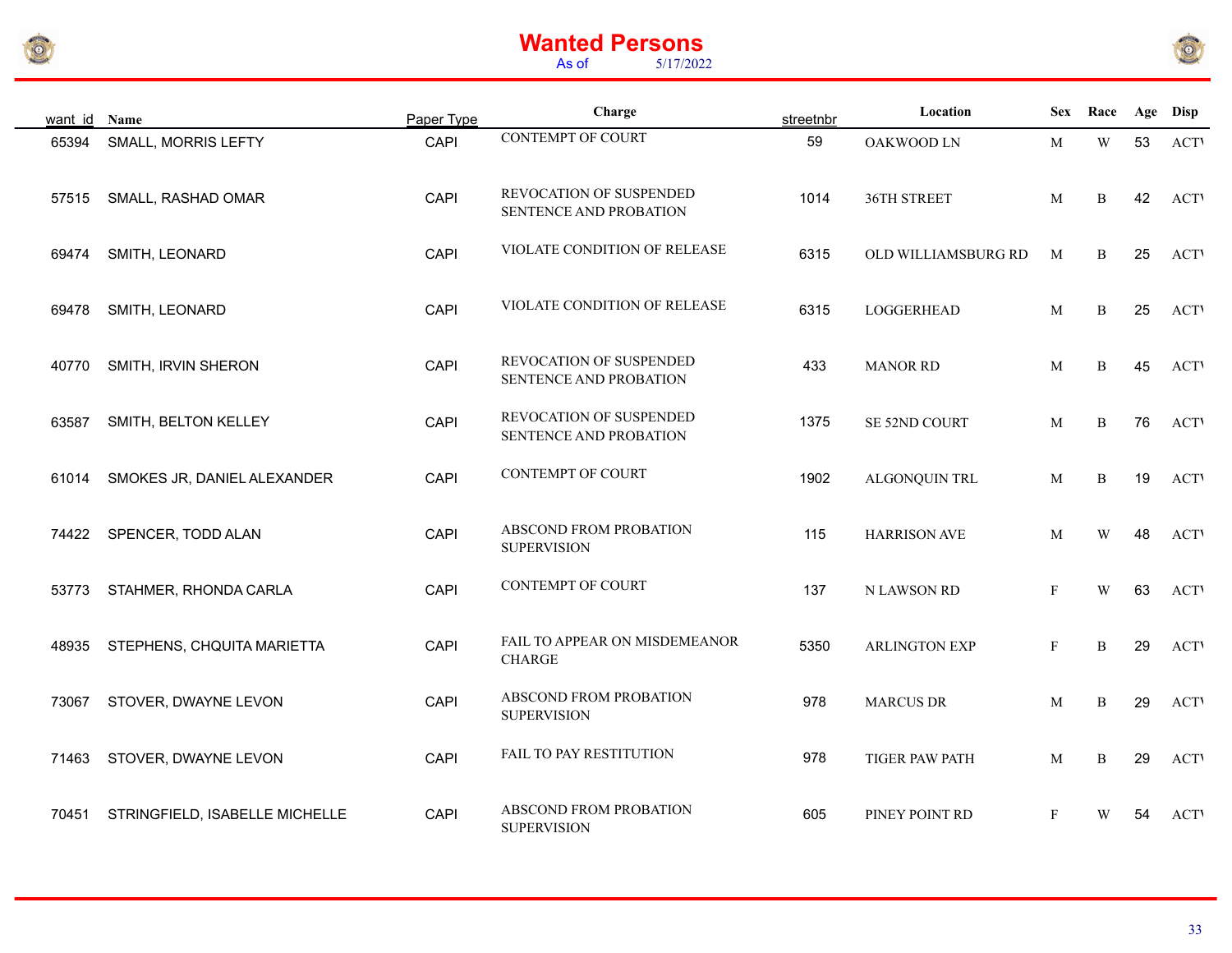



| want id Name |                             | Paper Type | Charge                                         | streetnbr | Location               | <b>Sex</b>   | Race                    |    | Age Disp    |
|--------------|-----------------------------|------------|------------------------------------------------|-----------|------------------------|--------------|-------------------------|----|-------------|
| 53774        | STROINSKI, PAUL CLIFFORD    | CAPI       | <b>CONTEMPT OF COURT</b>                       | 1267      | POQUOSON AVE           | M            | $\ensuremath{\text{W}}$ | 49 | <b>ACTV</b> |
| 52504        | SULLIVAN, STEPHEN LYNN      | CAPI       | PROBATION VIOLATION                            | 13302     | <b>GARDEN STATE DR</b> | M            | W                       | 55 | <b>ACTV</b> |
| 52503        | SULLIVAN, STEPHEN LYNN      | CAPI       | PROBATION VIOLATION                            | 13302     | <b>GARDEN STATE DR</b> | M            | W                       | 55 | <b>ACTV</b> |
| 52502        | SULLIVAN, STEPHEN LYNN      | CAPI       | PROBATION VIOLATION                            | 13302     | PREAKNESS DRIVE        | M            | W                       | 55 | <b>ACTV</b> |
| 65127        | SULOOGLU, SULEYMAN          | CAPI       | <b>CONTEMPT OF COURT</b>                       | 5351      | RICHMOND RD            | M            | $\bf{I}$                | 25 | <b>ACTV</b> |
| 51952        | SWARTZ, SHELBY LOU          | <b>AWF</b> | <b>CREDIT CARD THEFT</b>                       | 101       | PATRICK HENRY DR       | $_{\rm F}$   | W                       | 22 | <b>ACTV</b> |
| 51956        | SWARTZ, SHELBY LOU          | AWF        | <b>CREDIT CARD THEFT</b>                       | 101       | PATRICK HENRY DR       | $_{\rm F}$   | W                       | 22 | <b>ACTV</b> |
| 51955        | SWARTZ, SHELBY LOU          | <b>AWF</b> | <b>CREDIT CARD THEFT</b>                       | 101       | PATRICK HENRY DR       | F            | W                       | 22 | <b>ACT</b>  |
| 51953        | SWARTZ, SHELBY LOU          | AWM        | PETIT LARCENY                                  | 101       | PATRICK HENRY DR       | $\mathbf{F}$ | $\ensuremath{\text{W}}$ | 22 | <b>ACTV</b> |
| 51954        | SWARTZ, SHELBY LOU          | AWM        | TAMPERING WITH VEHICLE                         | 101       | PATRICK HENRY DR       | $\mathbf{F}$ | W                       | 22 | <b>ACTV</b> |
| 51395        | SWEENEY, CHRISTOPHER GEORGE | CAPI       | FAIL TO APPEAR ON MISDEMEANOR<br><b>CHARGE</b> | 1627      | OSLO CT                | M            | W                       | 31 | <b>ACTV</b> |
| 66147        | THOMAS, MARCUS              | CAPI       | <b>CONTEMPT OF COURT</b>                       | 4308      | WELDON DRIVE           | M            | B                       | 36 | <b>ACTV</b> |
| 70027        | THOMPSON, LLOYD JONATHAN    | CAPI       | <b>CONTEMPT OF COURT</b>                       | 129       | <b>WICKRE ST</b>       | M            | B                       | 22 | <b>ACTV</b> |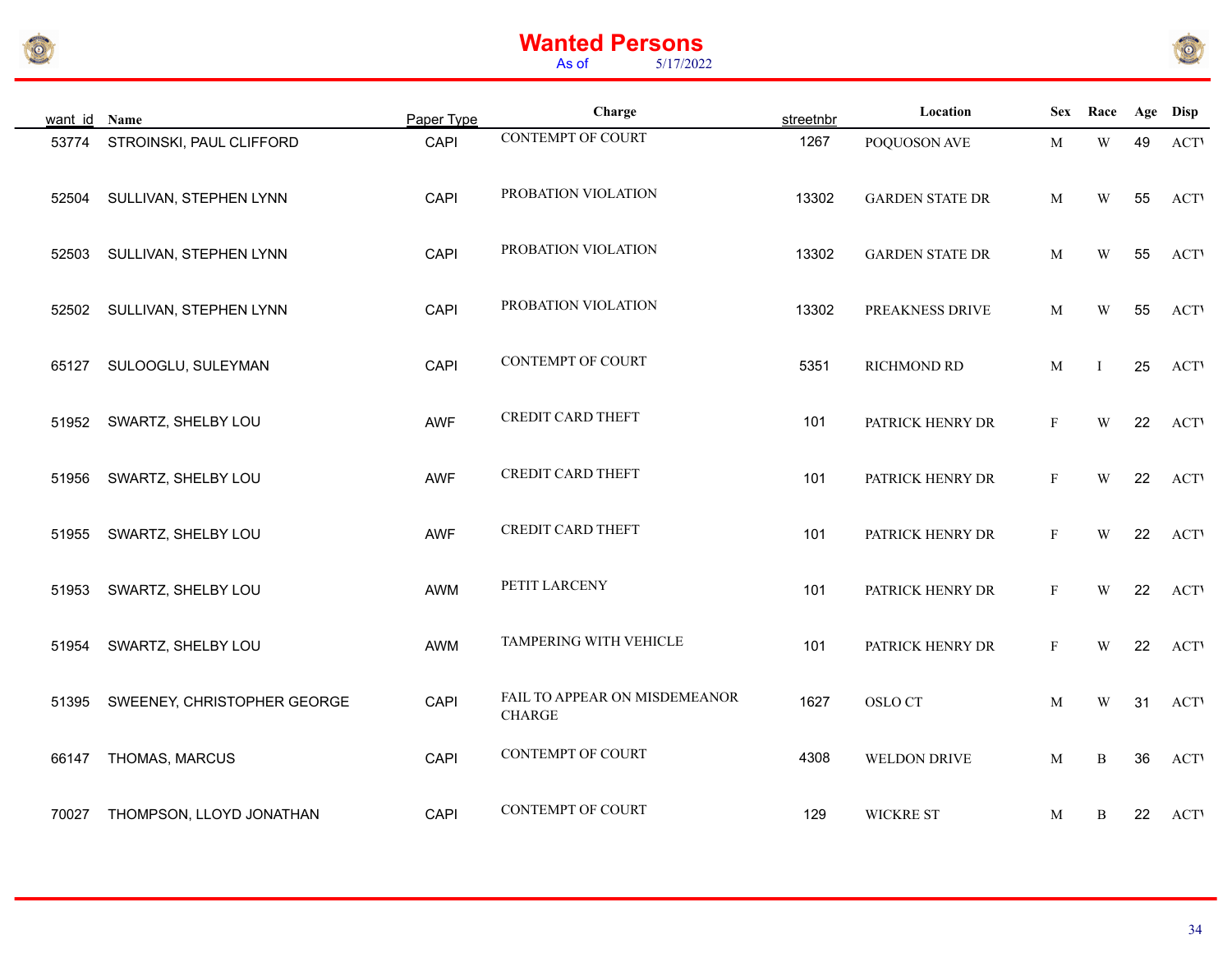



| want id | Name                        | Paper Type | Charge                                            | streetnbr | Location                  |              | Sex Race    |    | Age Disp    |
|---------|-----------------------------|------------|---------------------------------------------------|-----------|---------------------------|--------------|-------------|----|-------------|
| 69022   | THURTON, BELINDA STEPHONY   | CAPI       | REVOCATION OF SUSPENDED<br>SENTENCE AND PROBATION | 629       | WESTWOOD AVE              | $\mathbf{F}$ | B           | 39 | <b>ACT</b>  |
| 40804   | TRUINI, JOSHUA ALEX         | CAPI       | PROBATION VIOLATION                               | 127       | ABERFELDY WAY             | M            | W           | 21 | <b>ACTV</b> |
| 40433   | TRUINI, JOSHUA ALEX         | CAPI       | CONTEMPT OF COURT                                 | 127       | <b>ABERFELDY WAY</b>      | M            | W           | 21 | <b>ACT</b>  |
| 75437   | TUBB, CHRISTOPHER RYAN      | CAPI       | REVOCATION OF SUSPENDED<br>SENTENCE AND PROBATION | 108       | DUVAL COURT               | M            | W           | 33 | <b>ACTV</b> |
| 75296   | TURNER, MARIO LAMAR         | AWF        | RECEIPT OF STOLEN FIREARM                         | 229       | <b>SYCAMORE AVE</b>       | M            | B           | 31 | <b>ACT</b>  |
| 54649   | URQUHART, THOMAS EDWARD     | CAPI       | <b>CONTEMPT OF COURT</b>                          | 42        | <b>RENS RD</b>            | M            | W           | 49 | <b>ACT</b>  |
| 59366   | VALENTI, MICHAEL ANTHONY    | AWM        | RECKLESS - GENERAL                                | 67        | <b>DUTCHMANS RD</b>       | M            | W           | 42 | <b>ACT</b>  |
| 59365   | VALENTI, MICHAEL ANTHONY    | <b>AWF</b> | HIT AND RUN -PERSONAL INJURY                      | 67        | <b>DUTCHMANS RD</b>       | M            | W           | 42 | <b>ACT</b>  |
| 54776   | VARGAS, MANUEL ANGEL        | CAPI       | CONTEMPT OF COURT                                 | 222       | <b>BURTON WOODS DRIVE</b> | M            | W           | 34 | <b>ACT</b>  |
| 63961   | VAZQUEZ, EDGARDO M C        | CAPI       | <b>CONTEMPT OF COURT</b>                          | 5428      | LAKE UNDERHILL RD         | M            | $\mathbf U$ | 27 | <b>ACT</b>  |
| 71125   | VICKERS, JOHN CORY          | CAPI       | VIOLATE CONDITION OF RELEASE                      | 4849      | WINDEMERE DR              | M            | W           | 40 | <b>ACT</b>  |
| 76023   | VICKERS-BURNS, TISHA ELAINE | CAPI       | REVOCATION OF SUSPENDED<br>SENTENCE AND PROBATION | 250       | <b>SOUTH PLAZA TRAIL</b>  | $\mathbf{F}$ | W           | 50 | <b>ACT</b>  |
| 74036   | WADDY, TYRONE MICHAEL       | CAPI       | REVOCATION OF SUSPENDED<br>SENTENCE AND PROBATION | 6101      | OLD HICKORY FORK RD       | $\mathbf M$  | B           | 41 | <b>ACT</b>  |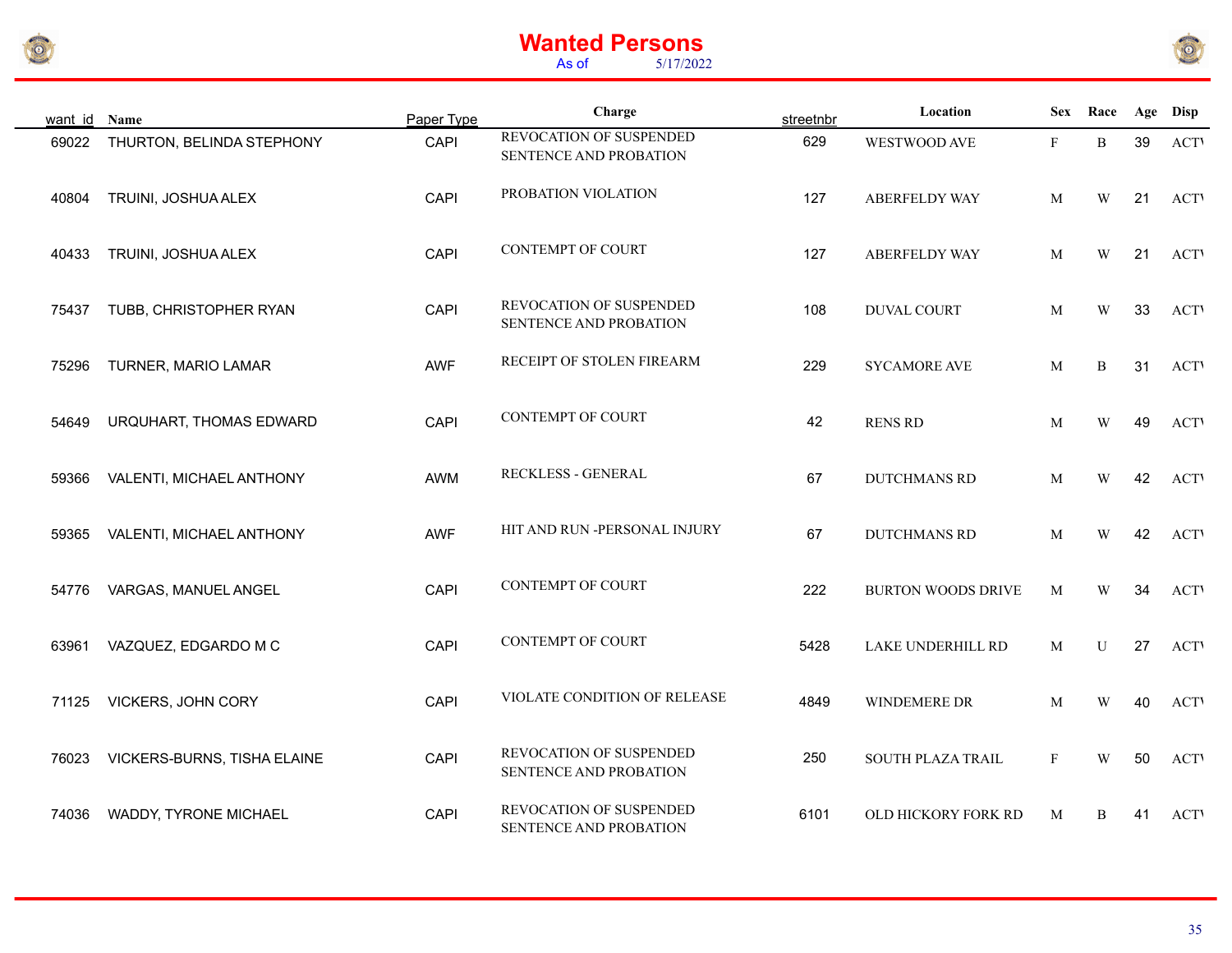



| want id Name |                              | Paper Type  | Charge                                         | streetnbr | Location                   | <b>Sex</b>   | Race                    |    | Age Disp    |
|--------------|------------------------------|-------------|------------------------------------------------|-----------|----------------------------|--------------|-------------------------|----|-------------|
| 55081        | WADE, XAVIER DONTRE          | CAPI        | FAIL TO APPEAR ON MISDEMEANOR<br><b>CHARGE</b> | 963       | THOUSAND OAKS              | M            | $\, {\bf B}$            | 22 | <b>ACTV</b> |
| 50243        | WAGMAN, MATHEW LAWRENCE      | <b>CIRS</b> | <b>IMPROPER PARKING</b>                        | 304       | NESBITT CT                 | M            | W                       | 43 | <b>ACTV</b> |
| 66039        | WAHL, MICHAEL ROBERT         | CAPI        | <b>CONTEMPT OF COURT</b>                       | 112       | YORKVILLE RD               | M            | W                       | 37 | <b>ACT</b>  |
| 49408        | WALKER, HAL HOWARD           | CAPI        | FAIL TO APPEAR ON MISDEMEANOR<br><b>CHARGE</b> | 17100     | THE GLEEB LANE             | M            | W                       | 48 | <b>ACTV</b> |
| 61811        | WALKER, ROMARE ANTONIO       | AWM         | <b>CONTEMPT OF COURT</b>                       | 950       | <b>J.CLYDE MORRIS BLVD</b> | M            | B                       | 35 | <b>ACT</b>  |
| 57733        | WALTERS, JUSTIN DALE         | CAPI        | <b>CONTEMPT OF COURT</b>                       | 100       | <b>EMANCIPATION DR</b>     | M            | $\ensuremath{\text{W}}$ | 20 | <b>ACT</b>  |
| 61203        | WALTERS, CHRYSTAL RAY        | <b>CIRS</b> | ANNOYING PHONE CALLS                           | 425       | <b>STABLE RD</b>           | F            | W                       | 27 | <b>ACTV</b> |
| 75167        | WATSON, TASHA SHERELL        | CAPI        | ABSCOND FROM PROBATION<br><b>SUPERVISION</b>   | 1274      | PORTSMOUTH BLVD.           | $\mathbf{F}$ | B                       | 45 | <b>ACTV</b> |
| 54074        | WEBB, JOSEPH                 | CAPI        | <b>CONTEMPT OF COURT</b>                       | 2118      | <b>CRISTON DR</b>          | M            | B                       | 30 | <b>ACTV</b> |
| 66637        | <b>WEEDEN, DERRICK M</b>     | CAPI        | CONTEMPT OF COURT                              | 113       | <b>ENGLESIDE DR</b>        | M            | B                       | 24 | <b>ACT</b>  |
| 57692        | WELLS, MALEEK ANTHONY HASSAN | CAPI        | <b>PROBATION</b>                               | 14217     | PENRITH LN                 | M            | $\, {\bf B}$            | 23 | <b>ACTV</b> |
| 75215        | WESLEY, DEANDRA OSHAUN       | CAPI        | <b>CONTEMPT OF COURT</b>                       | 812       | RIVER RD.                  | M            | $\, {\bf B}$            | 29 | <b>ACT</b>  |
| 54739        | WESSON, DAVID MATTHEW        | CAPI        | <b>CONTEMPT OF COURT</b>                       | 980       | LUCAS CREEK DR             | M            | B                       | 48 | <b>ACTV</b> |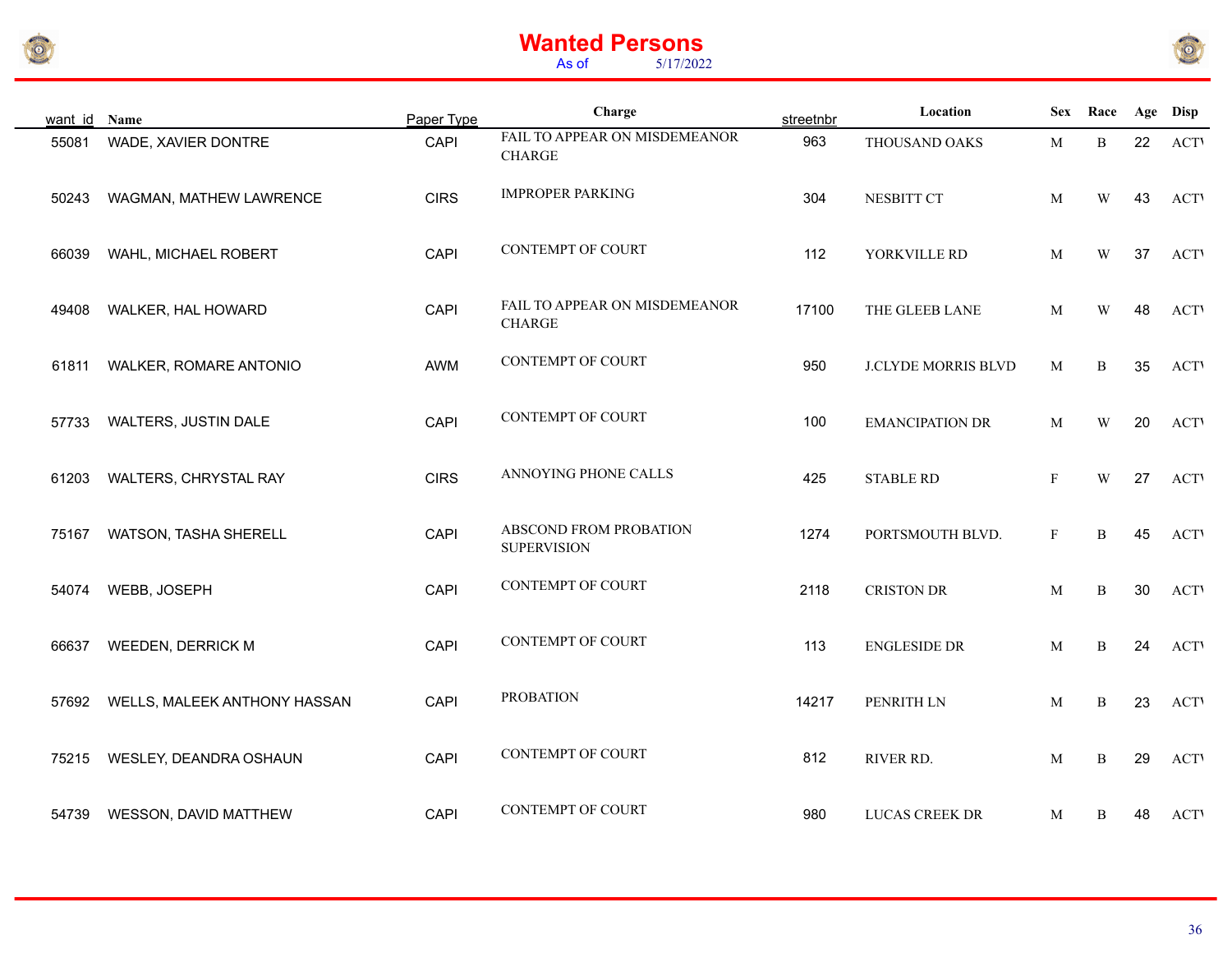



| want id Name |                            | Paper Type  | Charge                                             | streetnbr | Location                 | <b>Sex</b>   | Race                    |    | Age Disp    |
|--------------|----------------------------|-------------|----------------------------------------------------|-----------|--------------------------|--------------|-------------------------|----|-------------|
| 43214        | WEST, STEPHEN ALLEN        | <b>CAPI</b> | EMBEZZLEMENT >=\$200                               | 106       | MARSHALL WAY APT J       | M            | $\ensuremath{\text{W}}$ | 32 | <b>ACTV</b> |
| 53758        | WHEELER, WAYNE JAMES       | AWM         | PROBATION VIOLATION                                | 1553      | MCNEAL AVE               | M            | B                       | 33 | <b>ACTV</b> |
| 53759        | WHEELER, WAYNE JAMES       | AWM         | PROBATION VIOLATION                                | 1553      | J CLYDE MORRIS BLVD      | M            | B                       | 33 | <b>ACTV</b> |
| 51990        | WHITE, WHITNEY JENELLE     | CAPI        | <b>FAIL TO REMAIN ON GOOD</b><br><b>BEHAVIOR</b>   | 19        | <b>BALLARD RD</b>        | $\mathbf{F}$ | $\, {\bf B}$            | 27 | <b>ACTV</b> |
| 69797        | WHITE, NICHOLAS KAREEN     | <b>AWF</b>  | UNAUTHORIZED USE OF VEHICLE,<br><b>BOAT OR ANI</b> | 5109      | <b>GOLDSBORO DR</b>      | M            | $\, {\bf B}$            | 32 | <b>ACTV</b> |
| 69798        | WHITE, NICHOLAS KAREEN     | <b>AWF</b>  | OBTAINING MONEY BY FALSE<br><b>PRETENSES</b>       | 5109      | <b>GOLDSBORO DR</b>      | M            | $\, {\bf B}$            | 32 | <b>ACT</b>  |
| 50509        | WHITE, JALIL MAURICE       | CAPI        | <b>CONTEMPT OF COURT</b>                           | 193       | <b>BRYSON CIRCLE</b>     | M            | $\, {\bf B}$            | 21 | <b>ACTV</b> |
| 70985        | WHITLEY, APRIL             | CAPI        | <b>CONTEMPT OF COURT</b>                           | 514       | THORNCLIFF DR            | $_{\rm F}$   | W                       | 32 | <b>ACTV</b> |
| 53608        | WILES, MICHAEL CHARLES     | CAPI        | FAIL TO APPEAR ON MISDEMEANOR<br><b>CHARGE</b>     | 130       | <b>S ESTES DR</b>        | M            | W                       | 36 | <b>ACTV</b> |
| 71114        | <b>WILEY, THOMAS RILEY</b> | AWM         | FAIL TO COMPLY WITH SUPPORT OR<br><b>JDR COURT</b> | 1066      | <b>DICES SPRING ROAD</b> | M            | W                       | 46 | <b>ACT</b>  |
| 73076        | WILLIAMS, KATRIA SHANEKE   | CAPI        | REVOCATION OF SUSPENDED<br>SENTENCE AND PROBATION  | 247       | <b>EDISON AVE</b>        | $\mathbf{F}$ | B                       | 37 | <b>ACTV</b> |
| 70726        | WILLIAMS, AMANDA ASHLEY    | CAPI        | <b>CONTEMPT OF COURT</b>                           | 8519      | NC HIGHWAY 55E           | $\mathbf{F}$ | W                       | 33 | <b>ACTV</b> |
| 65555        | <b>WILLIAMS, JAMES ROY</b> | <b>CAPI</b> | PROBATION VIOLATION                                | 9320      | MERRIMAC TRL (VPRJ)      | M            | W                       | 50 | <b>ACTV</b> |